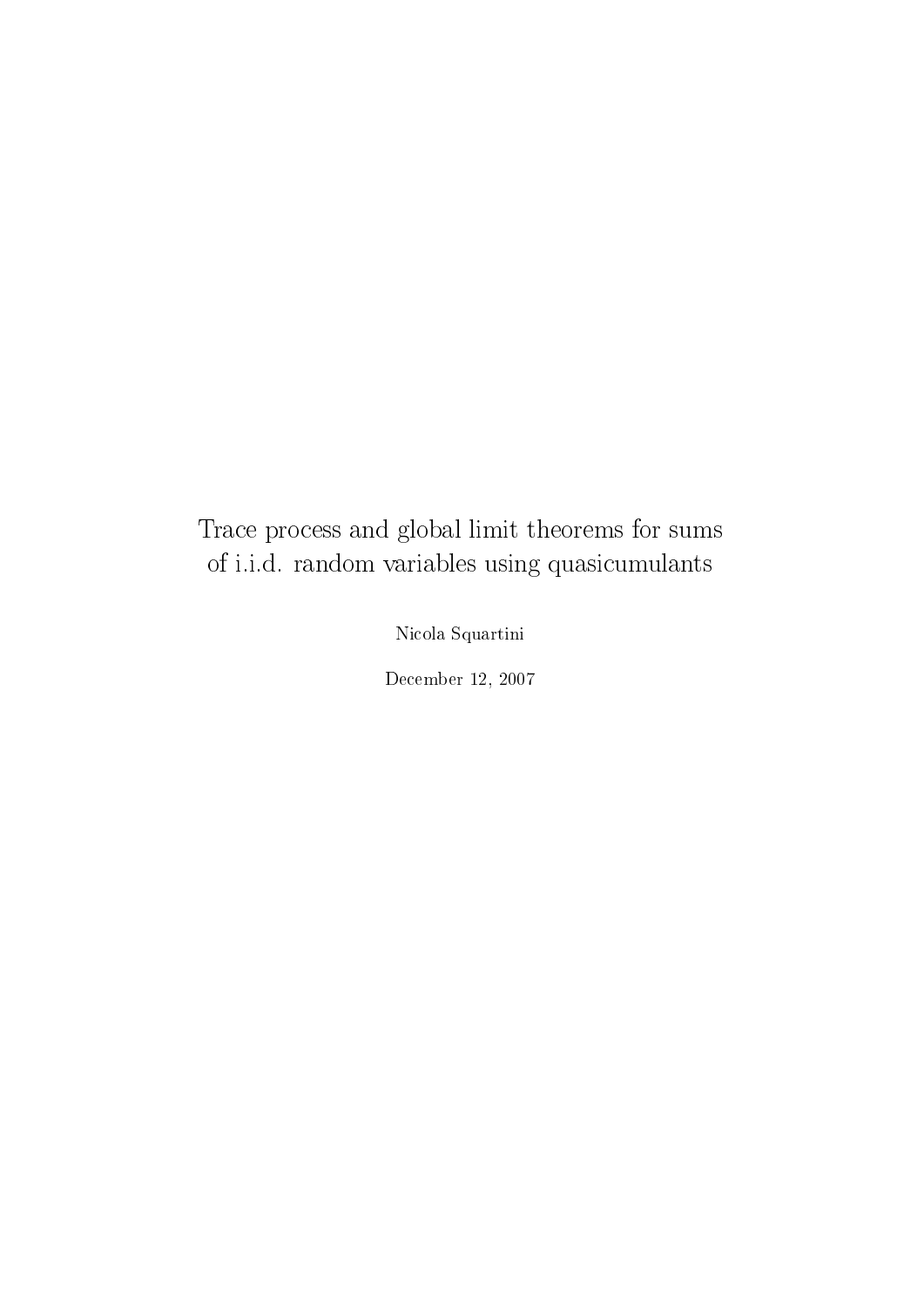## **Contents**

| Introduction   |                                                      |                                                                                                                                                                                                                                | 1                |
|----------------|------------------------------------------------------|--------------------------------------------------------------------------------------------------------------------------------------------------------------------------------------------------------------------------------|------------------|
| $\mathbf 1$    | Trace process and Cauchy law                         |                                                                                                                                                                                                                                | $\overline{4}$   |
|                | 1.1                                                  |                                                                                                                                                                                                                                | $\overline{4}$   |
|                | 1.2                                                  | The general case resonance and continuous contract the set of the set of the set of the set of the set of the set of the set of the set of the set of the set of the set of the set of the set of the set of the set of the se | $\overline{4}$   |
|                | 1.3                                                  |                                                                                                                                                                                                                                | $\boldsymbol{6}$ |
|                | 1.4                                                  |                                                                                                                                                                                                                                | $\overline{7}$   |
| $\mathbf{2}$   | Subordinated random walks and quasicumulants         |                                                                                                                                                                                                                                | 10               |
|                | 2.1                                                  |                                                                                                                                                                                                                                | 10               |
|                | $2.2\,$                                              |                                                                                                                                                                                                                                | 11               |
|                | 2.3                                                  | Orthogonal polynomials and Markov chains                                                                                                                                                                                       | 12               |
|                | 2.4                                                  | Asymptotic of the generating function                                                                                                                                                                                          | 14               |
| 3              | Limit theorems using quasicumulants                  |                                                                                                                                                                                                                                | 16               |
|                | 3.1                                                  |                                                                                                                                                                                                                                | 16               |
|                | 3.2                                                  | Generalized Chebyshev-Edgeworth-Cramér expansion                                                                                                                                                                               | 17               |
|                | 3.3                                                  |                                                                                                                                                                                                                                | 22               |
| $\overline{4}$ | Global limit theorems: the Gaussian and Cauchy cases |                                                                                                                                                                                                                                | 27               |
|                | 4.1                                                  |                                                                                                                                                                                                                                | 27               |
|                | 4.2                                                  |                                                                                                                                                                                                                                | 27               |
|                |                                                      | Regular tails for lattice distributions<br>4.2.1                                                                                                                                                                               | 30               |
|                |                                                      | Regular tails for distributions with density resources.<br>4.2.2                                                                                                                                                               | 30               |
|                | 4.3                                                  |                                                                                                                                                                                                                                | 32               |
|                | 4.4                                                  |                                                                                                                                                                                                                                | 33               |
|                |                                                      | A The Morse-Palais Lemma with parameters                                                                                                                                                                                       | 35               |
|                | <b>Bibliography</b>                                  |                                                                                                                                                                                                                                |                  |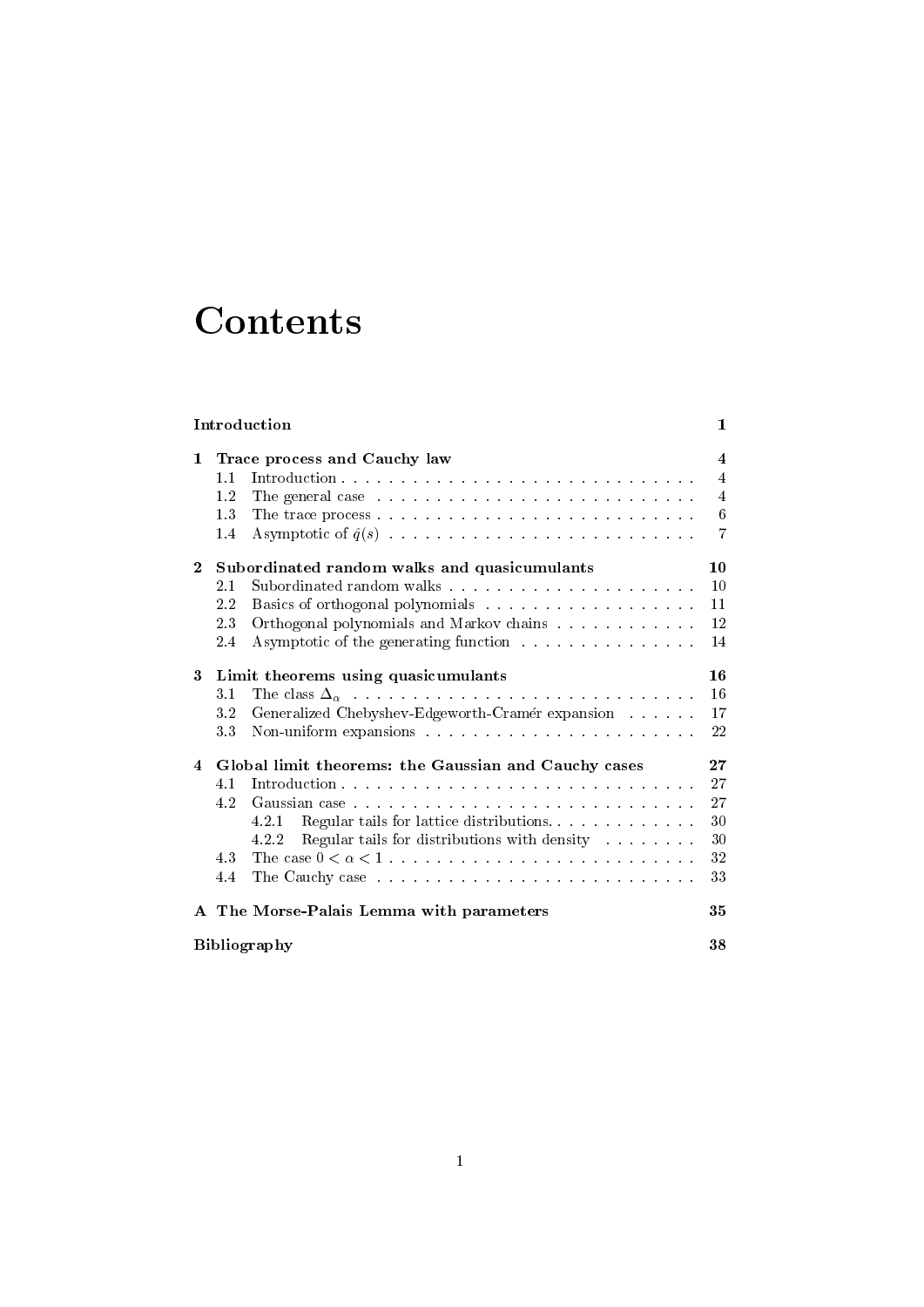## Introduction

We present here general limit theorems for sums of i.i.d. random variables under the basic assumption that the logarithm of the characteristic function has the form:

$$
\log \varphi(t) = |t|^{\alpha} \left( -c + \lambda(t) + R(t) \right)
$$
  
\n
$$
\lambda(t) = \sum_{\substack{k \ge 1, j \ge 0 \\ k+j \alpha \le r}} \lambda_{kj}^{+} t^{k} |t|^{j \alpha}
$$

for  $t \geq 0$ , with  $c, \lambda_{kj}^+ \in \mathbb{C}$ ,  $0 < \alpha \leq 2$  and  $R(t) = o(|t|^r)$   $t \to 0$ ; for  $t \leq 0$  with have the same expression in term of coefficients  $\lambda_{kj}^-$  . The coefficients  $\lambda_{kj}^-$  and  $\lambda_{kj}^+$ are called the left and right quasicumulants of the characteristic function, and they are extremely useful quantities when the usual cumulants or moments do not exist. In the case  $\alpha = 1, 2$  (i.e. when the random variable is in the domain of attraction of the Cauchy and Gaussian law respectively) the quasicumulants correspond to the left and right derivative of  $\log \varphi(t)$  at the point  $t = 0$ .

If  $(X_n)$  is a sequence of i.i.d. random variables with characteristic function satisfying (\*) it is possible to derive in terms of the quasicumulants an asymptotic expansion in powers of  $n^{-k/\alpha-j}$  for the probability  $p_n(x) := \mathbb{P}(S_n = x)$ ,  $S_n = X_1 + \cdots + X_n$ , if  $X_n$  are lattice random variables, or for the density  $p_n(x)$ of  $S_n$ , if  $X_n$  have density. This expansion generalize the classical Chebyshev-Edgeworth-Cramer expansion for for sums of i.i.d. random variables having finite variance and a certain number of higher order moments. If we also assume the differentiability  $C^{\nu}$  of  $\varphi(t)$  in all point except the origin (and  $2k\pi$ ,  $k \in \mathbb{Z}$ , for lattice random variables) we can improve the estimate in x of the remainder term of the asymptotic expansion. Using this result it is easy to prove in the cases  $0 < \alpha < 1$  and  $\alpha = 2$  the *global limit theorem*, i.e. large deviation holding uniformly on the whole real line.

The collection of all characteristic functions satisfying  $(*)$  is called  $\Delta_{\alpha}$ ; the name was an idea of Petrov (see [7]) who noticed that such characteristic functions, having a singularity at  $t = 0$ , resemble a " $\Delta$ ".

The motivation of the assumption (\*) came from the following problem. If  $\{(X_n,Y_n)\}\;$  is a two dimensional random walk, let  $\tau_n$  be the successive times when  $Y_n = 0$ , and define  $\mathfrak{X}_n = X_{\tau_n}$ :  $\mathfrak{X}_n$  is the *trace* of the random walk  $\{(X_n,Y_n)\}\)$  through the x-axis. In the continuous time case it was shown by Molchanov [6] that the trace of a two dimensional Brownian motion on the x-axis, parametrized by the local time on the axis, is a Cauchy process. In analogy we proved in [7] that the random variable  $\mathfrak{X}_1$  belongs to the domain of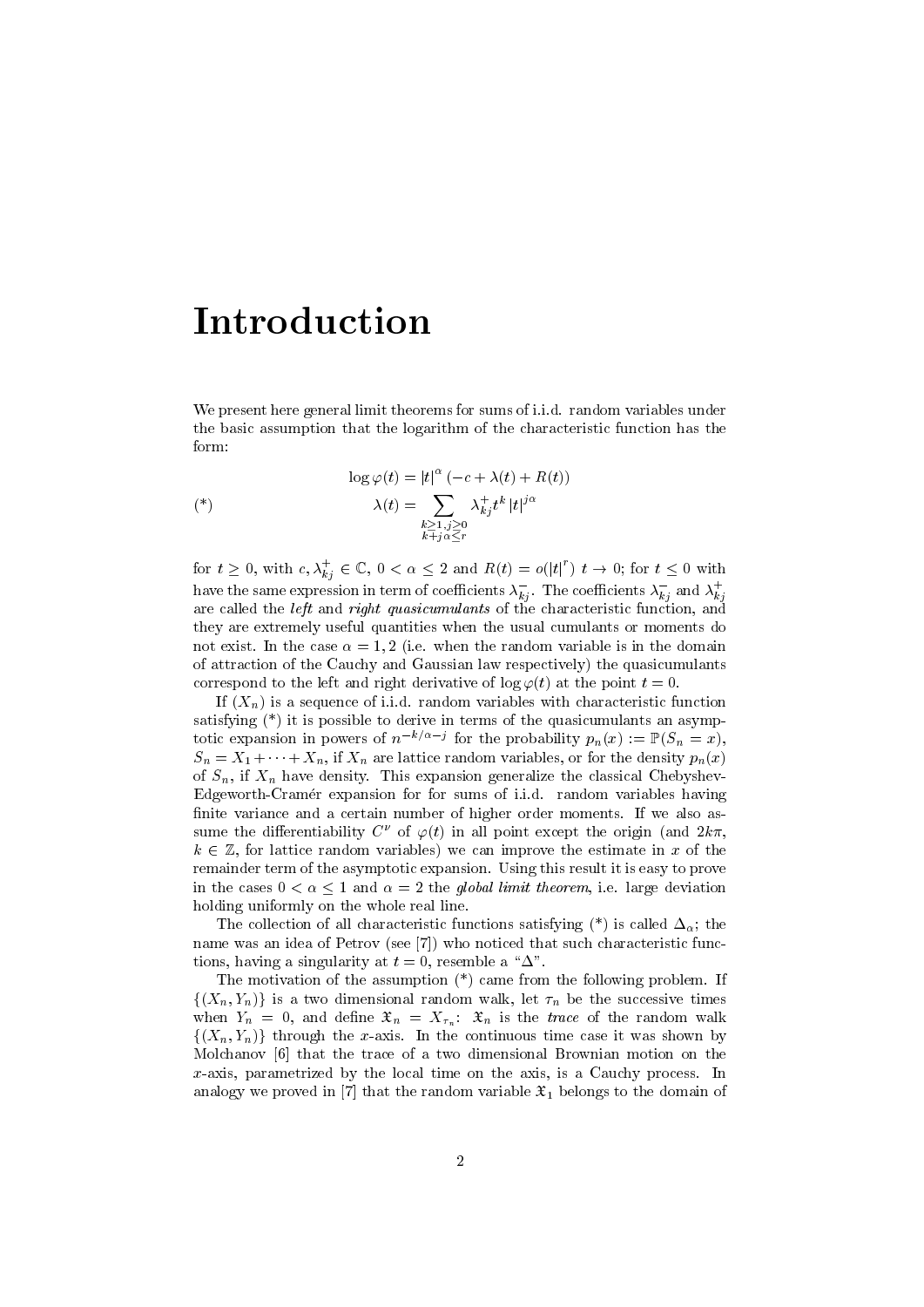attraction of the Cauchy law, and more the characteristic function satises:

$$
\log \varphi(t) = \begin{cases} -ct + \sum_{k=2}^{r} c_k^+(it)^k + R^+(t) & t \ge 0\\ ct + \sum_{k=2}^{r} c_k^-(it)^k + R^-(t) & t < 0 \end{cases}
$$

with  $c > 0$ , and  $R^+$  and  $R^-$  are  $o(|t|^r)$ ; so  $\varphi(t) \in \Delta_1$ . We then wanted to see if we could get example of  $(*)$  with general  $0 < \alpha < 2$  using a procedure similar to the trace process, i.e. by subordinating a random walk with finite variance to a sequence of random times. The local times arising from the trace process all belong to the stable law of exponent  $1/2$ , so in order to construct random times with different exponent we considered the return times to 0 of the Markov chain on the natural numbers corresponding to the Jacobi polynomials: varying one of the parameters in the definition of the Jacobi polynomials we can get all the different exponents  $0 < \alpha' < 1$  for the random times, and all  $0 < \alpha < 2$  in (\*). The equivalence between families of orthogonal polynomials and Markov chains on the natural numbers can be found in [14], while for a discussion on the subordinated processes in continuous time we suggest [6] or [11].

The idea of using some substitute of the moments in proving limit theorems seems to rise to Linnik  $(4, Ch. 14)$ : he introduced the "pseudomoments" defined as the left and right derivatives of the characteristic function at the point  $t = 0$ , and used them to in order to prove limit theorems holding on the whole real line for the distributions of sums of i.i.d. random variables with finite variance and regular-decaying density. Linnik assumptions are a particular case of (\*) with  $\alpha = 2$ , and his result follows from the consideration in Chapter 4.

In Chapter 1 we introduce the trace process in a general setting and derive the formula for the characteristic function. We prove that in the case of the two dimensional random walk the characteristic function satisfies  $(*)$  with  $\alpha = 1$ .

In Chapter 2 we introduce the analogy between Markov chains on the natural numbers and families of orthogonal polynomials, which we took from [14], and we develop the particular case of the Jacobi polynomials, deducing the asymptotic for the generating function of the return time to 0.

In Chapter 3 we study the asymptotic expansion of  $p_n(x)$  assuming  $(*)$ , and we give non-uniform estimate on the remainder term when the differentiability of the characteristic function outside  $t = 0$  is assumed.

In Chapter 4 we derive the global limit theorems for  $0 < \alpha < 1$  and  $\alpha = 2$ as a corollary of the results of Chapter 3. The global limit theorem for  $\alpha = 2$ incorporates the result of Linnik ([4], Ch. 14) but the method for the proof is different.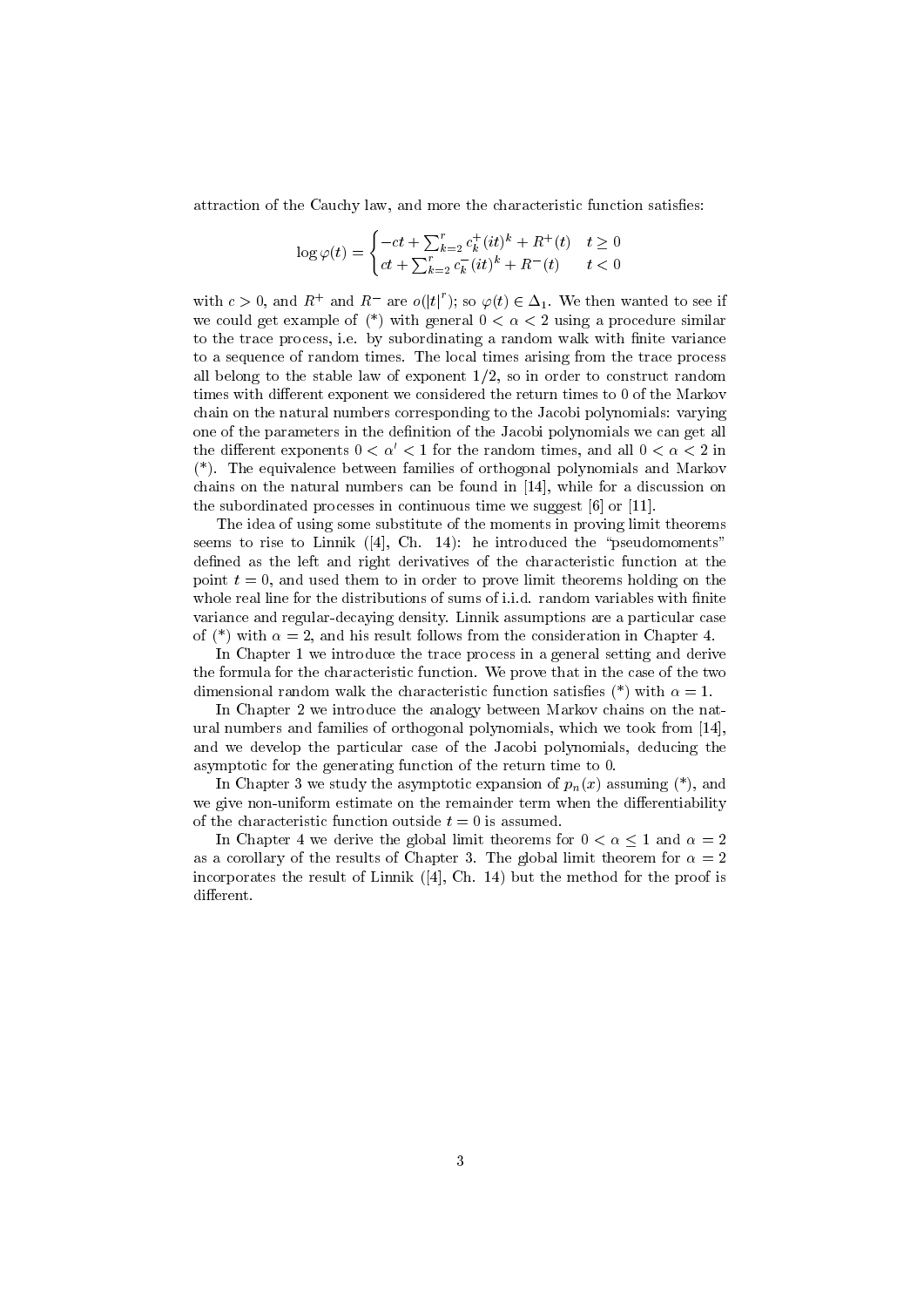### Chapter 1

## Trace process and Cauchy law

#### 1.1 Introduction

We begin our discussion on the limit theorems with an example of random walk whose characteristic function can be analyzed in term of quantities which we will later call *quasicumulants*. Consider a 2-dimensional random walk  $\{(X_n, Y_n)\}_{n>0}$ where the random variables  $X_n$  and  $Y_n$  represent the position of a particle on the x-axis and the y-axis respectively; assume  $X_0 = Y_0 = 0$ . Let  $A = \{(x, 0): x \in \mathbb{Z}\}\$ be the x-axis, we define  $\tau_n$  as the successive times for which the particle is in A; let  $\mathfrak{X}_n = X_{\tau_n}$ . We call the new random walk  $\{\mathfrak{X}_n\}_{n\geq 0}$  the trace process, as it is the trace that the particle leaves on the  $x$ -axis. In this chapter we study the characteristic function of the trace process.

#### 1.2 The general case

Let us start from the following general case: let  $\{X_n\}$  be a homogeneous Markov chain on the countable state space S, with transition matrix  $P = (p_{x,y})_{x,y \in S}$ . Let  $A \subset S$  be a proper subset, and assume that the random time  $\tau = \min\{n \geq 1\}$ 1:  $X_n \in A$  is finite with probability 1. Let  $\{\mathfrak{X}_n\}$  be the process defined by the trace that  $X_n$  leaves in its passages in A, i.e.  $\mathfrak{X}_n = X_{\tau_n}$ , where  $\tau_n$  is the time when  ${X_n}$  returns to A for the nth time. We are going to derive an expression for the transition matrix Q of the Markov chain  $\{\mathfrak{X}_n\}$ ; the entries of Q are  $q_{x,y} = \mathbb{P}_x(X_\tau = y), \ x,y \in A.$ 

Given a bounded function f on A, we define, for  $z \in \mathbb{C}$  and  $|z| \leq 1$ , the linear operator

$$
(U_z f)(x) = \mathbb{E}_x[z^{\tau'} f(X_{\tau'})], \quad x \in S
$$

where  $\tau' := \min\{n \geq 0: X_n \in A\}$ ; it is well defined since the argument of the expected value is bounded. It is well known from the discrete potential theory, that the function  $u_z(x) := (U_z f)(x)$  satisfies the relation

(1.1) 
$$
\begin{cases} u_z(x) = z(Pu_z)(x) & \text{if } x \notin A, \\ u_z(x) = f(x) & \text{if } x \in A. \end{cases}
$$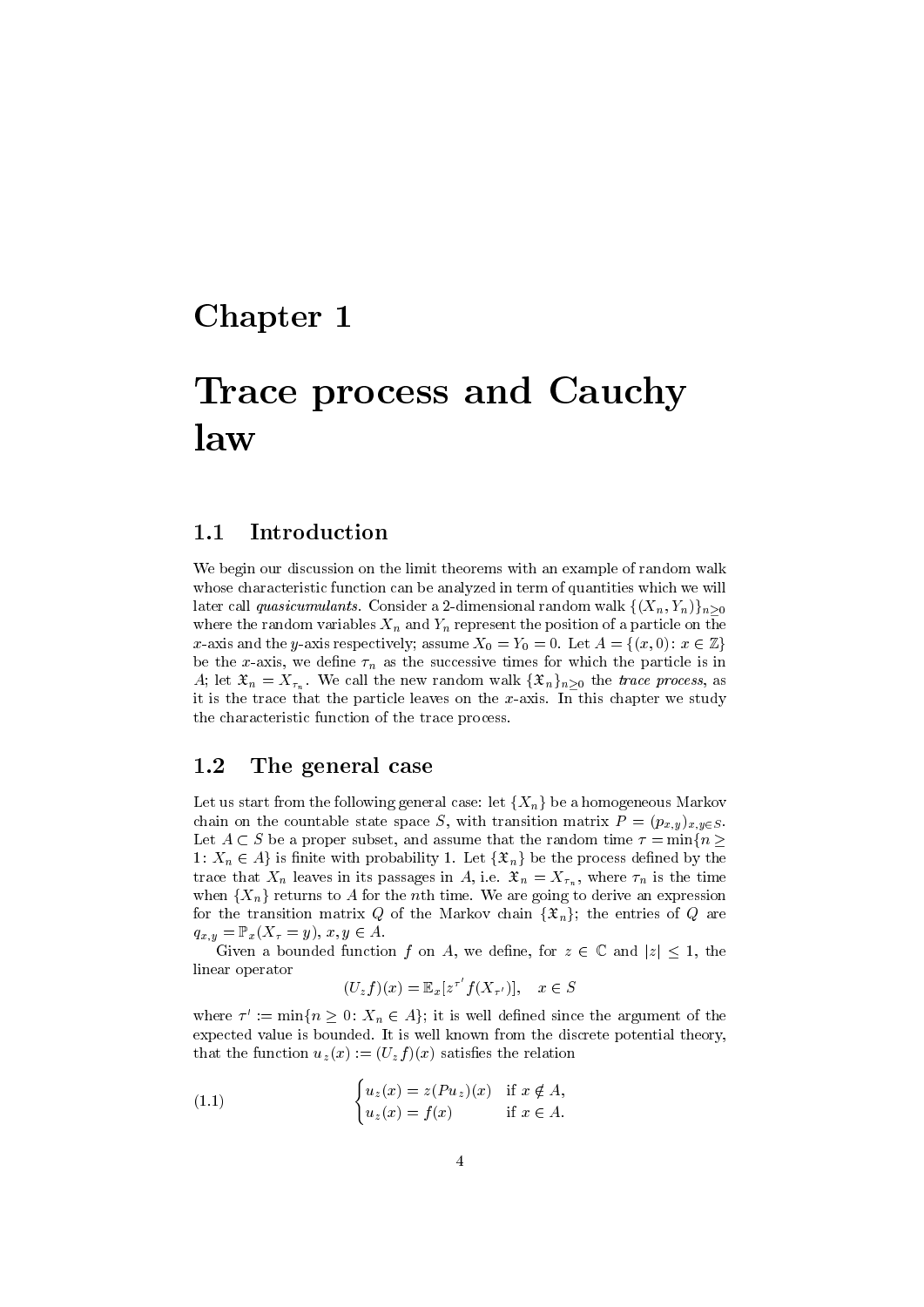If we denote by  $l^{\infty}(S)$  and  $l^{\infty}(A)$  the spaces of bounded functions on S and A respectively, which are Banach spaces with respect to the supremum norm, it is clear that  $U_z$ :  $l^{\infty}(A) \to l^{\infty}(S)$  has  $||U_z|| \leq 1$ . For  $|z| \leq 1$  we also define the operator  $Q_z: l^{\infty}(A) \to l^{\infty}(A)$ 

$$
(Q_z f)(x) = \mathbb{E}_x[z^\tau f(X_\tau)], \quad x \in A.
$$

This operator is a strongly continuous function of the parameter  $|z| \leq 1$ , this means that  $Q := Q_1 = \lim_{z \to 1} Q_z$  and, as easy to see Q is the transition operator of the trace process on A.

In order to find an expression for  $Q_z$ , will will investigate the relation between  $Q_z$  and  $U_z$ . Namely

$$
(Q_z f)(x) = \mathbb{E}_x [z^{\tau} f(X_{\tau})] = \sum_{n=1}^{+\infty} P(\tau = n) \mathbb{E}_x [z^n f(X_n) | \tau = n]
$$
  
= 
$$
\sum_{y \in A} p(x, y) z f(y) + \sum_{n=2}^{+\infty} \sum_{y \notin A} z^n P_x(X_1 = y, \tau = n) \mathbb{E}_y [f(X_n)]
$$
  
= 
$$
z \sum_{y \in A} p(x, y) f(y) + z \sum_{y \notin A} p(x, y) \mathbb{E}_y [z^{\tau'} f(X_{\tau'})]
$$
  
= 
$$
z (RPU_z f)(x)
$$

where  $R: l^{\infty}(S) \to l^{\infty}(A)$  is the restriction operator  $(Rf)(x) = f(x), x \in A$ (above we used the fact that if the initial point y is not in A then  $\tau = \tau'$ ). Therefore  $Q_z = zRPU_z$ .

What about  $U_z$ ? Introducing the extension operator  $M_{\delta_A}: l^{\infty}(A) \to l^{\infty}(S)^1$ defined as

$$
M_{\delta_A} f(x) = \begin{cases} f(x) & \text{if } x \in A \\ 0 & \text{if } x \notin A \end{cases}
$$

we can rewrite relation (1.1) in one line as

$$
(U_z f)(x) = z (PU_z f)(x) + (M_{\delta_A} (1 - Q_z) f)(x),
$$

which means

$$
(1-zP)U_z = M_{\delta_A}(1-Q_z)
$$

If  $|z| < 1$ , then  $1 - zP$  is invertible, hence  $U_z = (1 - zP)^{-1} M_{\delta_A}(1 - Q_z)$ . So

$$
Q_z = zRP(1 - zP)^{-1}M_{\delta_A}(1 - Q_z)
$$
  
=  $zRP(1 - zP)^{-1}M_{\delta_A} - zRP(1 - zP)^{-1}M_{\delta_A}Q_z$ 

from which

$$
[1 + zRP(1 - zP)^{-1}M_{\delta_A}]Q_z = zRP(1 - zP)^{-1}M_{\delta_A}
$$
  

$$
[1 + zRP(1 - zP)^{-1}M_{\delta_A}]Q_z = 1 + zRP(1 - zP)^{-1}M_{\delta_A} - 1
$$

and finally

(1.2) 
$$
Q_z = 1 - [1 + zRP(1 - zP)^{-1}M_{\delta_A}]^{-1}
$$

if  $|z|$  is small enough.

 $1$ The notation for the extension operator comes from the fact that it "multiplies by the function  $\delta_A$ ".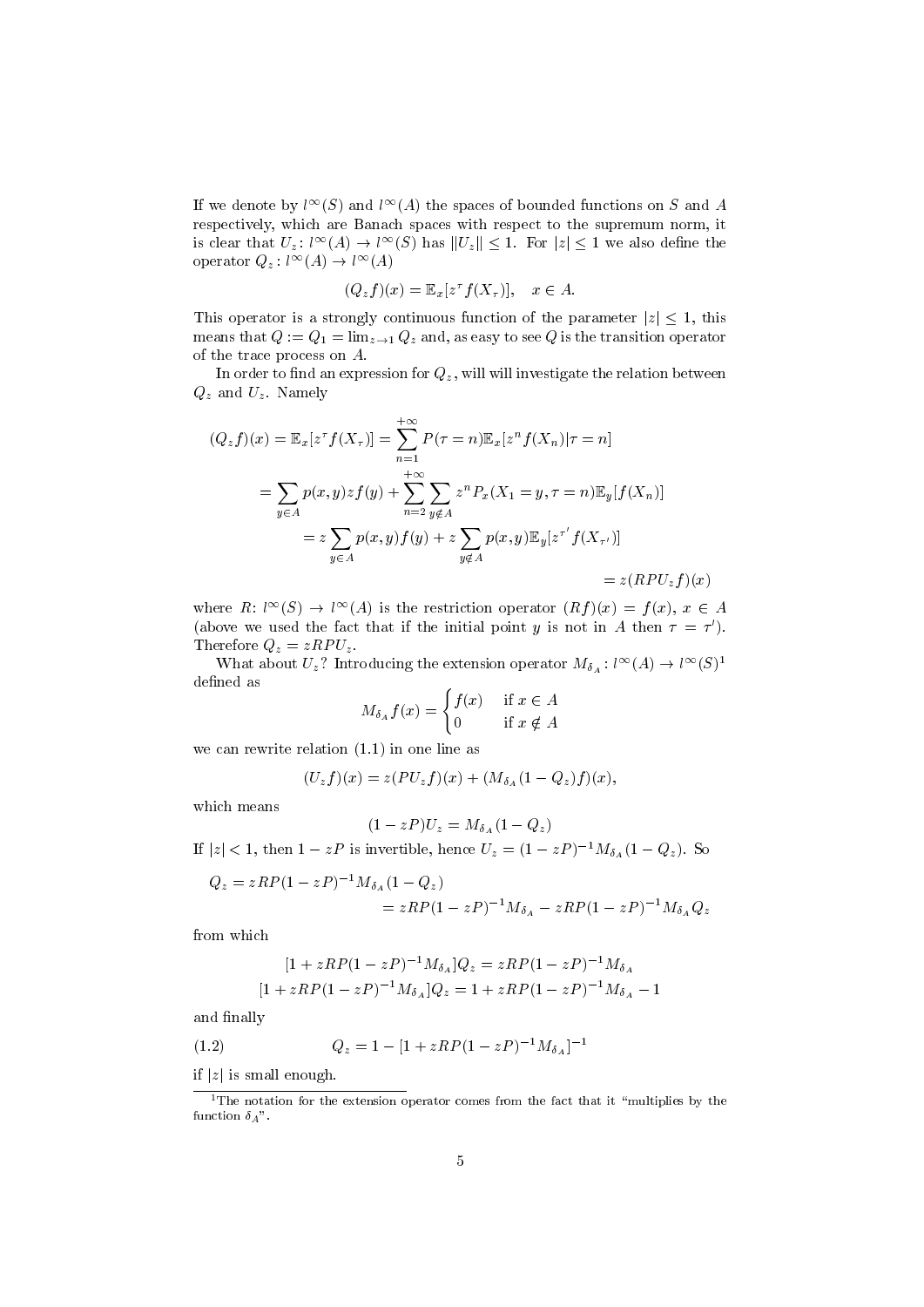#### 1.3 The trace process

Now we specialize the formula in (1.2) to the case of an ordinary lattice random walk, i.e.  $S = \mathbb{Z}^{d+1}$ ,  $A = \{(x, y) \in \mathbb{Z}^d \times \mathbb{Z} : y = 0\}$  and the transition matrix P is translation invariant, that is

$$
p_{(x_1,y_1),(x_2,y_2)} = p(x_2-x_1,y_2-y_1), \quad x_1,x_2 \in \mathbb{Z}^d \text{ and } y_1,y_2 \in \mathbb{Z}.
$$

As we mention above, the basic assumption is that the return time  $\tau$  of our random walk  $\{(X_n,Y_n)\}\)$  is finite with probability 1. Condition for this can be found easily by looking at the projection of the random walk  $\{(X_n,Y_n)\}\)$  on the y-axis, which correspond to the random walk  ${Y_n'}$  with transition probability

$$
p'(y) = \sum_{x \in \mathbb{Z}^d} p(x, y)
$$

The random time  $\tau$  is finite with probability 1 if and only if the projected random walk  ${Y_n'}$  is recurrent.  ${Y_n'}$  is a 1-dimensional random walk, and it is proved in [12] that a 1-dimensional random walk with finite first moment is recurrent if and only if the first moment is zero.

It is easy to see that the operators R, P and  $M_{\delta_A}$  can be regarded as operators on  $l^2$  rather then  $l^{\infty}$ , and they are still bounded. Hence we get from (1.2) that also  $Q_z: l^2(A) \to l^2(A)$  is bounded if  $|z|$  is small enough.

Let  $\mathcal{F}: l^2(S) \to L^2(\mathbb{T}^{d+1})$  and  $\mathcal{F}_1: l^2(A) \to L^2(\mathbb{T}^d)$  be Fourier transforms, we want to find the operator  $\hat{Q}_z : L^2(\mathbb{T}^d) \to L^2(\mathbb{T}^d)$  such that  $\hat{Q}_z\mathcal{F}_1 = \mathcal{F}_1Q_z$ . Direct calculation shows that the operator  $\hat{M}_{\delta_A} : L^2(\mathbb{T}^d) \to L^2(\mathbb{T}^{d+1})$  such that  $\hat{M}_{\delta_A} \mathcal{F}_1 = \mathcal{F} M_{\delta_A}$  is given by

$$
(\hat{M}_{\delta_A}\hat{f})(s,t) = \hat{f}(s), \quad s \in \mathbb{T}^d \text{ and } t \in \mathbb{T},
$$

and the operator  $\hat{R}$ :  $L^2(\mathbb{T}^{d+1}) \to L^2(\mathbb{T}^d)$  such that  $\hat{R}\mathcal{F} = \mathcal{F}_1R$  is

$$
(\hat{R}\hat{f})(s) = \frac{1}{2\pi} \int_{-\pi}^{\pi} \hat{f}(s,t)dt, \quad s \in \mathbb{T}^d \text{ and } t \in \mathbb{T}.
$$

Therefore it follows from (1.2) that

(1.3) 
$$
\hat{Q}_z \hat{f}(s) = \left[1 - \frac{1}{G_z(-s)}\right] \hat{f}(s), \quad s \in \mathbb{T}^d
$$

where  $G_z(s)$  is given by the expression

(1.4) 
$$
G_z(s) = \frac{1}{2\pi} \int_{-\pi}^{\pi} \frac{dt}{1 - z\hat{p}(s, t)}.
$$

Notice that the Fourier transform  $\hat{p}'(t)$  of the transitions probability for the projected random walk  ${Y_n'}$  is given by  $\hat{p}(0, t)$ , so the function  $G_z(0)$  coincide with the Green function of the  $\{Y'_n\}$ , i.e.  $\sum_{n\geq 0} p'^n(0)z^n$ .

**Theorem 1.3.1.** Let  $\{(X_n,Y_n)\}\)$  be a random walk on the state space  $\mathbb{Z}^d \times \mathbb{Z}$ , with transition matrix  $P = (p(x_2 - x_1, y_2 - y_1)), x_i \in \mathbb{Z}^d, y_j \in \mathbb{Z}, i, j = 1, 2$ . If the first moment of the projected random walk  $\{Y_n'\}$  is zero, then the trace random walk  $\{\mathfrak{X}_n\}$  on the hyperplane  $A = \{(x, y) \in \mathbb{Z}^d \times \mathbb{Z} : y = 0\}$  is well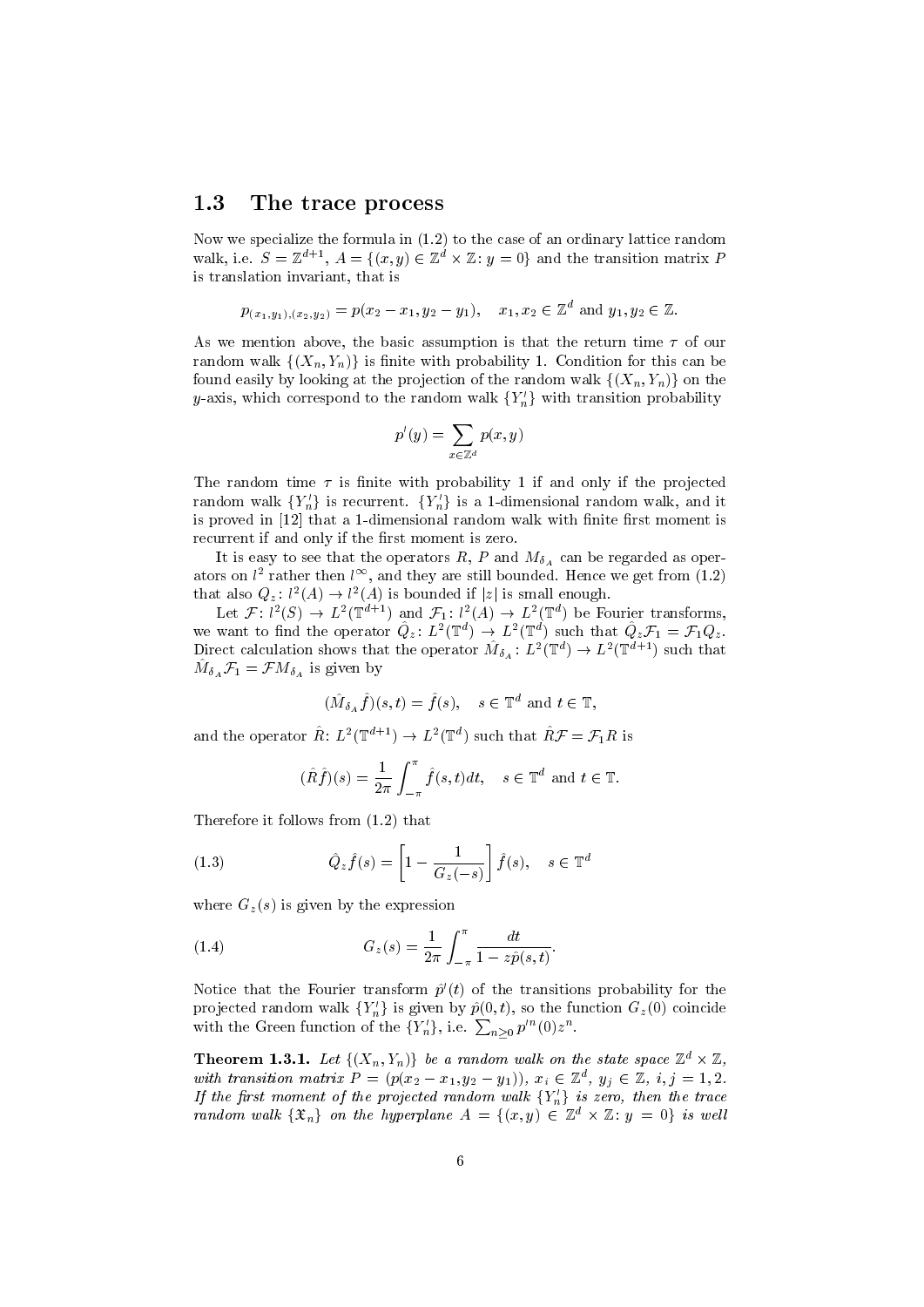defined, and the function  $q(x)$ ,  $x \in \mathbb{Z}^d$ , which define the transition matrix  $Q =$  $(q(x_2 - x_1))$ , has the Fourier transform

(1.5) 
$$
\hat{q}(s) = 1 - \frac{1}{G(-s)}, \quad s \in \mathbb{T}^d
$$

with  $G(s) = G<sub>1</sub>(s)$  as defined in (1.4).

*Proof.* We know that  $Q = \lim_{z \to 1} Q_z$ , so passing to the limit in (1.3) gives us the desired result.  $\Box$ 

Remark 1.3.1. If  $\{X_n\}$  and  $\{Y_n\}$  are independent, then  $\hat{p}(s, t) = \hat{p}_1(s)\hat{p}_2(t)$ and  $G(s) = \frac{1}{2\pi} \int_{-\pi}^{\pi} \frac{dt}{1-\hat{p}_1(s)\hat{p}_2(t)}$ . It is known (see, for example, [12]) that the generating function of  $\tau$ ,  $F(z) = \mathbb{E}[z^{\tau}]$  can be expressed as

$$
F(z) = 1 - \frac{1}{G_z}
$$

where  $G_z = \frac{1}{2\pi} \int_{-\pi}^{\pi} \frac{dt}{1 - z \hat{p}_2(t)}$ . Therefore (1.5) reduces to  $\hat{q}(s) = F(\hat{p}_1(s))$ .

Remark 1.3.2. For the projected random walk  $\{\overline{Y}_n\}$  the Fourier transform of  $\bar{p}(y)$  is  $\hat{\bar{p}}(t) = \hat{p}(0, t)$ , which means that  $G(0) = G_1$ .

**Example 1.3.1.** Suppose  $\{(X_n, Y_n)\}\$ is the usual nearest neighbors random walk  $p(\pm 1, \pm 1) = 1/4$ , then substituting its Fourier transform  $\hat{p}(s, t) = \frac{1}{2}(\cos s +$  $\cos t$ ) into (1.5) and integrating we get

$$
\hat{q}(s) = 1 - \sqrt{1 - \cos s - \frac{1}{4} \sin^2 s}
$$

**Example 1.3.2.** If  $\{X_n\}$  and  $\{Y_n\}$  are independent symmetric random walks on Z, with the same transition probability  $p(\pm 1) = 1/2$ , then  $F(z) = \mathbb{E}[z^{\tau}] =$  $1-\sqrt{1-z^2}$  and, by Remark 1.3.1,

$$
\hat{q}(s) = 1 - \sqrt{1 - \cos^2 s} = 1 - |\sin s|.
$$

#### 1.4 Asymptotic of  $\hat{q}(s)$

For our consideration we further restrict to the case  $d = 1$ . We want to study the behaviour of the c.f.  $\hat{q}(s)$  and show that, under mild regularity condition on the moments of the original random walk, it belongs to the domain of attraction of the Cauchy law.

Consider the integral

(1.6) 
$$
G(s) = \frac{1}{2\pi} \int_{-\pi}^{\pi} \frac{dt}{1 - \hat{p}(s, t)}.
$$

Of course, as  $\hat{p}(s, t)$  is the characteristic function of an aperiodic random walk. if s is away from 0 we have no trouble with integral  $(1.6)$ , and  $G(s)$  has the same regularity as  $\hat{p}(s, t)$ , which we assume  $C^{r+3}$ . We will therefore study  $G(s)$ for small value of s.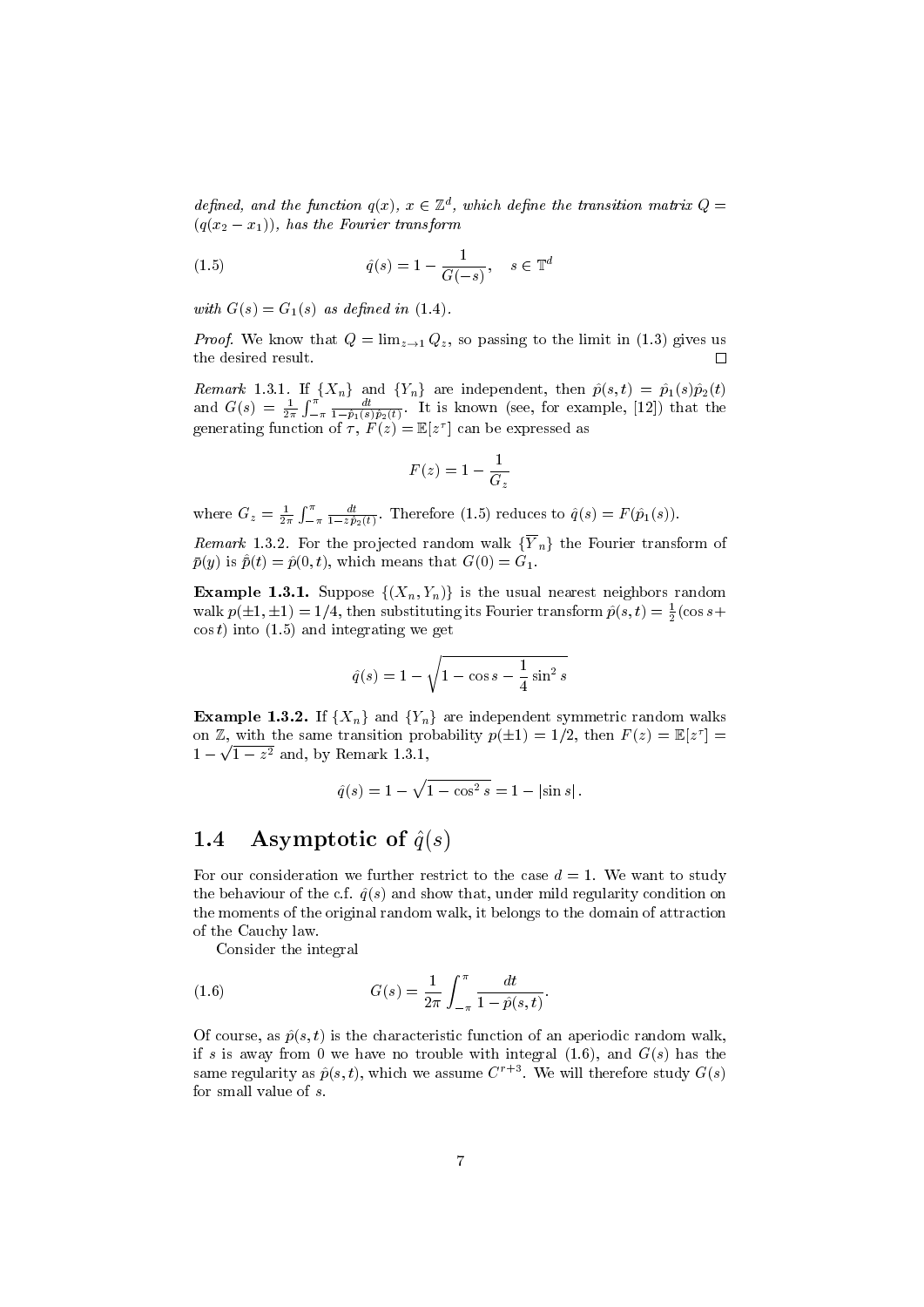By the Morse Lemma (see Appendix A) there exist neighborhoods  $0 \in U \subset$  $\mathbb{T}, 0 \in V \subset \mathbb{T}$  and a function  $u: U \times V \to \mathbb{R}$  of class  $C^{r+1}$  such that

$$
\hat{p}(s,t) = -u(s,t)^2 + \hat{p}(s,\alpha(s))
$$

where  $\alpha(s)$  is the maximum of  $\hat{p}(s,t)$  as a function of t, for fixed s (it is the maximum because we assume  $\hat{p}''(s,t)$  positive definite). By the continuity of  $u(s,t)$  we can find a smaller neighborhood  $0 \in U_1 \subseteq U$  such that for  $s \in U_1$ ,  $u(s, V) \supset -\delta, \delta[,$  for some fixed  $\delta$  independent on s. Hence for  $s \in U_1$  we define  $A(s) = \{t \in V : u(s, t)^2 < \delta^2\}$  and we split the integral

$$
G(s) = \frac{1}{2\pi} I_1(s) + \frac{1}{2\pi} I_2(s),
$$
  
\n
$$
I_1(s) = \int_{A(s)} \frac{dt}{1 - \hat{p}(s, t)},
$$
  
\n
$$
I_2(s) = \int_{\mathbb{T} \backslash A(s)} \frac{dt}{1 - \hat{p}(s, t)}.
$$

The integral  $I_2(s)$  is  $C^{r+3}$  because the integration variable t is uniformly bounded away from 0 when  $s \in U_1$ . As for  $I_1(s)$ , we can change variable and write

(1.7) 
$$
I_1(s) = \tilde{I}_1(\epsilon) = \int_{-\delta}^{\delta} \frac{f(s, u)}{\epsilon^2 + u^2} du
$$

(1.8) 
$$
\epsilon^2 = \epsilon^2(s) = 1 - \hat{p}(s, \alpha(s))
$$

where  $f(s, u)$  is  $C<sup>r</sup>$  (notice that the integration variable u of  $I<sub>2</sub>$  runs exactly from  $-\delta$  to  $\delta$  by our assumption  $s \in U_1$ ).

**Lemma 1.4.1.** If  $f(s, x)$  is of class  $C^{2r}$ , then the integral

$$
I(\alpha, s) = \alpha \int_{-\delta}^{\delta} \frac{f(s, x)}{\alpha^2 + x^2} dx
$$

is of class  $C^{2r}$  in the variable  $(\alpha, s)$ , and  $I(0, s) \neq 0$  if  $f(s, 0) \neq 0$ .

Proof. Write the Taylor expansion

$$
f(s,x) = \sum_{k=0}^{2r} a_k(s)x^k + \theta(s,x)x^{2r}
$$

where  $\theta(s, x) \rightarrow 0$  when  $x \rightarrow 0$ . Hence

$$
I(\alpha, s) = \sum_{k=0}^{r} 2a_{2k}(s)\gamma_k(\alpha) + \tilde{\gamma}_r(\alpha),
$$

$$
\gamma_k(\alpha) = \alpha \int_0^{\delta} \frac{x^{2k}}{\alpha^2 + x^2} dx,
$$

$$
\tilde{\gamma}_r(\alpha, s) = \alpha \int_{-\delta}^{\delta} \frac{\theta(s, x)x^{2k}}{\alpha^2 + x^2} dx.
$$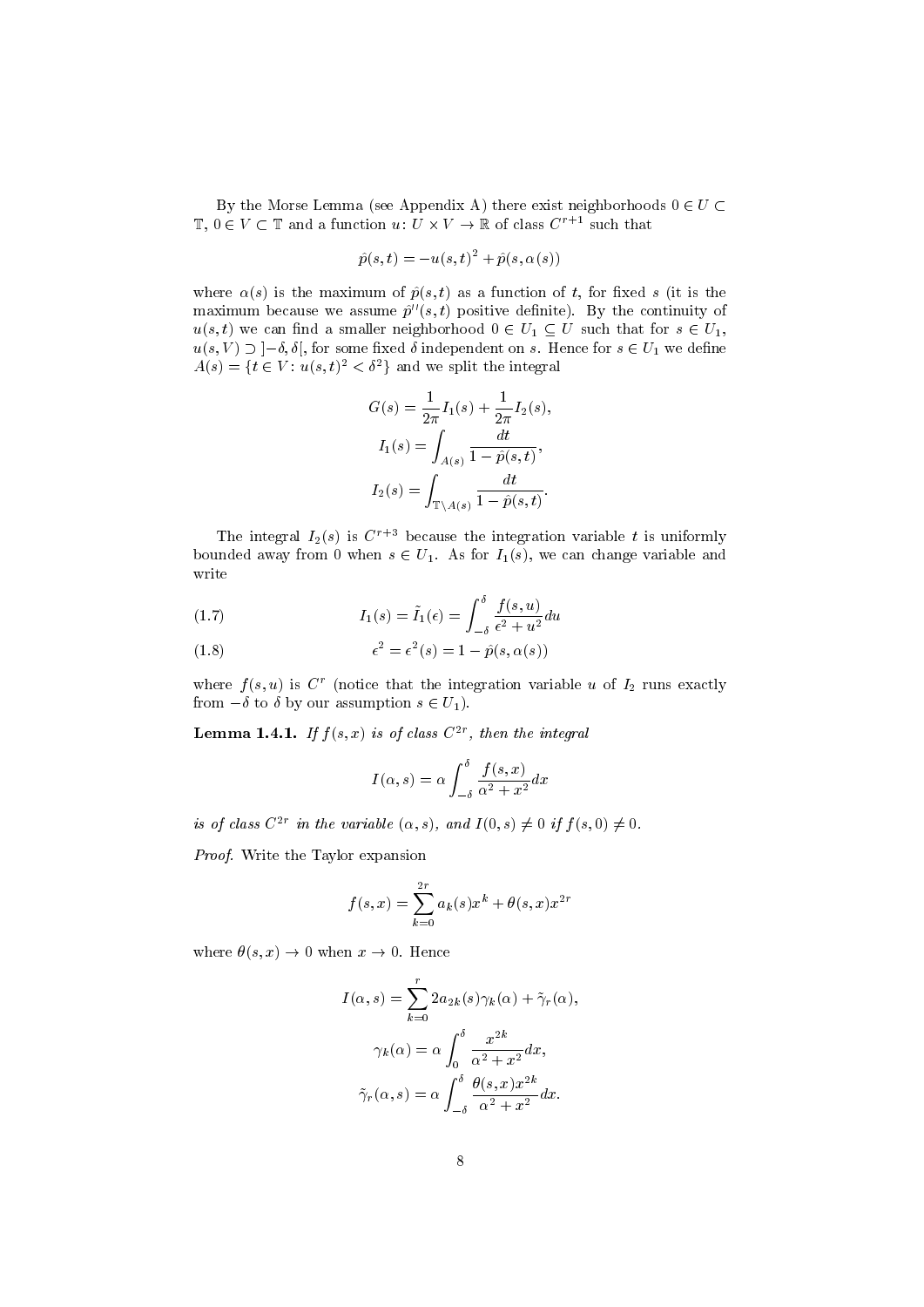First notice that the  $\gamma_k(\alpha)$  are analytic. Indeed

$$
\gamma_k(\alpha) = \alpha \int_0^{\delta} \frac{x^2 x^{2k-2} + \alpha^2 x^{2k-2}}{\alpha^2 + x^2} dx - \alpha^3 \int_0^{\delta} \frac{x^{2k-2}}{\alpha^2 + x^2} dx
$$
  
=  $\alpha \int_0^{\delta} x^{2k-2} dx - \alpha^2 \gamma_{k-1}(\alpha) = \sum_{j=1}^k \alpha^{2j-1} \int_0^{\delta} x^{2k-2j} dx + (-1)^k \alpha^{2k} \gamma_0(\alpha)$ 

and  $\gamma_0(\alpha) = \arctan \frac{\delta}{\alpha}$  is analytic. As for  $\tilde{\gamma}_r(\alpha, s)$ , we repeat the same procedure:

$$
\tilde{\gamma}_r(\alpha, s) = \alpha \int_{-\delta}^{\delta} \theta(s, x) x^{2k-2} dx - \alpha^2 \tilde{\gamma}_{r-1}(\alpha, s)
$$

$$
= \sum_{j=1}^r \alpha^{2j-1} \int_{-\delta}^{\delta} \theta(s, x) x^{2r-2j} dx + (-1)^r \alpha^{2r} \tilde{\gamma}_0(\alpha, s)
$$

where  $\tilde{\gamma}_0(\alpha, s) = \alpha \int_{-\delta}^{\delta}$  $\frac{\theta(s,x)}{\alpha^2+x^2}dx \to 0$  when  $\alpha \to 0$ . Therefore  $I(\alpha,s)$  is a sum of a  $C^{2r}$ function plus a remainder term  $\alpha^{2r}\tilde{\gamma}_0(\alpha, s)$ .

Moreover, since  $\gamma_0(0) \neq 0$  and  $\gamma_k(0) = 0 = \tilde{\gamma}_r(0, s)$  is k and r are  $\neq 0$ , then  $I(0, s) \neq 0$  if  $f(s, 0) \neq 0$ .  $\Box$ 

Considering equation (1.8), we notice that, since  $\alpha(0) = 0$  and  $\hat{p}'(0,0) = 0$ ,  $\epsilon^2(s)$  has a Taylor expansion

$$
\epsilon^2(s) = \sum_{k=2}^{r+2} a_k s^k + R(s)
$$

and  $a_2 > 0$  by the non-degeneracy condition of the random walk. Therefore

$$
\epsilon(s) = a |s| g(s), \quad a > 0
$$

with  $g(s)$  of the class  $C^r$  and  $g(0) = 1$ .

Now we have all the ingredients to prove the following

**Theorem 1.4.2.** Suppose the characteristic function  $\hat{p}: \mathbb{T} \times \mathbb{T} \to \mathbb{R}$  of the random walk  $\{(X_n,Y_n)\}\,$  on  $\mathbb{Z}^2$  with 0 first moment belongs to the class  $C^{r+3}$ , and  $\hat{p}^{\prime\prime}(0,0)$  is positive definite. Then the characteristic function

$$
\hat{q}(s) = 1 - \frac{1}{G(-s)}
$$

of the trace random walk, with  $G(s)$  given by  $(1.6)$ , admits the representation

(1.9) 
$$
\hat{q}(s) = 1 - a|s| F(s)
$$

with  $a > 0$ ,  $F(s)$  of the class  $C^r$ ,  $F(0) = 1$  and  $F(s) \neq 0$  if  $s \neq 0$ .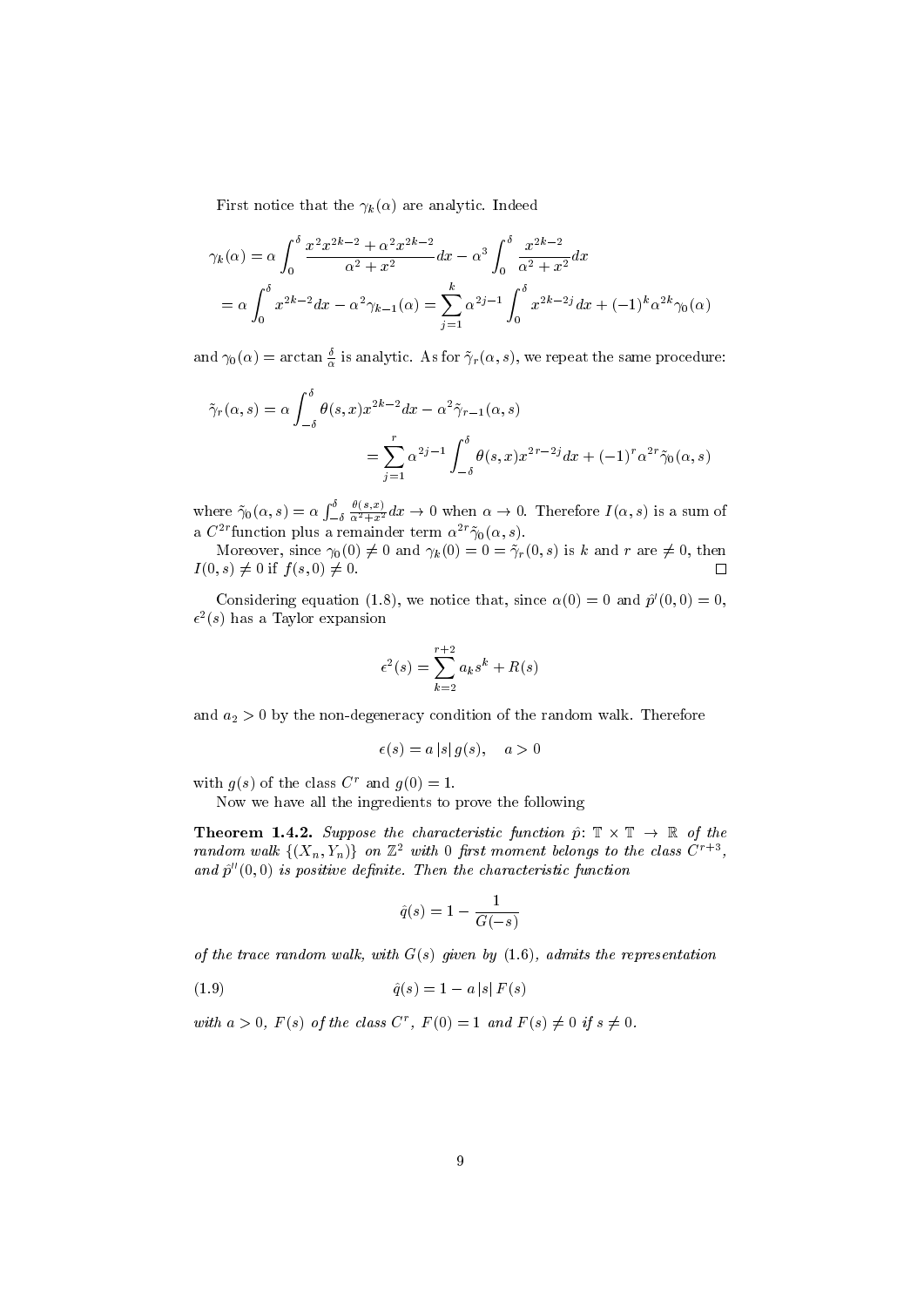### Chapter 2

# Subordinated random walks and quasicumulants

#### 2.1 Subordinated random walks

Before formulating and proving general limit theorems for sums of independent random variables we want to show how such theorems are important by showing how characteristic functions having quasicumulants appear naturally in the theory of random walks. In the previous chapter we analyzed the case of the trace of a r.w., which always belong to the domain of attraction of the Cauchy law. In order to have other limiting laws we need to use the idea of subordinated random walk.

Let  $(T_n)_{n\geq1}$  be a sequence of i.i.d.r.v. with values in the positive integers (random times). For  $z \in \mathbb{C}$ ,  $|z| \leq 1$ , define the common generating function of the  $T_n$ 's as  $F(z) = \mathbb{E}[z^{T_1}]$ . The sum  $S_n = T_1 + \cdots + T_n$ ,  $S_0 = 0$ , has generating function  $F(z)^n$ . Let  $(X_n)_{n\geq 0}$  be a homogeneous random walk with transition function  $p(x)$ ,  $x \in \mathbb{Z}$ , and characteristic function  $\hat{p}(t)$ . The random walk  $(\mathfrak{X}_n)_{n\geq 0}$  defined as  $\mathfrak{X}_n = X_{S_n}$  is called the r.w *subordinated* to  $X_n$ ; the Markov chain  $S_n$  is called the *subordinator*, and  $X_n$  and  $\mathfrak{X}_n$  are the *direct* and subordinated r.w. respectively. Elementary calculations show that the c.f. of  $\mathfrak{X}_1$  is given by  $\hat{q}(t) = F(\hat{p}(t))$  (cfg. Remark 1.3.1).

In many cases  $F(z)$  can be written as

(2.1) 
$$
F(z) = 1 - (1 - z)^{\alpha} c(z)
$$

where  $0 < \alpha < 1$ , and  $c(z)$  is of class  $C<sup>n</sup>$  in a neighborhood of the point  $z = 1$ , and  $c(1) \neq 0$ .

**Example 2.1.1.** The function  $F(z) = 1 - c(1-z)^{\alpha}$ ,  $0 < c \le 1$  is the generating function of the distribution

$$
p_0 = 1 - c
$$
  
\n
$$
p_1 = \alpha c
$$
  
\n
$$
p_2 = \frac{\alpha(\alpha - 1)}{2}(-c)
$$

: : :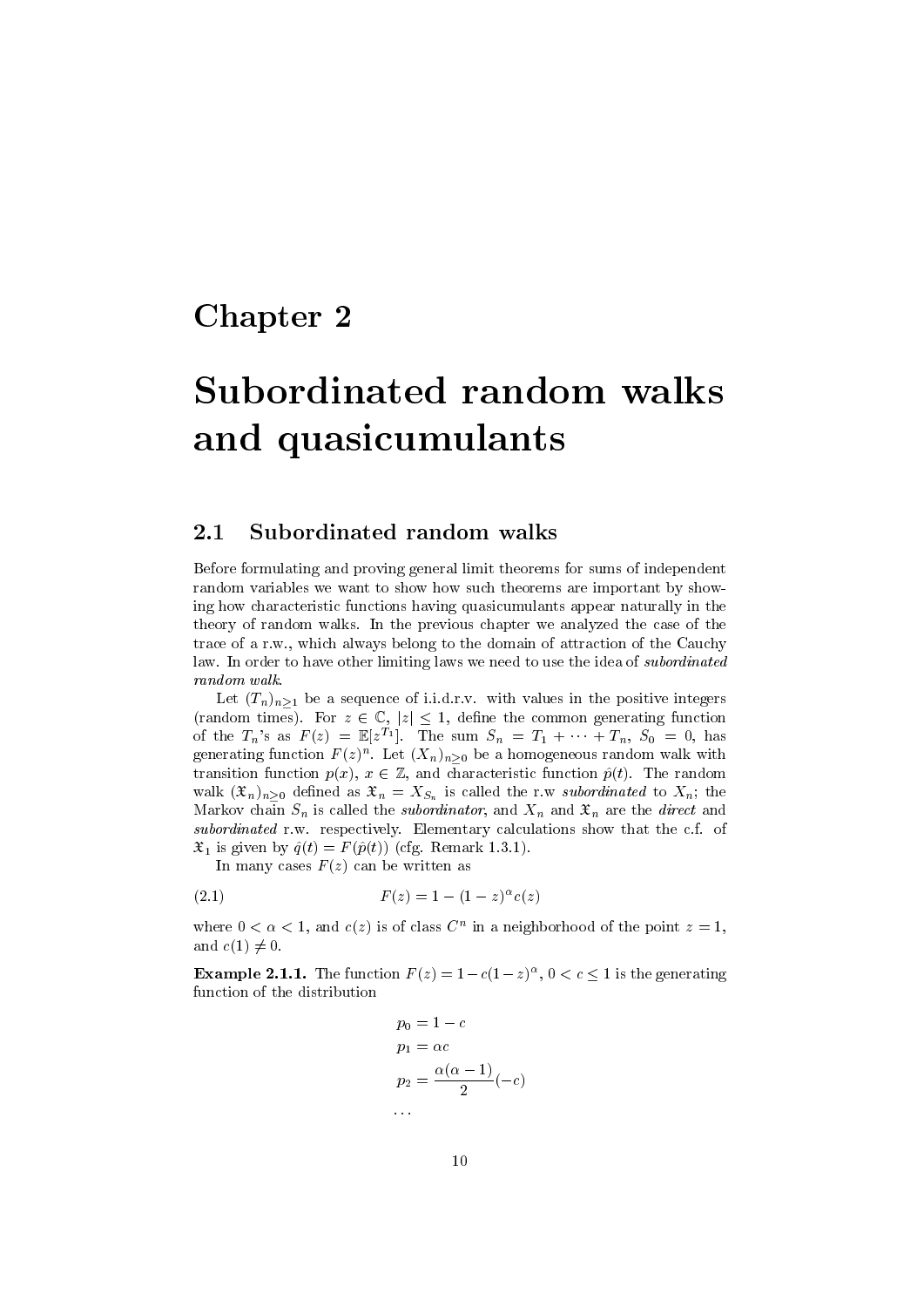**Theorem 2.1.1.** If the generating function satisfies (2.1) and the c.f.  $\hat{p}(t)$  can be expanded as

$$
\hat{p}(t) = 1 - \frac{m_2}{2}t^2 + \dots + \frac{m_r}{r!}(it)^r + o(|t|^r)
$$

with  $m_2 > 0$ , then we have

$$
\hat{q}(t) = 1 - |t|^{2\alpha} g(t)
$$

where  $g(t)$  is of class  $C^m$ ,  $m = \min\{r - 2, 2n\}$ , and  $g(0) = (m_2/2)^{\alpha} c(1)$ .

In the next section we will show that using the relationship between orthogonal polynomials (OP) and Markov chains on the half axis, interesting examples of generating functions satisfying (2.1) can be produced.

#### 2.2 Basics of orthogonal polynomials

Let  $\mu$  be a probability measure on the real line with compact support, and which is not concentrated on a finite number of points. Then on the Hilbert space  $L^2(\mathbb{R}, \mathcal{B}, \mu)$  we can apply the Graham-Schmidt orthogonalization process to the family of monomials  $\{1, x, x^2, \dots\}$  (for the moment we do not choose any particular normalization). The result is a family of polynomials  ${R_n(x)}_{n>0}$  which are orthogonal with respect to  $\mu$ , i.e.  $(R_i | R_k) = 0$  if  $j \neq k$ , and deg  $R_n(x) = n$ . The smallest interval [a, b] which contains the support of  $\mu$  is called the interval of orthogonality. The first important result in the theory of orthogonal polynomials is there exist coefficients  $a_n$ ,  $b_n$  and  $c_n$  so that the following relation holds

(2.2) 
$$
xR_n(x) = a_nR_{n+1}(x) + b_nR_n(x) + c_nR_{n-1}(x).
$$

The coefficients  $a_n$  and  $c_n$  depend on the particular choice of the normalization while  $b_n$  do not, in fact

$$
(2.3) \t a_n = \frac{(R_{n+1}|xR_n)}{\|R_{n+1}\|^2}, \t b_n = \frac{(R_n|xR_n)}{\|R_n\|^2}, \t c_n = \frac{(R_{n-1}|xR_n)}{\|R_{n-1}\|^2}
$$

and  $a_n c_{n+1} > 0$  for  $n \geq 0$ . We can choose the normalization which sets the leading coefficient equal to one, and denote the corresponding family of OP by the symbol  $M_n(x)$ . In this case we have  $a_n = 1$  and  $c_{n+1} > 0$ . The following theorem, due to Favard, provides the converse to what we showed so far.

**Theorem 2.2.1.** Let  $\{M_k(x)\}_{n\geq0}$  be a family of monic polynomials with degree  $\deg M_k(x) = k$ , which satisfies the recurrence relations

(2.4) 
$$
M_1(x) = x - b_0
$$

$$
M_{n+1}(x) = (x - b_n)M_n(x) - c_n M_{n-1} \quad n \ge 1
$$

with  $c_n > 0$ . Then there exists a probability distribution  $\mu$  such that  $(M_i|M_k) =$ 0 if  $j \neq k$ .

The structure of the zeros of a family of OP is described by the next classical result.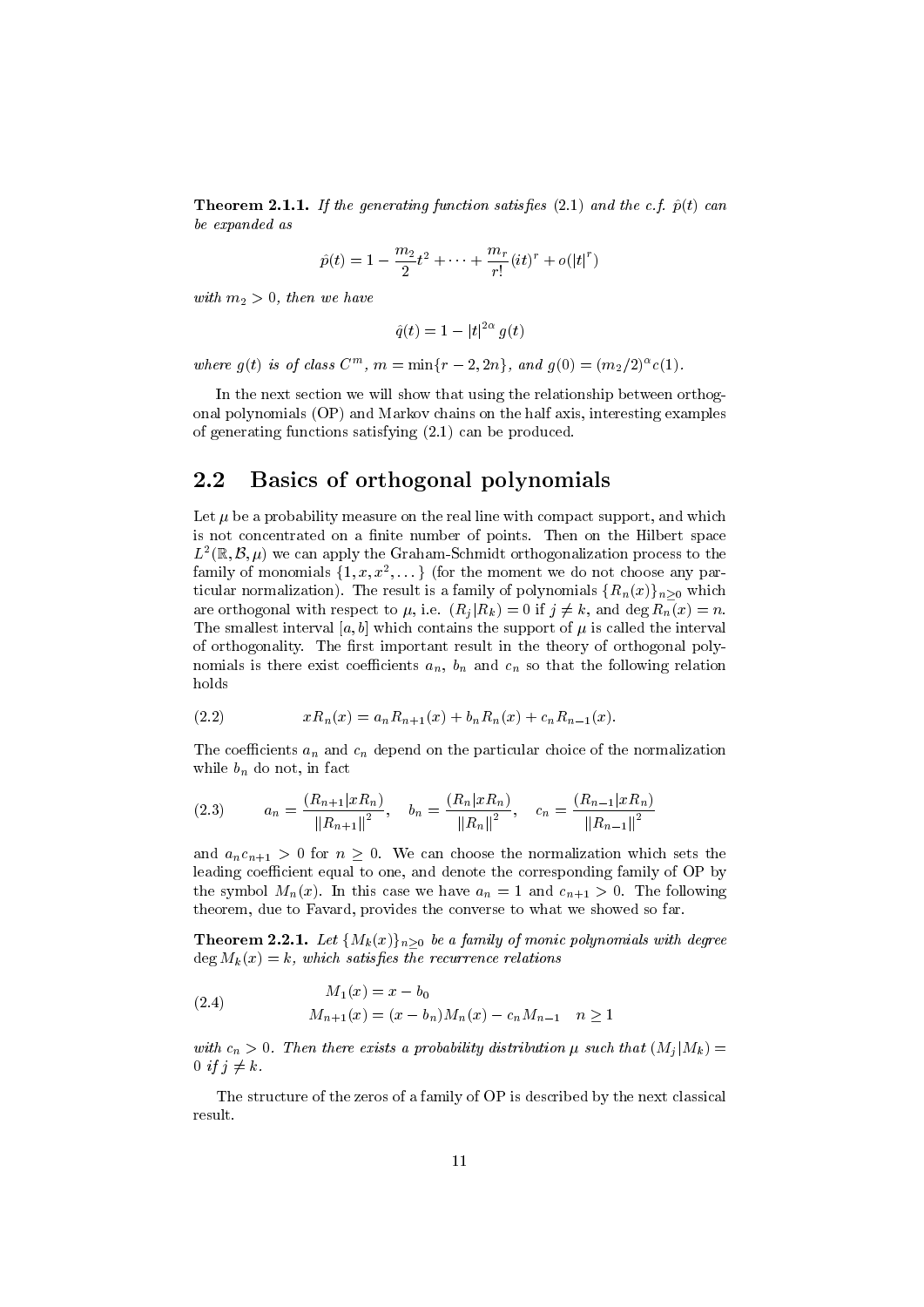**Theorem 2.2.2.** If  $\{R_n(x)\}\$ is a family of OP with interval of orthogonality  $[a, b]$ , then:

- (A) the roots of  $R_n(x)$  are all real, simple and contained inside  $[a, b]$ ;
- (B) if  $x_1 < \cdots < x_n$  are the roots of  $R_n(x)$ , then for every  $m > n$  in the interval  $x_k, x_{k+1}$   $(k = 0, \ldots, n, x_0 = a, x_{n+1} = b)$  there is at least one root of  $R_m(x)$ .

For the proofs of the above Theorems and a more detailed discussion on orthogonal polynomials see, for example, [13].

#### 2.3 Orthogonal polynomials and Markov chains

Consider the Markov chain on  $(X_n)_{n\geq0}$  on the non-negative integers with transition probabilities  $\mathbb{P}(X_{k+1} = n+1 | \overline{X}_k = n) = p_n$ ,  $\mathbb{P}(X_{k+1} = n | \overline{X}_k = n) = r_n$ ,  $\mathbb{P}(X_{k+1} = n | X_k = n + 1) = q_{n+1}$ , for  $n \ge 0$ , and  $p_n + r_n + q_n = 1$  ( $q_0 = 0$ ). We assume  $p_n > 0$  and  $q_{n+1} > 0$  for  $n \geq 0$  so that the chain is irreducible. The measure on N given by  $\pi(n) = p_0 \cdots p_{n-1}/q_1 \cdots q_n$  if  $n \ge 1$ , and  $\pi(0) = 1$  is invariant under the action of the transition matrix P.

On the Hilbert space  $\mathcal{H} = L^2(\mathbb{N}, \pi)$  of all complex valued functions  $f(n)$ s.t.  $\sum |f(n)|^2 \pi(n) < \infty$ , with the scalar product  $(f|g) = \sum \overline{f(n)}g(n)\pi(n)$ , we define the operator  $P$  as

$$
(Pf)(n) = p_n f(n + 1) + r_n f(n) + q_n f(n - 1).
$$

This is the usual action of the transition matrix on  $L^2$ ; P is selfadjoint since the chain is reversible, and  $||P|| = 1$ , therefore the spectrum  $\sigma(P)$  is contained in the interval  $[-1, 1]$ . Using the assumption that the chain is irreducible it can be shown that the vector  $\delta_0$  is cyclic for P, i.e. the linear span of the set  $\{P^n\delta_0\}$ is dense in  $\mathcal{H}$ .

Now define the family of polynomials recursively as

(2.5) 
$$
Q_0(x) = 1
$$

$$
xQ_n(x) = p_nQ_{n+1}(x) + r_nQ_n(x) + q_nQ_{n-1}(x) \quad n \ge 1.
$$

By Theorem 2.2.1 there exists a probability measure  $\mu$  on R such that the  $Q_n(x)$ 's are orthogonal to each other. In fact it can be shown (see [14]) that the measure  $\mu$  coincide with the spectral measure of P relative to the vector  $\delta_0$ , i.e.  $\forall z \in \mathbb{C}$  with Im  $z > 0$  we can write

$$
(\delta_0|(P - zI)^{-1}\delta_0) = \int_{-1}^1 \frac{\mu(dx)}{x - z},
$$

(the function  $F(z) = \int \frac{\mu(dx)}{z-z}$  is called the *Borel transform* of  $\mu$ ).

Let us notice the polynomials  $Q_n(x)$  satisfy the normalization  $Q_n(1) = 1$ . Viceversa if  $\mu$  is a measure concentrated on  $[-1, 1]$  (and not concentrated on a finite set) we can construct the family of monic polynomials  $M_n(x)$  orthogonal w.r.t.  $\mu$  and by Theorem 2.2.2 we have  $M_n(1) > 0$ . The new OP's defined by  $Q_n(x) = M_n(x)/M_n(1)$  will satisfy the recurrence relations (2.5) with  $p_n > 0$ ,  $q_{n+1} > 0$   $(n \geq 0)$  and  $r_n = b_n$ ; moreover  $p_n + r_n + q_n = 1$ . Therefore the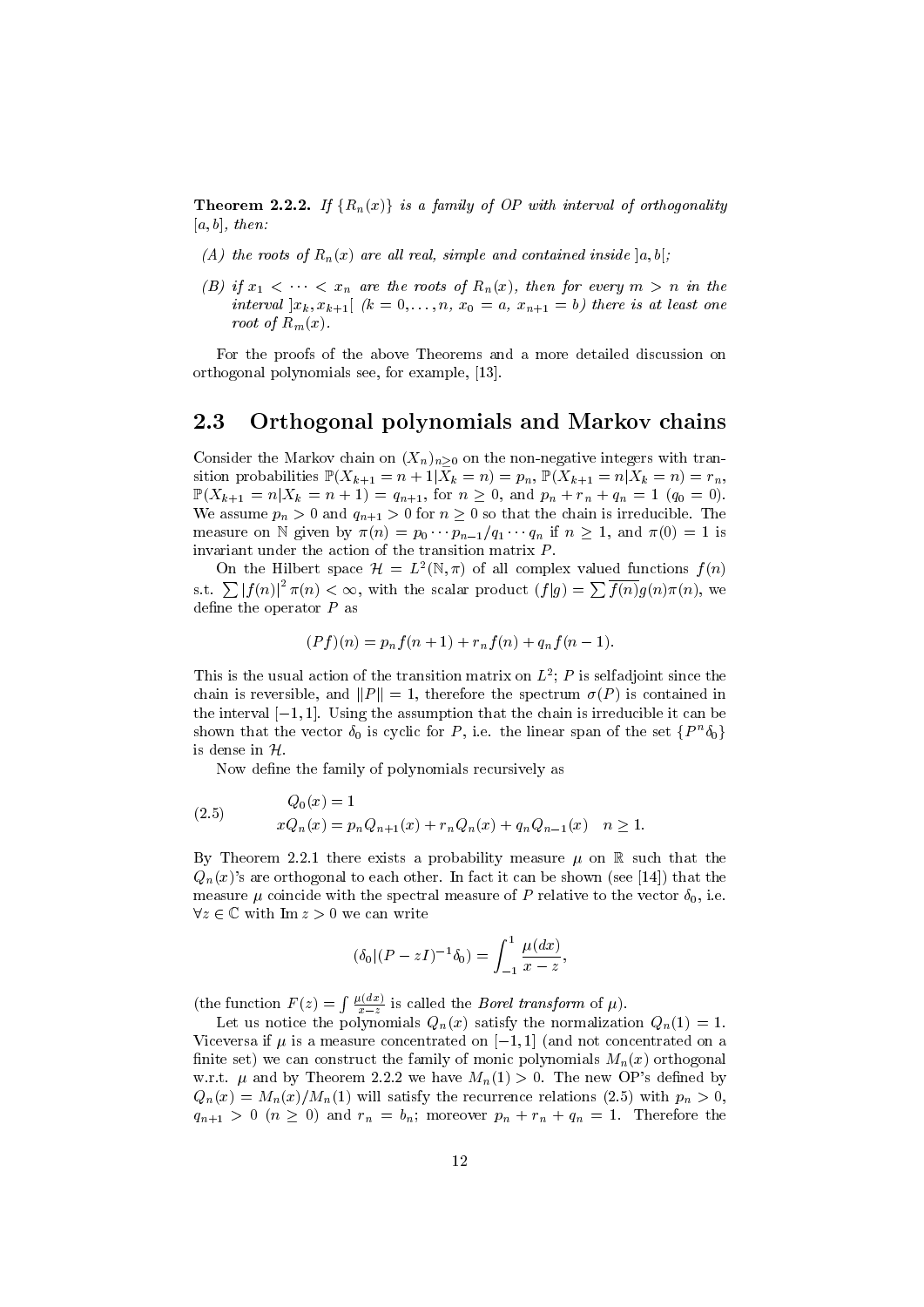measure  $\mu$  is the spectral measure of a Markov chain on the natural numbers in all cases when the coefficients  $r_n$  (or  $b_n$ ) are non-negative.

By the functional calculus we have the formula for the probability of returning to 0 after  $k$  steps

$$
p_{00}(k) = \int_{-1}^{1} x^k \mu(dx)
$$

so the generating function for these probabilities is given by

(2.6) 
$$
G(z) = \sum_{k=0}^{\infty} p_{00}(k) z^k = \int_{-1}^{1} \frac{\mu(dx)}{1 - zx}, \quad |z| \le 1
$$

and  $G(z)$  is related to the Borel transform by the formula  $G(z) = -F(1/z)/z$ . Let us introduce the probability measure on the interval  $[-1, 1]$ 

$$
\mu_{\alpha\beta}(dx) = n_{\alpha\beta}(1-x)^{\alpha}(1+x)^{\beta}dx
$$

 $\alpha, \beta > -1$  and  $n_{\alpha\beta}$  is the normalizing factor. The family  $\{P_n^{(\alpha,\beta)}(x)\}$  of OP generated by  $\mu_{\alpha\beta}$  using the normalization

(2.7) 
$$
P_n^{(\alpha,\beta)}(1) = \frac{\Gamma(n+1+\alpha)}{n!\Gamma(1+\alpha)}
$$

are called Jacobi polynomials. There are classical formulas for the coefficients  $a_n$ ,  $b_n$  and  $c_n$  (see for example [13])

(2.8)  

$$
a_n = \frac{2(n+1)(n+1+\alpha+\beta)}{(2n+1+\alpha+\beta)(2n+2+\alpha+\beta)}
$$

$$
b_n = \frac{(\beta^2 - \alpha^2)}{(2n+\alpha+\beta)(2n+2+\alpha+\beta)}
$$

$$
c_n = \frac{2(n+\alpha)(n+\beta)}{(2n+\alpha+\beta)(2n+1+\alpha+\beta)}.
$$

So, from (2.3) and (2.7),

(2.9)  
\n
$$
p_n = \frac{2(n+1+\alpha)(n+1+\alpha+\beta)}{(2n+1+\alpha+\beta)(2n+2+\alpha+\beta)}
$$
\n
$$
r_n = \frac{(\beta^2 - \alpha^2)}{(2n+\alpha+\beta)(2n+2+\alpha+\beta)}
$$
\n
$$
q_n = \frac{2n(n+\beta)}{(2n+\alpha+\beta)(2n+1+\alpha+\beta)}.
$$

As easy to see  $r_n$  is non-negative iff one of the three happens:

(A)  $\alpha = \beta$  ( $r_n = 0$  for  $n \ge 0$ ); (B)  $\beta > 0$  and  $-\beta < \alpha < \beta$   $(r_n > 0$  for  $n \geq 0)$ ; (C)  $\beta > 0$  and  $\alpha = -\beta$  ( $r_0 = \beta$  and  $r_n = 0$  for  $n \ge 1$ ).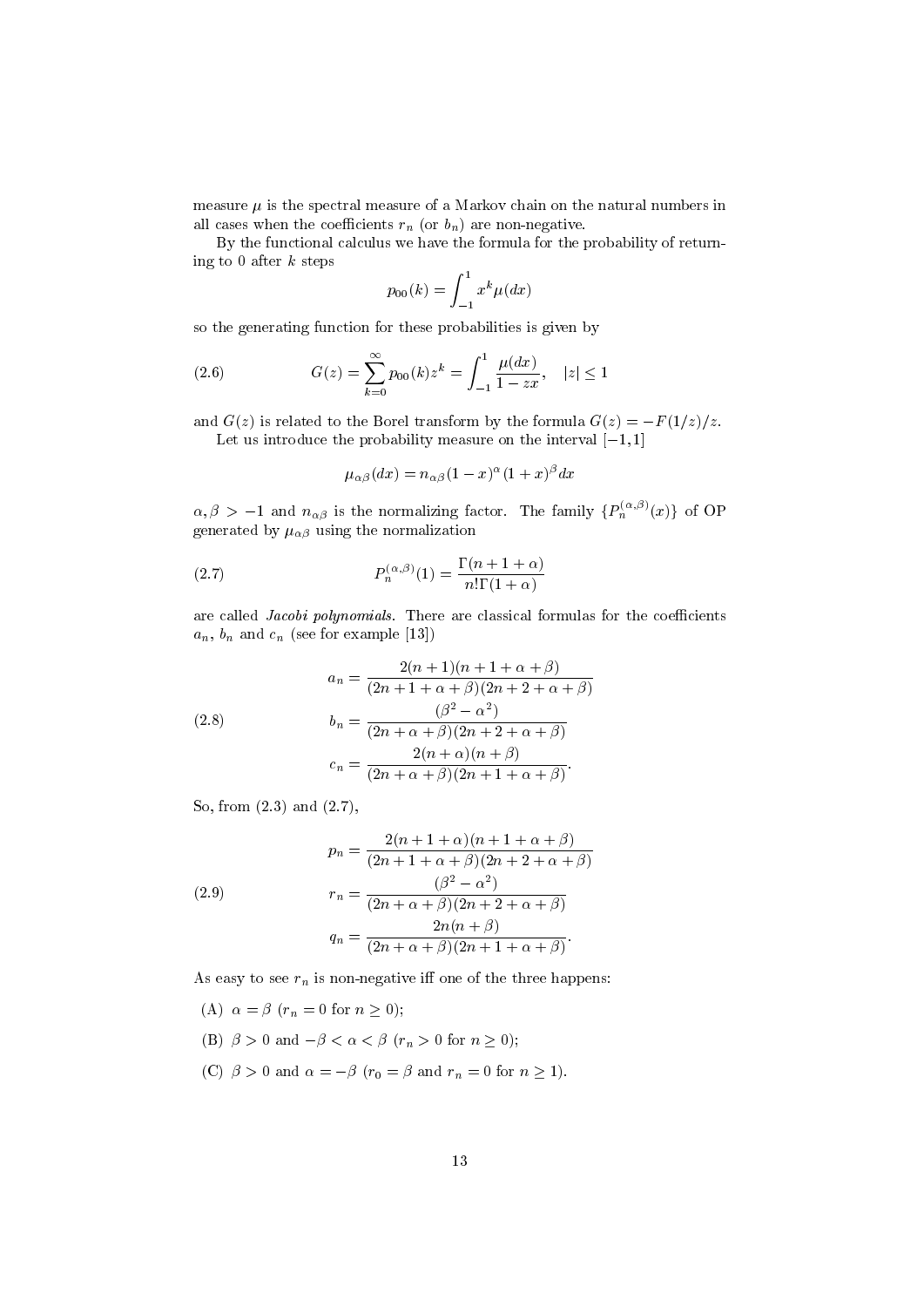If  $\alpha = \beta \neq -1/2$  it is customary to write the measure as  $\mu_{\gamma}(dx) = (1 (x^2)^{\gamma-1/2}dx$  ( $\gamma = \alpha + 1/2$ ); the family of OP  $\{C_n^{(\gamma)}(x)\}$  generated by  $\mu_{\gamma}(dx)$ using the normalization  $C_n^{(\gamma)}(1) = \Gamma(n + 2\gamma)/n! \Gamma(2\gamma)$  are called Gegenbauer polynomials. The case  $\alpha = \beta = -1/2$  give rise to the Chebyshev polynomials  ${T_n(x)}$  under the normalization  $T_n(1) = 1$ ; they correspond to the Markov chain  $p_0 = 1$  and  $p_n = q_n = 1/2$  for  $n \ge 1$ . Another family of classical OP is that of the *Legendre polynomials*  $\{P_n(x)\}\$  which have  $\alpha = \beta = 1$  and normalization  $P_n(1) = 1$ ; they have transition probabilities  $p_n = \frac{n+1}{2n+1}$ and  $q_n = n/(2n + 1)$ .

#### 2.4 Asymptotic of the generating function

The generating function (2.6) for the Jacobi Markov chain becomes

(2.10) 
$$
G_{\alpha\beta}(z) = n_{\alpha\beta} \int_{-1}^{1} \frac{(1-x)^{\alpha}(1+x)^{\beta}}{1-zx} dx.
$$

The goal of this section is to study the asymptotic of this function in the variable z for different values of the parameters  $\alpha$  and  $\beta$ .

An expression for (2.10) can be given using the hypergeometric series, which is defined as

(2.11) 
$$
{}_2F_1(a,b;c;\zeta) = \sum_{n=0}^{\infty} \frac{(a)_n (b)_n}{(c)_n} \frac{\zeta^n}{n!}
$$

where the symbol  $(*)_n := (*)(* + 1) \cdots (* + n - 1)$  is called the *rising factorial*. The series (2.11) is convergent for  $|\zeta| < 1$ . The hypergeometric series has the representation

(2.12) 
$$
{}_2F_1(a,b;c;\zeta) = \frac{\Gamma(c)}{\Gamma(b)\Gamma(c-b)} \int_0^1 \frac{w^{b-1}(1-w)^{c-b-1}}{(1-\zeta w)^a} dw
$$

when  $0 < \text{Re} b < \text{Re} c$ . The LHS of (2.12) is called the *Euler hypergeometric integral* (see [13]). It is easily seen that after the change of variable  $w = (x+1)/2$ in (2.12), (2.10) can be written as

$$
G_{\alpha\beta}(z) = n_{\alpha\beta} \frac{2^{\alpha+\beta+1} \Gamma(\beta+1) \Gamma(\alpha+1)}{(1+z) \Gamma(\alpha+\beta+2)} {}_2F_1\left(1, \beta+1; \alpha+\beta+2; \frac{2z}{1+z}\right)
$$

for  $|z|$  < 1. However this formula doesn't give us information on the asymptotic when  $z \to 1$ ; the case  $\alpha > 0$  is not interesting for us since the integral (2.10) is finite for  $z = 1$  (the Markov chain is transient).

**Theorem 2.4.1.** For  $\alpha < 0$  the integral (2.10) can be written, in a neighborhood of  $z=1$ , as

$$
G_{\alpha\beta}(z) = \left(\frac{1-z}{z}\right)^{\alpha} h(z) + l(z)
$$

where  $h(z)$  and  $l(z)$  are analytic and  $h(1) \neq 0$ , and the power  $\alpha$  on the RHS is the branch which gives real values for real arguments.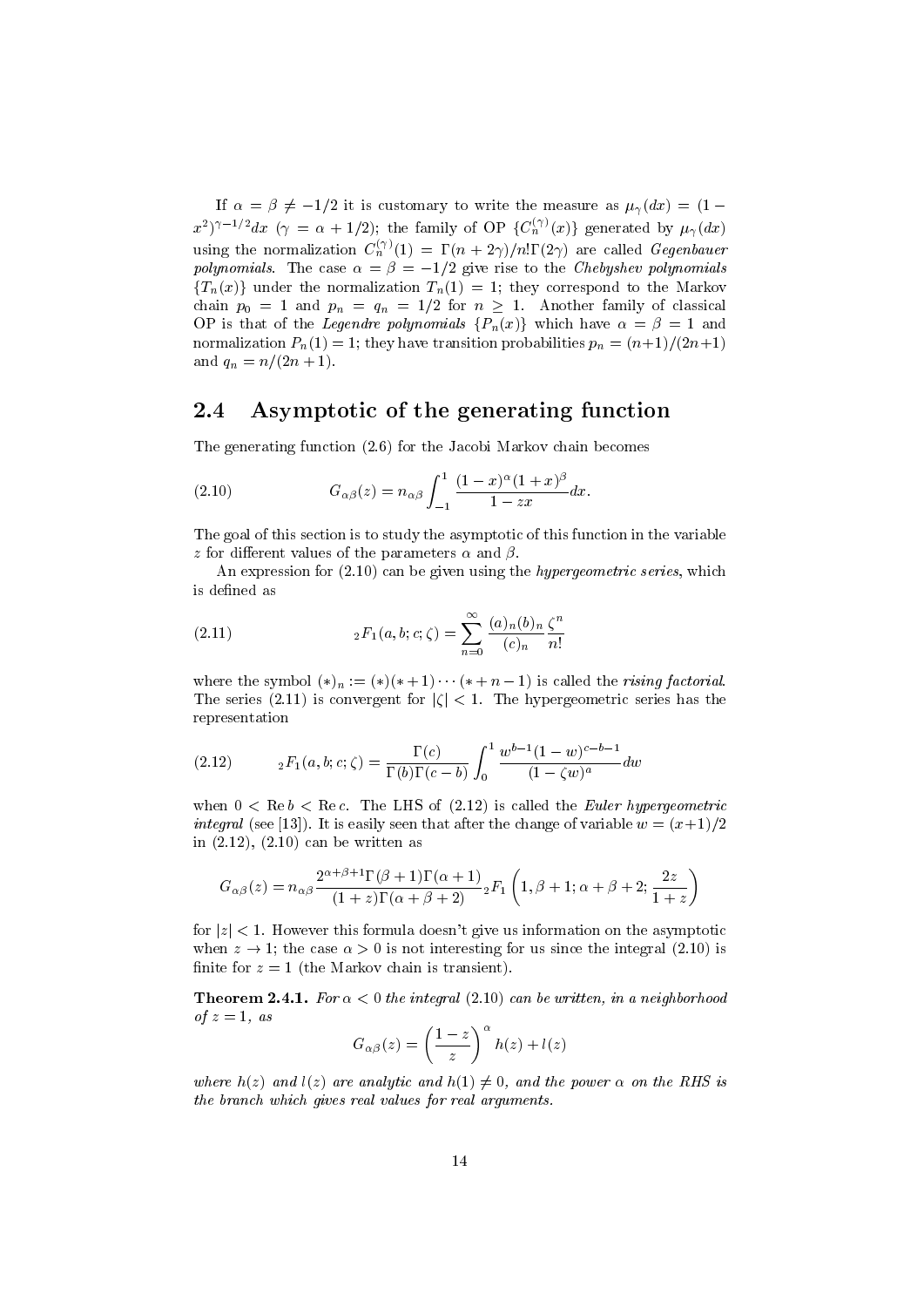From this we can derive an expression for the generating function of the time  $T_1$  of first return to 0,  $F_{\alpha\beta}(z) := \sum_{n\geq 1} f_n z^n$ ,  $f_n := \mathbb{P}(T_1 = n)$ :

$$
F_{\alpha\beta}(z) = 1 - \frac{1}{G_{\alpha\beta}(z)} = 1 - (1 - z)^{-\alpha} c(z)
$$

with  $c(z)$  analytic and  $c(1) \neq 0$ . For the particular case of the Chebyshev polynomials  $(\alpha = -1/2)$  we have  $c(z) = 1$ .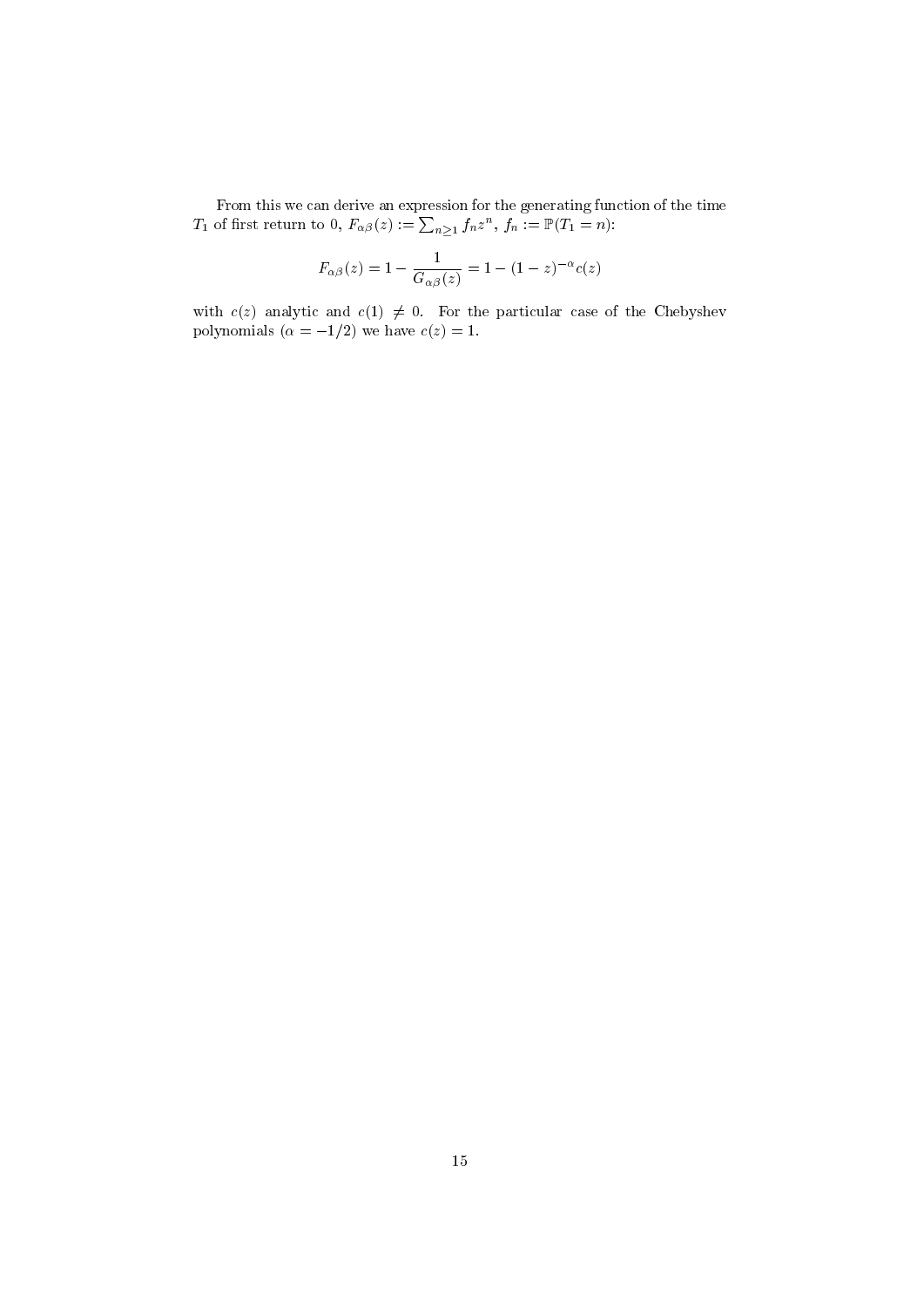### Chapter 3

# Limit theorems using quasicumulants

#### 3.1 The class  $\Delta_{\alpha}$

Suppose  $\varphi(t)$  is the c.f. corresponding to the probability distribution  $\mu$ . For  $0 < \alpha \leq 2$  let's introduce the class  $\Delta_{\alpha}$  of all c.f. satisfying the condition:

(3.1) 
$$
\log \varphi(t) = |t|^{\alpha} (-c(t) + \lambda(t) + R(t))
$$

in some neighborhood of  $t = 0$ , where  $c(t) = c \in \mathbb{C}$ , Re $c > 0$ , for  $t \ge 0$  and  $c(t) = \overline{c}$  for  $t < 0$ , and

(3.2) 
$$
\lambda(t) = \sum_{\substack{k \ge 1, j \ge 0 \\ k+j \alpha \le r}} \lambda_{kj}^+ t^k |t|^{j\alpha}
$$

$$
\lambda(-t) = \overline{\lambda(t)}
$$

and  $R(-t) = \overline{R(t)}$ ,  $R(t) = o(|t|^r)$   $t \to 0$ , and  $r \in \mathbb{R}$ . We call the coefficients  $\lambda_{kj}^+$ the normalized (right) quasicumulants of order  $(k, j)$  of the c.f.  $\varphi(t)$ ; for  $t < 0$ expansion (3.2) holds with  $\lambda(t) = \sum_{k} \lambda_{kj}^{-} t^k |t|^{j\alpha}$ , where  $\lambda_{kj}^{-} = (-1)^k \overline{\lambda_{kj}^{+}}$  and  $\lambda_{kj}^{-}$ 's are the normalized left quasicumulants. It follows from the definition that if  $\varphi_1, \varphi_2 \in \Delta_{\alpha}$  and have normalized quasicumulants  $\lambda_{kj}^{(1)+}$  and  $\lambda_{kj}^{(2)+}$  respectively, then the c.f.  $\varphi_1(t)\varphi_2(t)$  belongs to  $\Delta_{\alpha}$  with  $\lambda_{kj}^+ = \lambda_{kj}^{(1)+} + \lambda_{kj}^{(2)+}$ .

Proposition 3.1.1. The following statements are true:

- (a) if  $\alpha_1 \neq \alpha_2$  then  $\Delta_{\alpha_1} \cap \Delta_{\alpha_2} = \emptyset$ ;
- (b) if  $\varphi(t)$  is the strictly stable distribution of exponent  $\alpha$ , then  $\varphi(t) \in \Delta_{\alpha}$ ;
- (c) if  $\varphi(t) \in \Delta_{\alpha}$  then  $\varphi(t)$  belongs to the domain of attraction of the strictly stable distribution of exponent  $\alpha$  and the complex number c in (3.1) satisfies  $-\pi\alpha/2 \leq \arg c \leq \pi\alpha/2$  if  $0 < \alpha < 1$ , and  $-\pi(2-\alpha)/2 \leq \arg c \leq \pi(2-\alpha)/2$ if  $1 < \alpha \leq 2$ .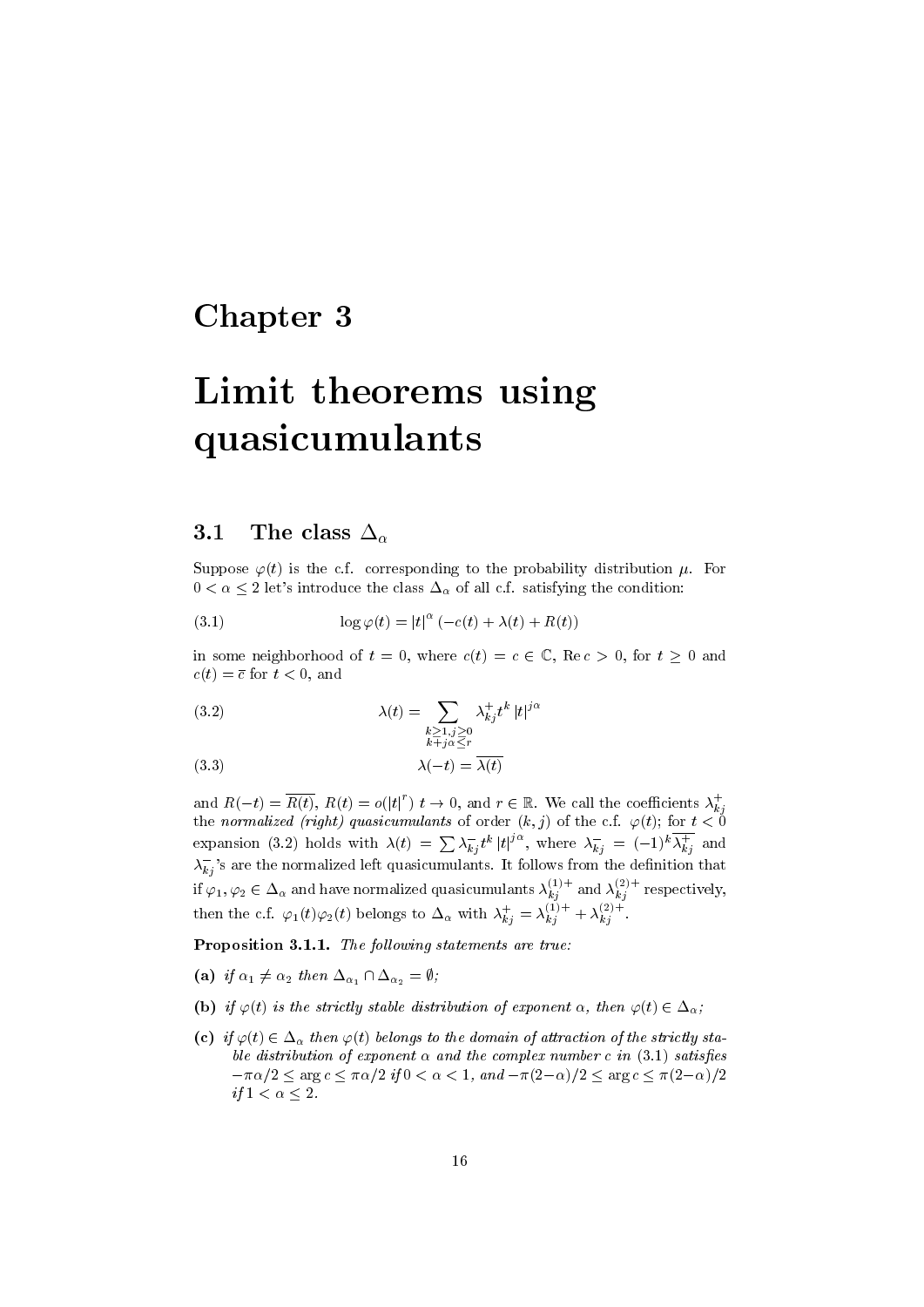**Example 3.1.1.** Suppose  $\varphi(t)$  satisfies:

(3.4) 
$$
\log \varphi(t) = \begin{cases} -\sigma^2 \frac{t^2}{2} + \sum_{k=3}^r \frac{c_k^+}{k!} (it)^k + R^+(t) & \text{if } t \ge 0\\ -\sigma^2 \frac{t^2}{2} + \sum_{k=3}^r \frac{c_k^-}{k!} (it)^k + R^-(t) & \text{if } t < 0 \end{cases}
$$

where both  $R^+(t)$  and  $R^-(t)$  are  $o(|t|^r)$  and  $\sigma \in \mathbb{R}$ . In view of  $\varphi(-t) = \overline{\varphi(t)}$ necessarily we have  $c_k^- = c_k^+$  and for  $t \geq 0$   $R^-(-t) = \overline{R^+(t)}$ . The coefficients  $c_k^$ and  $c_k^+$  are called the *(left and right)* quasicumulants (of order k) of the c.f. and they correspond to the left and right-sided derivatives of  $\log \varphi(t)$  at the point  $t=0$ . If we define:

$$
R(t) := \begin{cases} R^+(t) & t \ge 0 \\ R^-(t) & t < 0 \end{cases}
$$
\n
$$
\lambda_{k,0}^+ := -i^k \frac{c_{k+2}^+}{(k+2)!}
$$

then  $\varphi(t) \in \Delta_2$ ; the definition of  $\lambda_{k,0}^+$  in terms of the quasicumulants  $c_{k+2}$  justifies the definition of "normalized quasicumulant". Notice that if  $\varphi(t)$  has the cumulant  $c_k$ , then  $c_j = c_j^+ = c_j^- \in \mathbb{R}$  for all  $j \leq k$ . Viceversa let  $\varphi(t)$  satisfy (3.4) and let  $r_0$  be the first index such that  $c_{r_0}^+ \neq c_{r_0}^-$  (eq. Im  $c_{r_0}^+ \neq 0$ ), then by a classical result in probability theory (see for example [2]) the distribution corresponding to  $\varphi(t)$  has  $2m_0$  moments, where  $m_0 := \max\{n: 2n \le r_0\}$ ; therefore if  $k \leq 2m_0$ , then  $c_k^+ = c_k^- = c_k$  where  $c_k$  is the usual cumulant.

**Example 3.1.2.** Let  $\varphi(t)$  satisfy:

(3.5) 
$$
\log \varphi(t) = \begin{cases} -ct + \sum_{k=2}^{r} c_k^+(it)^k + R^+(t) & t \ge 0\\ \overline{c}t + \sum_{k=2}^{r} c_k^-(it)^k + R^-(t) & t < 0 \end{cases}
$$

with  $c = a - ib$ ,  $a > 0$ , and  $R^+$  and  $R^- o(|t|^r)$ . Then  $\varphi(t) \in \Delta_1$  with  $\lambda_{k,0}^+$  $i^{k+1}c_{k+1}^+/(k+1)!$ . As in Ex. 3.1.1 the coefficients  $c_k^-$  and  $c_k^+$  are called left and right quasicumulants, since they coincide with the left and right derivatives of  $\log \varphi(t)$  w.r.t the variable *it*.

#### 3.2 Generalized Chebyshev-Edgeworth-Cramer expansion

Consider a sequence  $(X_n)_{n=1}^{\infty}$  of i.i.d. random variables with common characteristic function  $\varphi(t)$  belonging to  $\Delta_{\alpha}$ , and let  $S_n = X_1 + \cdots + X_n$ . We will consider two cases simultaneously.

**Case A:**  $X_n$  are lattice random variables, i.e. they take values in the set  $a + h\mathbb{Z}$  where  $h > 0$  is called the *span* of the distribution of  $X_n$ . The span is called *maximal* if there is no other  $a_1$  and  $h_1 > h$  such that  $X_n$  takes values in  $a_1 + h_1 \mathbb{Z}$  with probability 1. For lattice random variables we will always assume, without lost of generality, that the maximal span is equal to 1, which is equivalent to say that  $|\varphi(t)| = 1$  iff  $t = 2k\pi$  (iff  $\varphi(t) = 1$ ).

**Case B**: the common c.f.  $\varphi(t)$  satisfies the condition  $\int_{-\infty}^{\infty} |\varphi(t)|^p dt < \infty$  for some  $p \geq 1$ . Since  $|\varphi(t)| \leq 1 \ \forall t, \varphi \in L^q \ \forall q \geq p$ ; in particular  $\varphi^n \in L^1$  for all integers  $n \geq p$ . Therefore  $S_n$  has continuous and bounded density for all  $n \geq p$ .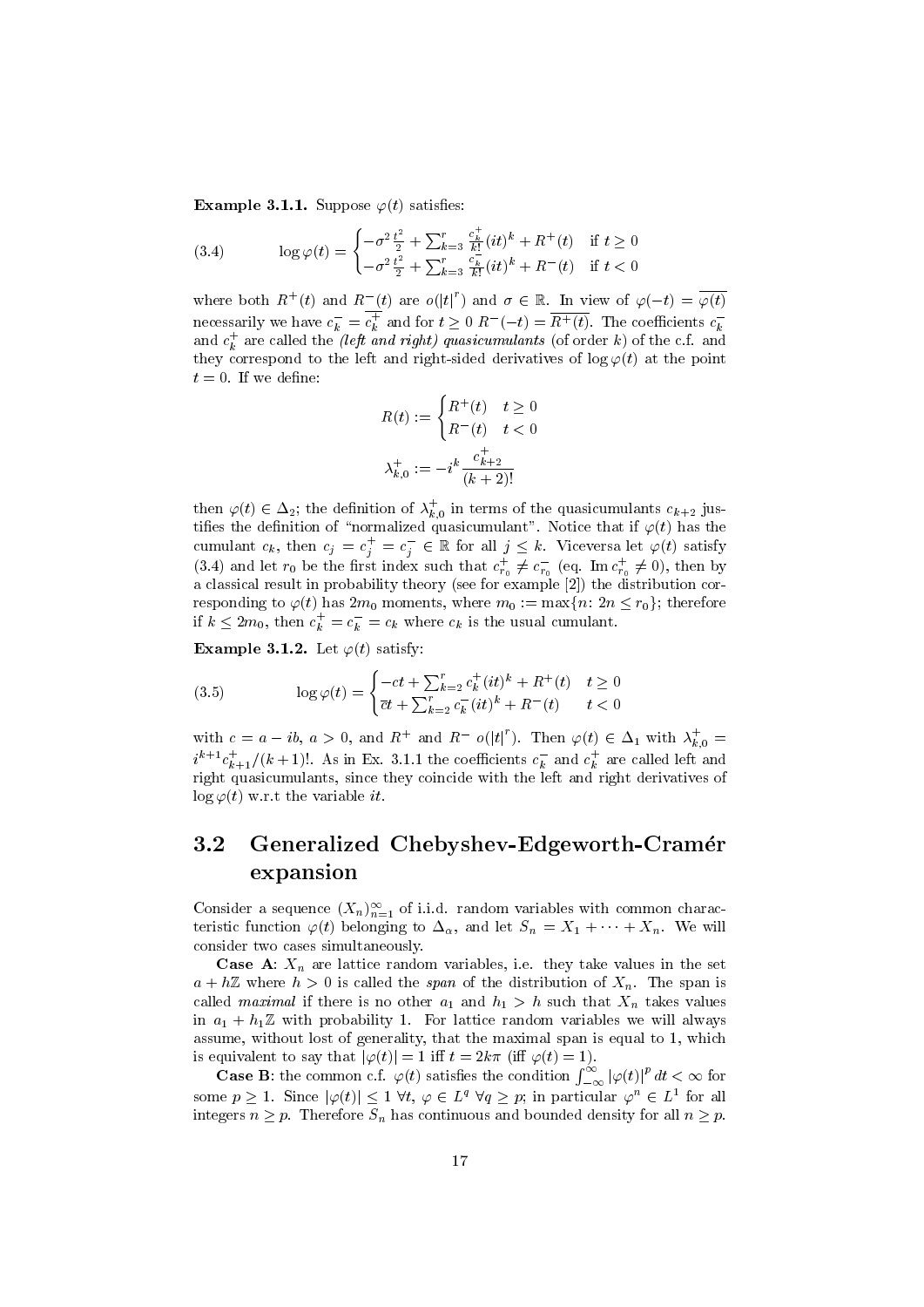With an abuse of notation we will denote by  $p_n(x)$  either the probability  $\mathbb{P}(S_n = x)$   $x \in \mathbb{Z}$ , if we are in case A, or the density of the r.v.  $S_n$ ,  $n \geq p$ , if we are in case B. By the Fourier Theory  $p_n(x)$  has the integral expression

$$
p_n(x) = \frac{1}{2\pi} \int_{-L}^{L} \varphi(t)^n e^{-itx} dt
$$

with  $L = \pi$  or  $\infty$  depending whether we are in case A or B.

For an arbitrary  $\delta > 0$  we can split the above integral as:

$$
p_n(x) = \frac{1}{2\pi} (I_1(n, x) + I_2(n, x))
$$

$$
I_1(n, x) = \int_{|t| \le \delta} \varphi(t)^n e^{-itx} dt
$$

$$
I_2(n, x) = \int_{\delta < |t| < L} \varphi(t)^n e^{-itx} dt.
$$

The asymptotic of  $I_2(n, x)$  for large values of n is a consequence of the following well known results

**Lemma 3.2.1.** If  $\varphi(t)$  is the c.f. of a lattice distribution with the maximal span h, then for every  $\delta > 0$  there exists a positive number c such that  $|\varphi(t)| \leq e^{-c}$ in the domain  $\delta \leq |t| \leq \frac{2\pi}{h} - \delta$ .

**Lemma 3.2.2.** If  $\varphi(t)$  is a c.f. satisfying the Cramér condition

(C) 
$$
\limsup_{|t| \to \infty} |\varphi(t)| < 1,
$$

then for every  $\delta > 0$  there exists a positive number c such that  $|\varphi(t)| \leq e^{-c}$  for  $|t|\geq \delta$ .

For the case A, using Lemma 3.2.1 and the hypothesis that the maximal span is 1 we get:

$$
|I_2(n,x)| \leq \int_{\delta < |t| < \pi} |\varphi(t)|^n \, dt \leq 2\pi e^{-cn},
$$

where the constant c is independent on  $x \in \mathbb{Z}$ . For the case B, let  $n_0$  be the smallest integer greater then p; since  $\varphi^{n_0}(t)$  is the c.f. of the density  $p_{n_0}(x)$ , it satisfies the Cramér condition  $(C)$ , therefore using Lemma 3.2.2 we have:

$$
|I_2(n,x)| \leq \int_{|t| > \delta} |\varphi(t)|^{n_0} \left( |\varphi(t)|^{n_0} \right)^{\frac{n-n_0}{n_0}} dt \leq e^{c \frac{n-n_0}{n_0}} ||\varphi^{n_0}||_1.
$$

This means that in both cases  $I_2(n,x) = O(e^{-c_1 n})$  as  $n \to \infty$  uniformly in  $x \in \mathbb{Z}$ or  $x \in \mathbb{R}$ .

Using the hypothesis  $(3.2)$  we can rewrite the integral  $I_1$  as:

$$
I_1(n, x) = \int_{|t| \le \delta} e^{n \log \varphi(t) - itx} dt
$$
  
= 
$$
\int_{|t| \le \delta} e^{-nc(t)|t|^{\alpha} - itx} \exp [n |t|^{\alpha} \lambda(t) + n |t|^{\alpha} R(t)] dt
$$
  
= 
$$
\int_0^{\delta} e^{-nc|t|^{\alpha} - itx} \exp [n |t|^{\alpha} \lambda(t) + n |t|^{\alpha} R(t)] dt
$$
  
+ 
$$
\int_0^{\delta} e^{-n\overline{c}|t|^{\alpha} + itx} \exp [n |t|^{\alpha} \overline{\lambda(t)} + n |t|^{\alpha} \overline{R(t)} dt
$$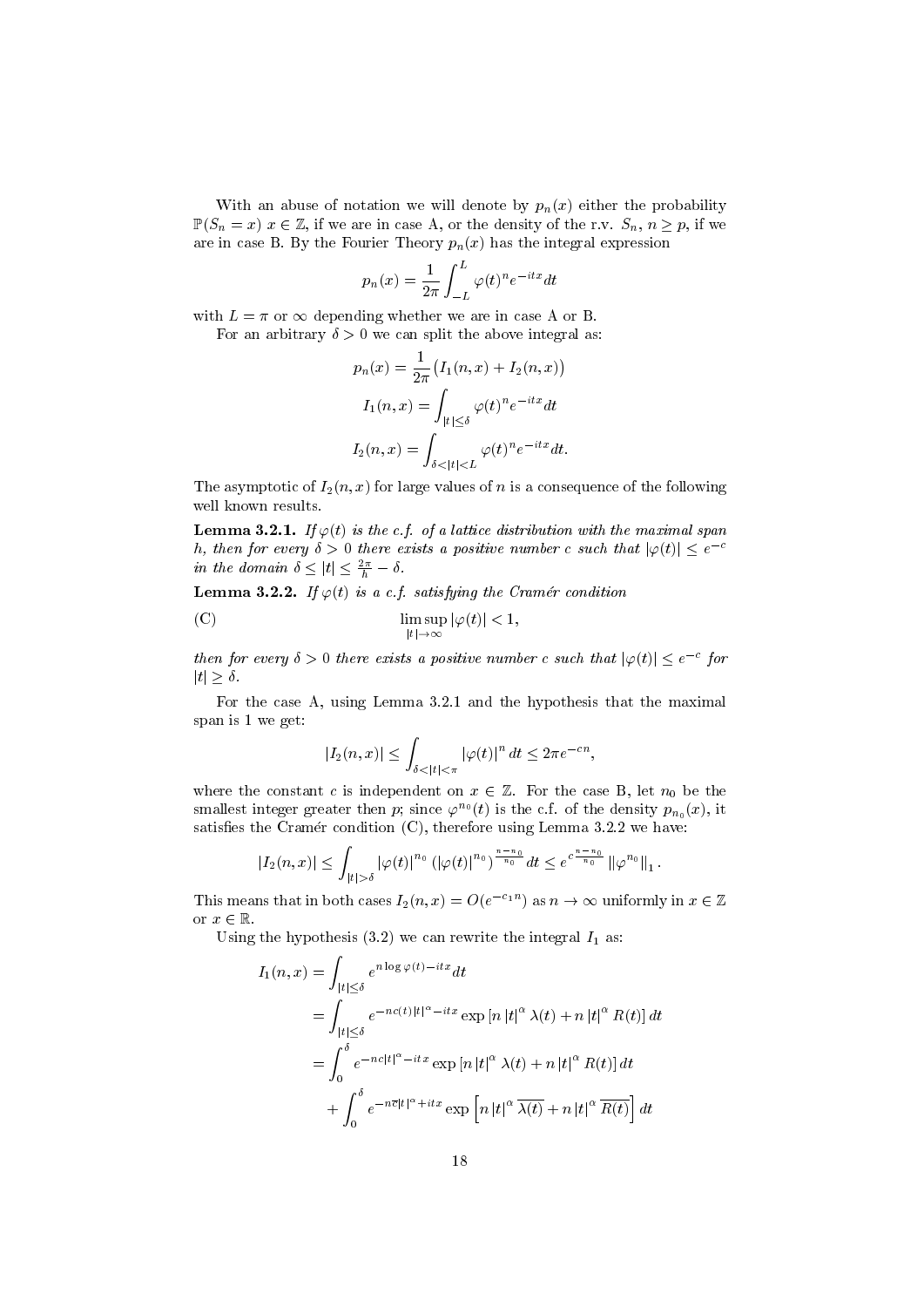The natural change of variable  $s = n^{1/\alpha}t$  leads to the expression:

(3.6) 
$$
I_1(n,x) = \frac{1}{n^{1/\alpha}} \left[ I_1^+(n,y) + I_1^-(n,y) \right], \quad y = \frac{x}{n^{1/\alpha}}.
$$

$$
(3.7) \quad I_1^+(n,y) = \int_0^{n^{1/\alpha}\delta} e^{-c|s|^\alpha - isy} \exp\left[|s|^\alpha \lambda\left(\frac{s}{n^{1/\alpha}}\right) + |s|^\alpha R\left(\frac{s}{n^{1/\alpha}}\right)\right] ds
$$

(3.8) 
$$
I_1^-(n, y) = I_1^+(n, y).
$$

Let  $u := n^{-1/\alpha}$ ,  $w(s, u) := s^{\alpha} (\lambda(us) + R(us))$  and  $z(s, u) := s^{\alpha} \lambda(us)$ . We have the Taylor expansion

$$
(3.9)
$$

$$
e^{z(s,u)} = \sum_{l=0}^{\infty} \frac{z^l}{l!} = \sum_{l=0}^{\infty} \frac{1}{l!} s^{l\alpha} \sum_{\sum h_{m,n}=l} {l \choose(h_{m,n})} \prod (\lambda_{mn}^+ u^{m+n\alpha} s^{m+n\alpha})^{h_{m,n}}
$$
  
\n
$$
= \sum_{l=0}^{\infty} s^{l\alpha} \sum_{\sum h_{m,n}=l} \prod \frac{(\lambda_{mn}^+ u^{m+n\alpha} s^{m+n\alpha})^{h_{m,n}}}{h_{m,n}!}
$$
  
\n
$$
= \sum_{k\geq 0, j\geq 0} u^{k+j\alpha} s^{k+j\alpha} \gamma_{k,j}(s)
$$
  
\n(3.10) 
$$
\gamma_{k,j}(s) = \begin{cases} 1 & k=0, j=0\\ 0 & k=0, j \geq 1\\ \sum_{l=1}^k s^{l\alpha} \sum_{\sum h_{m,n}=l} h_{m,n}=k} \prod \frac{(\lambda_{mn}^+)^{h_{m,n}}}{h_{m,n}!} & \text{otherwise} \end{cases}
$$

where the symbol  $\binom{l}{(h_{m,n})}$  denotes the multinomial coefficients with all the integers  $h_{m,n}$  on the second line, and all the products above and the sums " $\sum h_{m,n}$ " are extended over all pairs of integers  $m \geq 1$   $n \geq 0$  with  $m + n\alpha \leq r$ . In fact in place of (3.9) we consider  $e^z = \sum_{l=0}^r z^l \overline{\smash{\big)} l!} + e^{z\overline{\smash{\big)}}} z^{r+1}/(r+1)!$  which gives the formula

$$
e^{z(s,u)} = \sum_{\substack{k \ge 0, j \ge 0 \\ k+j\alpha \le r'}} u^{k+j\alpha} s^{k+j\alpha} \gamma_{k,j}(s) + e^{z'(s,u)} \frac{z(s,u)^{r+1}}{(r+1)!}
$$

with  $r \leq r'$ , and it follows from the calculations above that  $z(s, u)^{r+1} = o(u^r)$ . Let

$$
J_1^+(n, y) = \int_0^{n^{1/\alpha} \delta} e^{-cs^{\alpha} - isy} \left( \sum_{\substack{k \ge 0, j \ge 0 \\ k+j \alpha \le r}} u^{k+j \alpha} s^{k+j \alpha} \gamma_{k,j}(s) \right) ds,
$$
  

$$
J_1^-(n, y) := \overline{J_1^+(n, y)};
$$

then

$$
(3.11) \quad \left| I_1^+(n,y) - J_1^+(n,y) \right| \leq \int_0^{n^{1/\alpha}\delta} e^{-\operatorname{Re} c s^{\alpha}} \left[ \left| e^{w(s,u)} - e^{z(s,u)} \right| + \left| \sum_{r < k+j} u^{k+j\alpha} s^{k+j\alpha} \gamma_{k,j}(s) \right| + \left| e^{z'(s,u)} \frac{z(s,u)^{r+1}}{(r+1)!} \right| \right] ds.
$$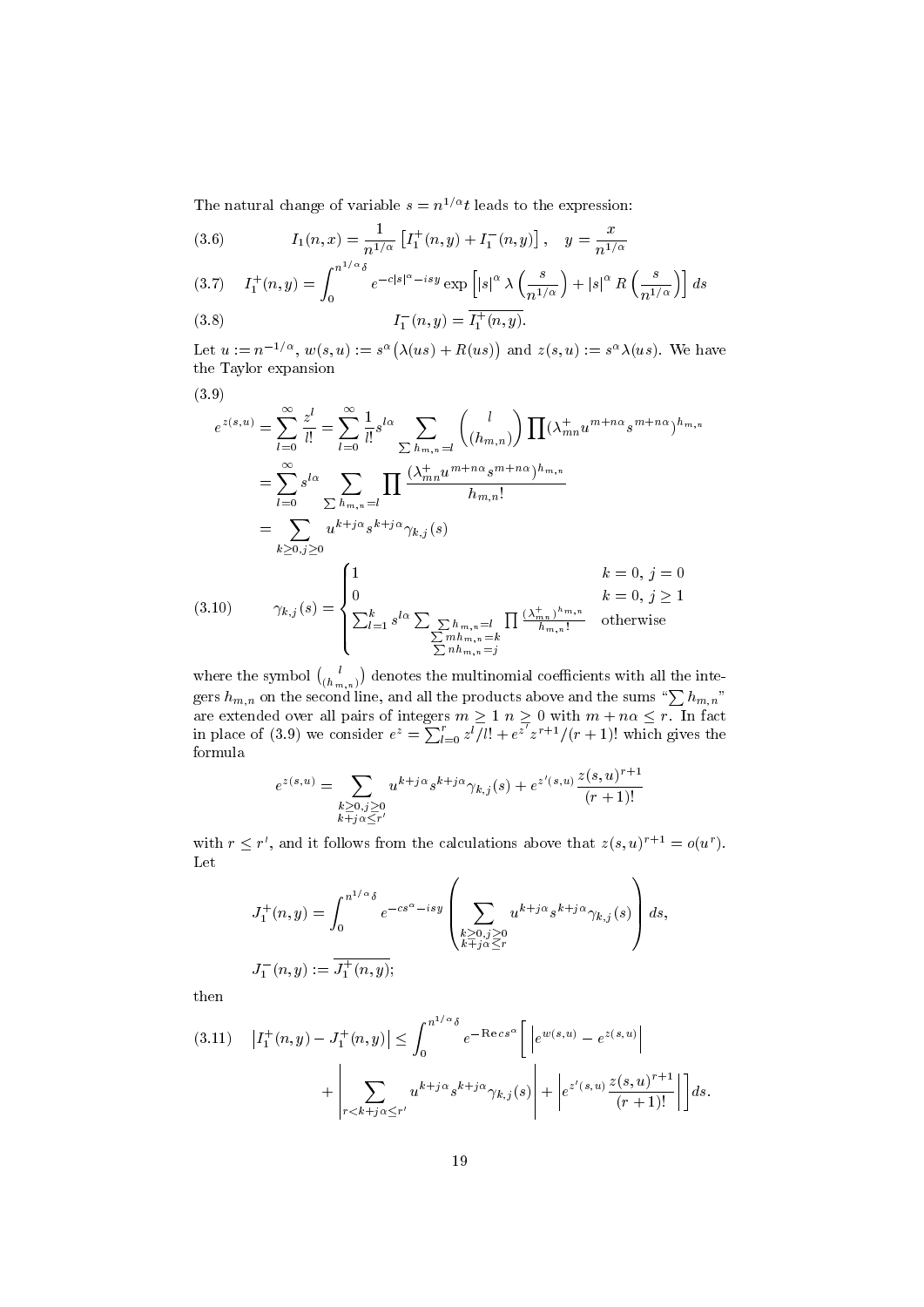If  $\theta$  is a real number such that  $|w(s, u)| \leq \theta$  and  $|z(s, u)| \leq \theta$  then we have the inequality  $|e^w - e^z| \le e^{\theta} |w - z|$ . In the interval of integration in (3.11)  $\theta$  can be chosen as  $as^{\alpha}$  where  $a > 0$  is arbitrary small (if  $\delta$  is small enough). Also we have  $|w - z| \le \epsilon s^{\alpha} (us)^r$  and  $\epsilon s > 0$  and  $\epsilon s > 0$  if  $s \in \mathbb{R}$ .  $e^{z'(s,u)} \frac{z(s,u)^{r+1}}{(r+1)!}$  $\left|\frac{(s,u)^{r+1}}{(r+1)!}\right| \leq Ce^{\theta} s^{\alpha(r+1)}(us)^{r+1}$  for any  $\epsilon > 0$  and some  $C > 0$  if  $\delta$  is sufficiently small. Therefore

$$
(3.12)
$$

$$
\begin{aligned} \left| I_1^+(n,y) - J_1^+(n,y) \right| &\leq & \epsilon \int_0^{n^{1/\alpha}\delta} e^{-(\text{Re}\,c-a)s^\alpha} s^\alpha u^r s^r ds \\ &+ \sum_{r < k+j\alpha \leq r'} u^{k+j\alpha} \int_0^{n^{1/\alpha}\delta} e^{-\text{Re}\,cs^\alpha} s^{k+j\alpha} \left| \gamma_{k,j}(s) \right| ds \\ &+ C \int_0^{n^{1/\alpha}\delta} e^{-(\text{Re}\,c-a)s^\alpha} s^{\alpha(r+1)} (us)^{r+1} ds \\ &\leq & \epsilon Mu^r \end{aligned}
$$

which means  $I_1^+(n, y) = J_1^+(n, y) + o(n^{-r/\alpha})$ ,  $n \to \infty$ , uniformly in y. Obviously the same estimate holds between  $I_1^-$  and  $J_1^-$ , and going back to (3.6) we derive

$$
I_1(n,x) = \sum_{n \atop{\alpha=1}} \frac{1}{n^{\frac{k}{\alpha}+j}} \left[ \int_0^{n^{1/\alpha}\delta} e^{-cs^{\alpha}-ity} q_{k,j}(s) ds + \int_0^{n^{1/\alpha}\delta} e^{-\overline{c}|s|^{\alpha}+ity} \overline{q_{k,j}(s)} ds \right] + o(n^{-r/\alpha})
$$

with  $q_{k,j}(s) := s^{k-1+j\alpha} \gamma_{k-1,j}(s)$ , and the sum is over all pair of integers  $k \geq 1$ ,  $j \geq 0$  with  $k + j\alpha \leq r + 1$ .

We conclude our estimate by noticing that for any  $k \geq 1$  and  $j \geq 0$ 

$$
\left|\int_{n^{1/\alpha}\delta}^{\infty}e^{-c|s|^{\alpha}-ity}q_{k,j}(s)ds\right|\leq \int_{n^{1/\alpha}\delta}^{\infty}e^{-\frac{\text{Re}\,c}{2}|s|^{\alpha}}ds=O\left(\frac{e^{-\frac{\text{Re}\,c}{2}n\delta^{\alpha}}}{n^{1-1/\alpha}}\right).
$$

We therefore proved the following

**Theorem 3.2.3.** Let  $(X_n)_{n=1}^{\infty}$  be a sequence of i.i.d.r.v. with common c.f.  $\varphi(t)$ belonging to  $\Delta_{\alpha}$ , and assume one of the following two cases:

- (A) the r.v.  $X_n$  have lattice distribution with maximal span equal to 1;
- (B)  $\int_{-\infty}^{\infty} |\varphi(t)|^p dt < \infty$  for some  $p \geq 1$ .

Then we have the asymptotic expansion

$$
(3.13) \t p_n(x) = \sum_{\substack{k \ge 1, j \ge 0 \\ k+j \alpha \le r+1}} \frac{1}{n^{k/\alpha+j}} U_{k,j}^{(\alpha,c)} \left(\frac{x}{n^{1/\alpha}}\right) + o\left(n^{-\frac{r+1}{\alpha}}\right), \quad n \to \infty
$$

uniformly in  $x \in \mathbb{Z}$  in the case A, or in  $x \in \mathbb{R}$  in the case B. The functions  $U_{k,j}^{(\alpha,c)}(y)$  have the expression:

(3.14) 
$$
U_{k,j}^{(\alpha,c)}(y) = \frac{1}{\pi} \operatorname{Re} \int_0^{\infty} e^{-cs^{\alpha} - isy} q_{k,j}(s) ds
$$

(3.15) 
$$
q_{k,j}(s) = \begin{cases} 1 & k = 1, j = 0 \\ 0 & k = 1, j \ge 1 \\ \sum_{l=1}^{k-1} s^{(l+j)\alpha + k - 1} q_{k,j}^{(l)} & otherwise \end{cases}
$$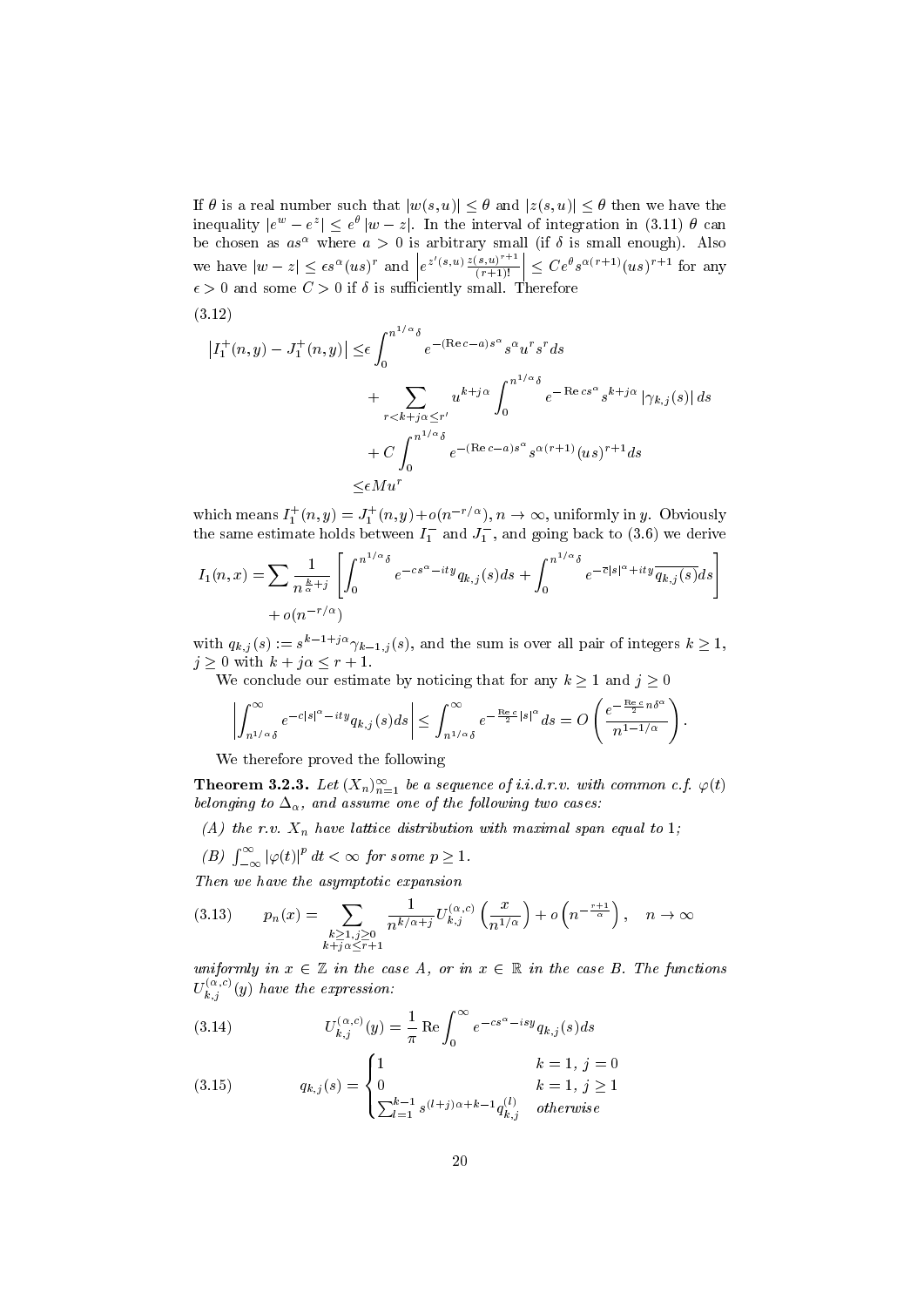with the numbers  $q_{k,j}^{(l)}$  depending only on the  $\lambda_{m,n}^+$  with  $m\leq k-1$   $n\leq j$  according to the formula

$$
q_{k,j}^{(l)} = \sum_{\substack{1 \le m \le k-1 \\ 0 \le n \le j}} \frac{(\lambda_{m,n}^+)^{h_{m,n}}}{h_{m,n}!}
$$

where the above sum is taken over all possible arrays of non-negative integers  $h_{m,n}$   $1\leq m\leq k-1$   $0\leq n\leq j$  satisfying the relations  $\sum h_{m,n}=l,$   $\sum mh_{m,n}=l$  $k-1$  and  $\sum nh_{m,n}=j;$  in particular  $q_{k,j}^{(1)}=\lambda_{k-1,j}^{+}$  and

$$
q_{k,j}^{(k-1)} = \sum \prod_{n=0}^{j} \frac{(\lambda_{1,n}^+)^{h_{1,n}}}{h_{1,n}!}.
$$

From (3.14) and (3.15) we can see that once we know the coefficients  $q_{k,j}^{(l)}$ , the calculation of the functions  $U_{k,j}^{(\alpha,c)}(y)$  reduces to the calculation of the integrals:

(3.16) 
$$
I_{k,l}^{(\alpha,c)}(y) = \int_0^\infty e^{-c|s|^\alpha - i s y} s^{l\alpha + k} ds
$$

and  $U_{k,j}^{(\alpha,c)}(y)$  will be a linear combination with real coefficients of the functions

(3.17) 
$$
\operatorname{Re}(e^{i\theta}I_{k-1,l+j}^{(\alpha,c)}(y))
$$

for  $l = 1, ..., k - 1$  and  $0 \le \theta < \pi$ . For  $I_{k,l}^{(\alpha,c)}(y)$  we can write the generating function

(3.18) 
$$
G^{(\alpha,c)}(w,z) := \sum_{k,l=0}^{\infty} \frac{I_{k,l}^{(\alpha,c)}(y)}{k!l!} (iw)^k z^l
$$

for  $w \in \mathbb{R}$  and  $z \in \mathbb{R}^+$ , and if we consider

$$
I_{0,0}^{(\alpha,c)}(y) = \int_0^\infty e^{-cs^\alpha - isy} ds
$$

we find, summing up (3.18), that  $G^{(\alpha,c)}(w,z) = p_{\alpha}^+$  $\int_{(\alpha,c-z^{1/\alpha})}^+(y-w).$  Therefore

$$
I_{k,l}^{(\alpha,c)}(y) = (-i)^k \frac{d^{k+l}}{dw^k dz^l} I_{0,0}^{(\alpha,c)}(y-w) \Big|_{w=0, z=0}.
$$

Remark 3.2.1. Consider a c.f.  $\varphi(t)$  satisfying the hypothesis of Ex. 3.1.1 or Ex. 3.1.2. If the quasicumulants are all real (i.e.  $c_k^+ = c_k^-$ ) then the coefficients  $q_{k,\zeta}^{(l)}$ are real if k is odd and imaginary if k is even. Therefore in expression (3.17) we are real if k is odd and imaginary if k is even. Therefore in expression (3.17) we have  $\theta = 0$  if k is odd and  $\theta = \pi/2$  if k is even, and this allows us to consider, instead of  $I_{0,0}^{(\alpha,c)}(y)$ , the more convenient  $p_{(\alpha,c)}(y) := \pi^{-1} \text{ Re } I_{0,0}^{(\alpha,c)}(y), \alpha = 1, 2,$ which is a strictly stable density.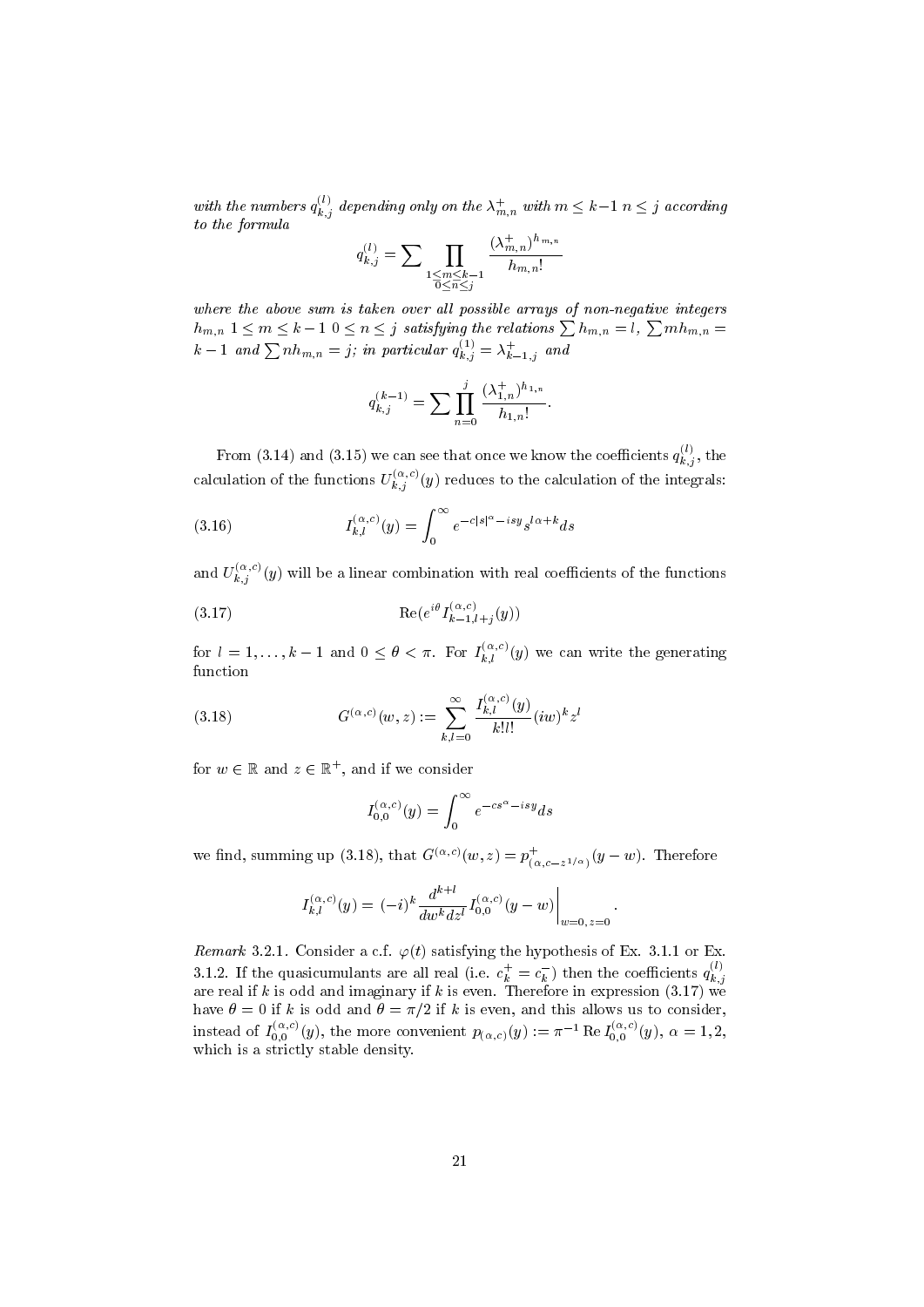#### 3.3 Non-uniform expansions

In the previous Section we derived the asymptotic expansion for  $p_n(x)$  assuming the regularity of the c.f.  $\varphi(t)$  only near the origin. However if we further require  $\varphi(t)$  to be sufficiently regular for all t, except  $t = 0$  (or  $t = 2k\pi$ ), we can get a sharper estimate of the remainder term when  $x$  is large; additionally we can get that the remainder term not only goes to zero when  $n \to \infty$  but when  $n + |x| \to \infty$ . As in the previous Section we formulate our results for case A and B simultaneously.

**Theorem 3.3.1.** Let  $(X_n)_{n=1}^{\infty}$  be a sequence of i.i.d.r.v. with common c.f.  $\varphi(t) \in \Delta_{\alpha}$ , and assume one of the following two cases:

- (A) (1) the r.v.'s  $X_n$  have lattice distribution with maximal span equal to 1, (2)  $\varphi(t) \in C^{\nu}(]0, 2\pi[), \nu \leq r + \alpha;$
- (B) (1)  $\int_{-\infty}^{\infty} |\varphi(t)|^p dt < \infty$  for some  $p \ge 1$ , (2)  $\varphi(t) \in C^{\nu}(\mathbb{R} \setminus \{0\}), \nu \leq r+\alpha$ , and all derivatives are bounded outside a small neighborhood of 0;

Then  $p_n(x)$  has the expansion:

(3.19) 
$$
p_n(x) = \sum_{\substack{k \ge 1, j \ge 0 \\ k+j \alpha \le r+1}} \frac{1}{n^{k/\alpha+j}} U_{k,j}^{(\alpha,c)} \left(\frac{x}{n^{1/\alpha}}\right) + \frac{n^{(\nu-r-1)/\alpha}}{n^{\nu/\alpha} + x^{\nu}} \gamma(n, x)
$$

holding for  $x \in \mathbb{Z}$  in the case A, or for  $x \in \mathbb{R}$  in the case B, and  $\gamma(n, x) \to 0$  as  $n + |x| \rightarrow \infty$ .

Remark 3.3.1. In the case of attraction to the Gaussian law  $(\alpha = 2)$  if the r.v.'s  $X_n$  have  $r+2$  moments and  $\nu \leq r+2$ , then the boundedness of the derivatives in B2 yields.

For the proof of this theorem we will relay on the following elementary result, which provides a criterion to check whether a function  $f(n, x)$  goes to zero when  $n + |x| \rightarrow \infty$ .

**Lemma 3.3.2.** Given a function  $f: \mathbb{N} \times \mathbb{R} \to \mathbb{C}$ , then  $f(n,x) \to 0$  when  $n +$  $|x| \to \infty$  if and only if the following two conditions are satisfied:

- $(A) \sup_x |f(n,x)| \to 0 \text{ as } n \to \infty;$
- (B) for all fixed n,  $f(n,x) \rightarrow 0$  as  $|x| \rightarrow \infty$ .

*Proof.* The necessity is obvious. For the sufficiency, suppose that  $\exists \epsilon > 0$  such that there exists  $\{n_k\}$  and  $\{x_k\}$  such that  $n_k + |x_k| \to \infty$  and  $|f(n_k, x_k)| \geq \epsilon$  $\forall k$ . We have one of the following two cases: either  $\{n_k\}$  is unbounded or it is bounded. If it is unbounded then we can extract a subsequence  $\{n_{k_i}\}\$  which tends to infinity and we contradict A. If  ${n_k}$  is bounded then it has only a finite set of values and there exists a subsequence  $k_j$  such that  $|x_{k_j}| \to \infty$  and  ${n_{k_i}}$  is constant. Therefore we contradict B.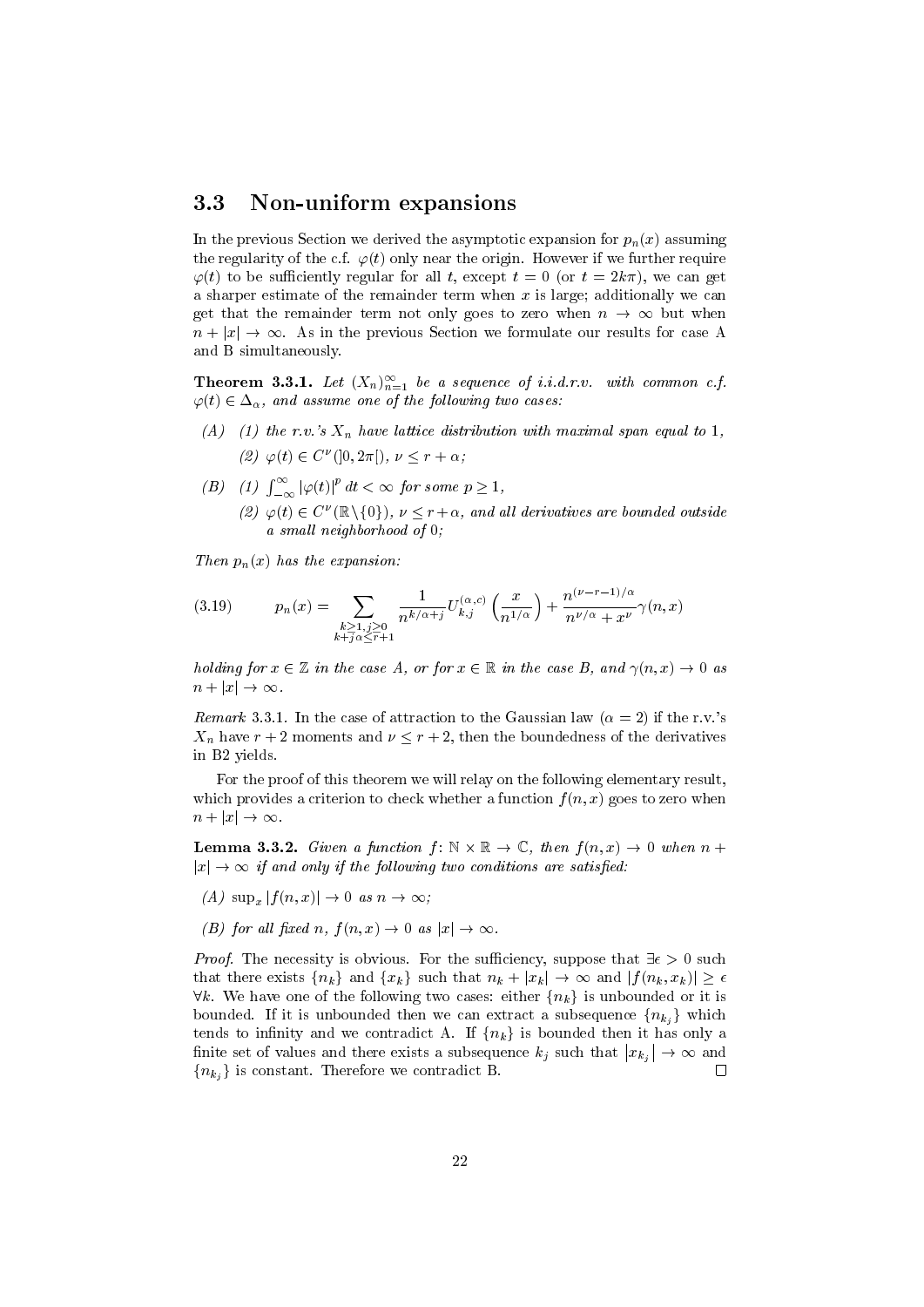Consider the formula  $p_n(x) = \frac{1}{2\pi} \int_{-L}^{L} \varphi^n(t) e^{-itx} dt$  with  $L = \pi$  or  $\infty$  depending whether we are in case A or B. Let  $\delta_1$  and  $\delta_2$  be arbitrary numbers satisfying  $0 < \delta_1 < \delta_2 < L$ , and introduce the partition of the unity, i.e. a function  $\chi(t) \in C^{\infty}(\mathbb{R})$  such that  $0 \leq \chi(t) \leq 1 \ \forall t \in \mathbb{R}, \chi(t) = 1$  if  $|t| \leq \delta_1$ and  $\chi(t) = 0$  if  $|t| \geq \delta_2$ ; for such function we introduce the complementary  $\tilde{\chi}(t) := 1 - \chi(t)^1$ . Using  $\chi(t)$  we can split the integral formula for  $p_n(x)$  as:

(3.20) 
$$
p_n(x) = \frac{1}{2\pi} (I_1(n, x) + I_2(n, x))
$$

(3.21) 
$$
I_1(n,x) = \int_{-\infty}^{\infty} \varphi^n(t) \chi(t) e^{-itx} dt
$$

(3.22) 
$$
I_2(n,x) = \int_{-L}^{L} \varphi^n(t) \tilde{\chi}(t) e^{-itx} dt.
$$

The asymptotic for  $I_2(n, x)$  is given by the following:

**Lemma 3.3.3.** There exist functions  $g_1(n, x)$  and  $g_2(n, x)$  which go to zero when  $n + |x| \rightarrow \infty$ , such that

(A) 
$$
I_2(n, x) = n^{-(r+1)/\alpha} g_1(n, x)
$$
;  
\n(B)  $I_2(n, x) = \frac{n^{(\nu - r - 1)/\alpha}}{x^{\nu}} g_2(n, x)$ , if  $x \neq 0$ .  
\nTherefore  $|I_2(n, x)| \leq \frac{n^{(\nu - r - 1)/\alpha}}{n^{\nu/\alpha} + |x|^{\nu}} g(n, x)$ , where  $g(n, x)$  goes to zero when  $n + |x| \to \infty$ .

*Proof.* Let us start with the case  $L = \pi$ . For A it is enough to take  $g_1(n, x) :=$  $n^{(r+1)/\alpha}I_2(n,x)$ ; then by Lemma 3.2.1  $g_1(n,x) \to 0$  as  $n \to \infty$  uniformly in x exponentially fast. Also for fixed  $n g_1(n,x) \to 0$  as  $|x| \to \infty$  by the Riemann-Lebesgue Lemma, hence  $g_1(n, x) \to 0$  when  $n + |x| \to \infty$  by Lemma 3.3.2.

For B we integrate by parts:

$$
I_2(n, x) = \int_{\delta_1 \leq |t| < \pi} \varphi^n(t) \tilde{\chi}(t) e^{-itx} dt
$$
\n
$$
= \frac{i}{x} \varphi^n(t) \tilde{\chi}(t) e^{-itx} \Big|_{t=\delta_1}^{t=\pi} + \frac{i}{x} \varphi^n(t) \tilde{\chi}(t) e^{-itx} \Big|_{t=-\pi}^{t=-\delta_1}
$$
\n
$$
- \frac{i}{x} \int_{\delta_1 \leq |t| < \pi} \frac{d}{dt} \left[ \varphi^n(t) \tilde{\chi}(t) \right] e^{-itx} dt,
$$

and since  $\varphi(-\pi) = \varphi(\pi)$  and  $\tilde{\chi}(\delta_1) = 0$  we have:

$$
I_2(n,x) = -\frac{i}{x} \int_{\delta_1 \leq |t| < \pi} \frac{d}{dt} \left[ \varphi^n(t) \tilde{\chi}(t) \right] e^{-itx} dt.
$$

Therefore iterating the integration by parts:

$$
I_2(n,x) = -\frac{1}{x^2} \int_{\delta_1 \leq |t| < \pi} \frac{d^2}{dt^2} \left[ \varphi^n(t) \tilde{\chi}(t) \right] e^{-itx} dt = \cdots
$$
\n
$$
= \frac{(-i)^{\nu}}{x^{\nu}} \int_{\delta_1 \leq |t| < \pi} \frac{d^{\nu}}{dt^{\nu}} \left[ \varphi^n(t) \tilde{\chi}(t) \right] e^{-itx} dt.
$$

<sup>&</sup>lt;sup>1</sup>For the construction of the partition of the unity see, for example, [5]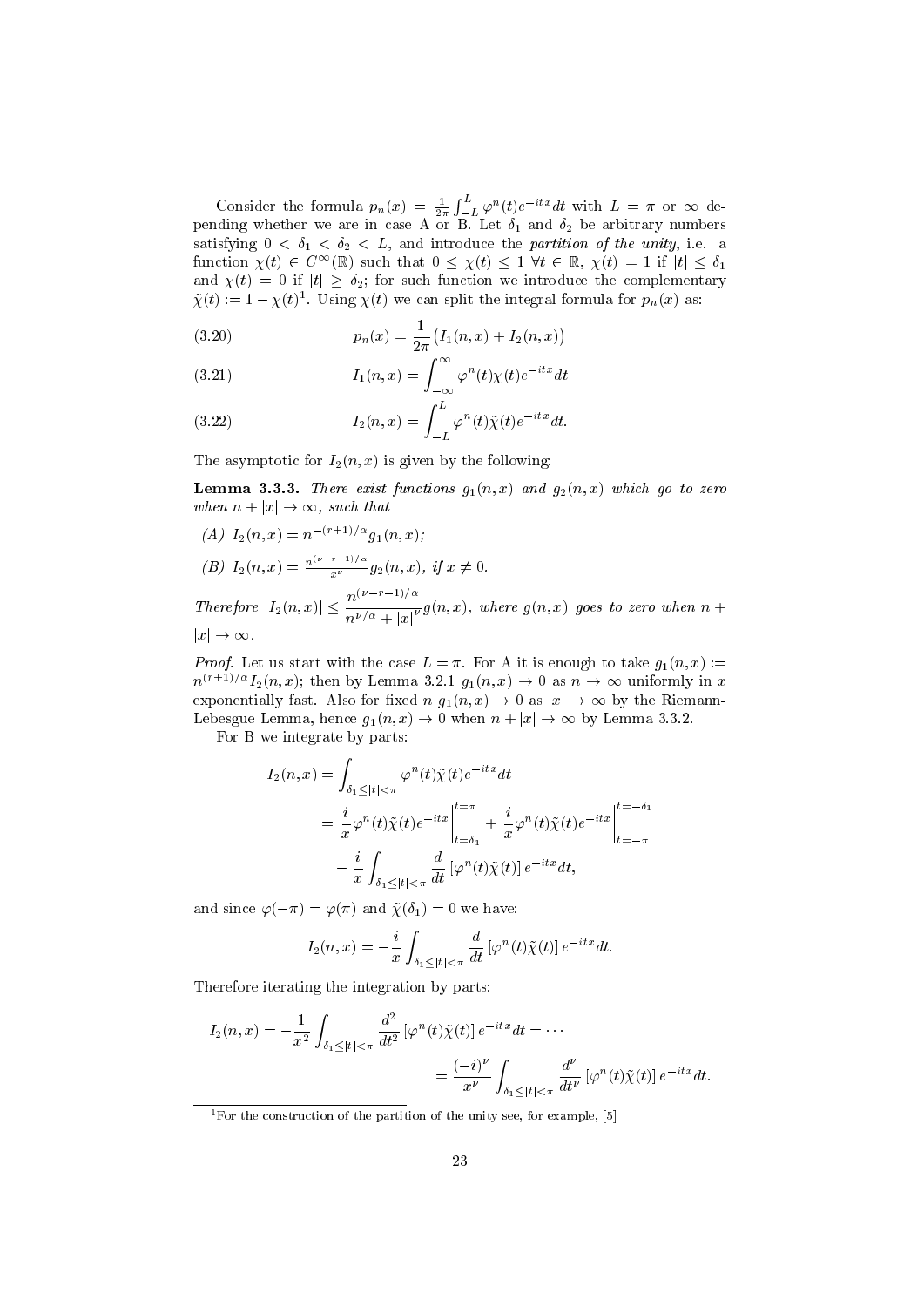The function  $g_2(n,x) := n^{(r+1-\nu)/\alpha}(-i)^{\nu}$  $\delta_1 \leq |t| < L$  $d^{\nu}$  $\frac{d}{dt^{\nu}}\left[\varphi^{n}(t)\tilde{\chi}(t)\right]e^{-itx}dt$  goes to zero uniformly in x exponentially fast when  $n \to \infty$  since we can factor out from the expression  $\frac{d^{\nu}}{dt}$  $\frac{d}{dt^{\nu}}\left[\varphi^{n}(t)\tilde{\chi}(t)\right]$  a term of the shape  $\varphi^{n-\nu}(t)$ . Again B follows from Lemma 3.3.2 and the fact that  $g_2(n,x) \to 0$  for fixed n when  $|x| \to \infty$ .

For the case  $L = \infty$  we use the same method with the obvious adjustments. For A we define  $g_1(n,x) := n^{(r+1)/\alpha} I_2(n,x)$ , and use Lemma 3.2.2, the Riemann-Lebesgue Lemma and the Lemma 3.3.2. For B we use successive integration by parts, plus the fact that  $\frac{d^k}{dt^k}$  $\left.\frac{d^k}{dt^k}\left[\varphi^n(t)\tilde{\chi}(t)\right]\right|_{t=\infty}$  $=\frac{d^k}{dt}$  $\left.\frac{d^k}{dt^k}\left[\varphi^n(t)\tilde{\chi}(t)\right]\right|_{t=-\infty}$  $= 0 (k =$  $(0, \ldots, \nu-1)$  since they are the sum of terms of the form  $\varphi^{n-n_0}(t)$  (which tends to zero as  $|t| \to \infty$ ) times some derivative of  $\varphi(t)$ , which are bounded by condition B2 of Theorem 3.3.1. So we get

$$
I_2(n,x) = \frac{(-i)^{\nu}}{x^{\nu}} \int_{|t| \ge \delta_1} \frac{d^{\nu}}{dt^{\nu}} \left[ \varphi^n(t) \tilde{\chi}(t) \right] e^{-itx} dt.
$$

As in the case  $L = \pi$ , the function  $g_2(n, x)$  defined above proves B. Define  $g(n, x) = 2 \max\{|g_1(n, x)|, |g_2(n, x)|\}.$  The inequalities

$$
|I_2(n,x)|\leq \frac{n^{-(r+1)/\alpha}}{2}g(n,x),\quad |I_2(n,x)|\leq \frac{n^{(\nu-r-1)/\alpha}}{2\left|x\right|^\nu}g(n,x)
$$

hold, therefore

$$
|I_2(n,x)| \le \min\left\{n^{-(r+1)/\alpha}, \frac{n^{(\nu-r-1)/\alpha}}{|x|^\nu}\right\} \frac{g(n,x)}{2}
$$

and since

$$
\min\left\{n^{-(r+1)/\alpha}, \frac{n^{(\nu-r-1)/\alpha}}{|x|^\nu}\right\} = \frac{n^{-(r+1)/\alpha}}{\max\{1, |x|^\nu/n^{\nu/\alpha}\}} \le \frac{2n^{-(r+1)/\alpha}}{1+|x|^\nu/n^{\nu/\alpha}} = \frac{2n^{(\nu-r-1)/\alpha}}{n^{\nu/\alpha}+|x|^\nu}
$$

the last statement of the Theorem is also proved.

 $\Box$ 

We now restrict our attention to the integral  $I_1(n,x)$ . As in (3.6)  $I_1(n,x)$  =  $n^{-1/\alpha} [I_1^+(n,y) + I_1^-(n,y)], \ y = n^{-1/\alpha} x.$  Using the notation of Section 3.2, let  $\rho(s, u) = e^{w(s, u)} - \sum_{\substack{k \ge 0, j \ge 0 \\ k+j \alpha \le r}}$  $u^{k+j\alpha}s^{k+j\alpha}\gamma_{k,j}(s)$   $(u = n^{-1/\alpha}, s = n^{1/\alpha}t).$ By condition A2 and B2,  $\rho(s, u)$ ,  $s > 0$ , is v-times differentiable with respect to s; moreover, by the consideration in Section 3.2,  $\rho(s, u) = o(s^{r+\alpha})$ , hence  $\lim_{s\to 0} \frac{\partial^k \rho}{\partial s^k}(s, u) = 0 \,\forall k = 0, \ldots, \nu.$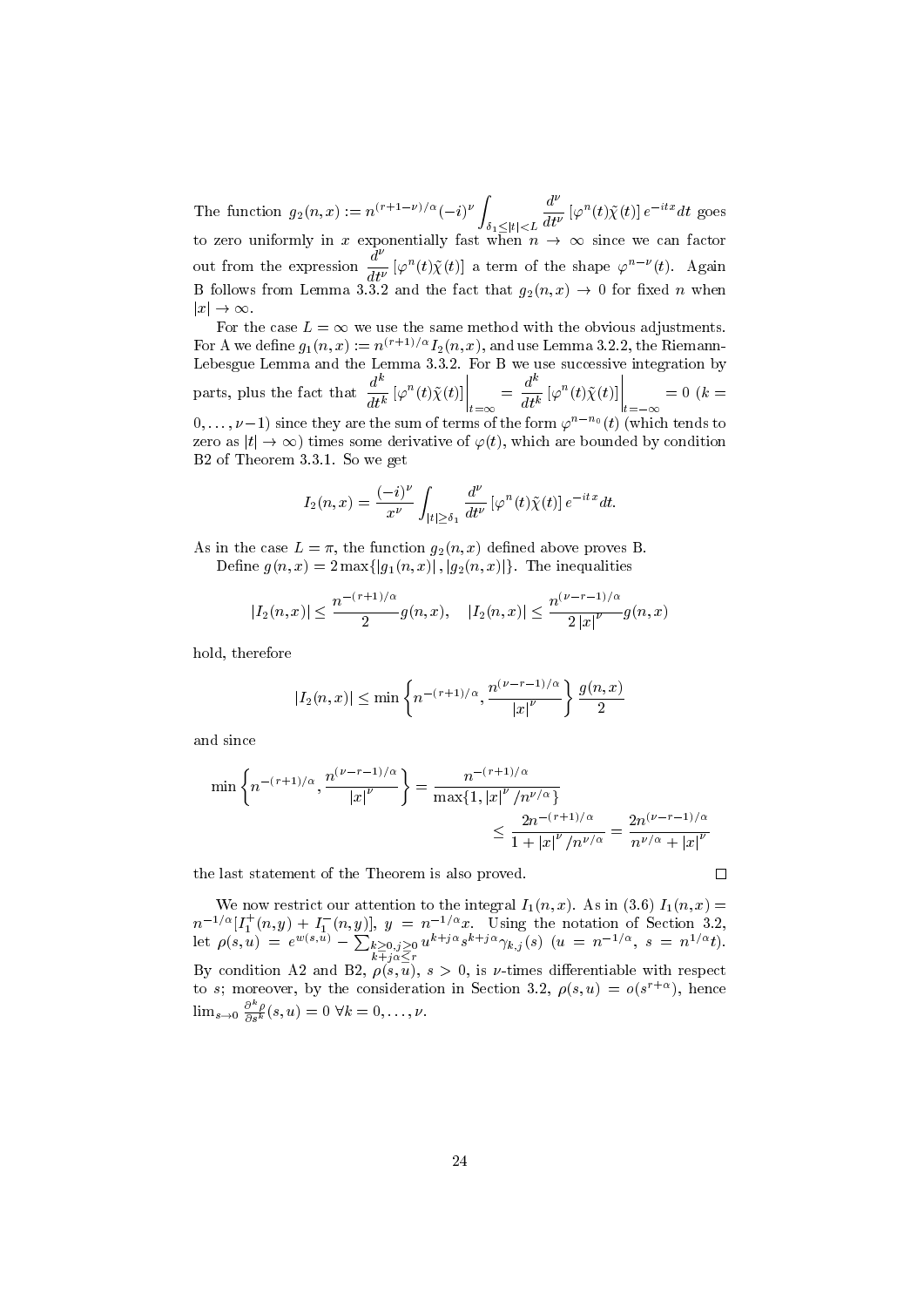Define the integrals:

$$
I_1^{(1)+}(n, y) = \int_0^{u^{-1}\delta_2} e^{-cs^\alpha - isy} \left( \sum_{\substack{k \ge 0, j \ge 0 \\ k+j\alpha \le r}} u^{k+j\alpha} s^{k+j\alpha} \gamma_{k,j}(s) \right) \chi(us) ds
$$
  

$$
I_1^{(1)-}(n, y) = \overline{I_1^{(1)+}(n, y)}
$$
  

$$
I_1^{(2)+}(n, y) = \int_0^{u^{-1}\delta_2} e^{-cs^\alpha - isy} \rho(s, u) \chi(us) ds
$$
  

$$
I_1^{(2)-}(n, y) = \overline{I_1^{(2)+}(n, y)}
$$

and the identity  $I_1(n,x) = u[I_1^{(1)+}(n,y) + I_1^{(1)-}(n,y) + I_1^{(2)+}(n,y) + I_1^{(2)-}(n,y)]$ holds.

#### Lemma 3.3.4.

(3.23) 
$$
\left| I_1^{(2)+}(n,y) \right| \leq \frac{1}{n^{r/\alpha}} \frac{1}{1+y^{\nu}} h(n,x)
$$

where  $h(n, x) \rightarrow 0$  when  $n + |x| \rightarrow \infty$ .

*Proof.* Using the same inequalities as in  $(3.11)$  and  $(3.12)$  we see that the integral  $I_1^{(2)+}(n, y) = n^{-r/\alpha} h_1(n, x)$  where  $h_1(n, x) \to 0$  when  $n+|x| \to \infty$ . On the other hand, integrating by parts when  $y \neq 0$ , we get

(3.24)  
\n
$$
I_1^{(2)+}(n, y) = \frac{i}{y} e^{-cs^{\alpha}} \rho(s, u) \chi(us) e^{-isy} \Big|_{s=0}^{s=u^{-1}\delta_2}
$$
\n
$$
- \frac{i}{y} \int_0^{u^{-1}\delta_2} \frac{\partial}{\partial s} \left[ e^{-cs^{\alpha}} \rho(s, u) \chi(us) \right] e^{-isy} ds
$$
\n
$$
= -\frac{i}{y} \int_0^{u^{-1}\delta_2} \frac{\partial}{\partial s} \left[ e^{-cs^{\alpha}} \rho(s, u) \chi(us) \right] e^{-isy} ds = \cdots
$$
\n
$$
= \frac{(-i)^{\nu}}{y^{\nu}} \int_0^{u^{-1}\delta_2} \frac{\partial^{\nu}}{\partial s^{\nu}} \left[ e^{-cs^{\alpha}} \rho(s, u) \chi(us) \right] e^{-isy} ds.
$$

In the above we used the fact that all off-integral terms vanish due to the identity  $\partial^k \rho$  $\partial s^k$  $\Bigg|_{s=0}$  $= 0 \ (k = 0, \ldots, \nu) \text{ and } \chi(\delta_2) = 0. \text{ So } I_1^{(2)+}(n, y) = \frac{n^{-r/\alpha}}{n^{\nu}}$  $\overline{y^{\nu}}$   $h_2(n,y)$ where  $h_2(n, y) \rightarrow 0$  as  $n + |x| \rightarrow \infty$ . Therefore (3.23) follows by the same argument as in Lemma 3.3.3.

Trivially the estimate (3.23) holds also for  $I_1^{(2)}(n, y)$ . In turn  $I_1^{(1)+}(n, y)$ can be written as

$$
(3.25) \quad I_1^{(1)+}(n,y) = \sum_{\substack{k \geq 0, j \geq 0 \\ k+j \alpha \leq r}} u^{k+j\alpha} \int_0^{\infty} e^{-cs^{\alpha} - isy} s^{k+j\alpha} \gamma_{k,j}(s) ds
$$

$$
- \sum_{\substack{k \geq 0, j \geq 0 \\ k+j \alpha \leq r}} u^{k+j\alpha} \int_{u^{-1}\delta_1}^{\infty} e^{-cs^{\alpha} - isy} s^{k+j\alpha} \gamma_{k,j}(s) \tilde{\chi}(us) ds
$$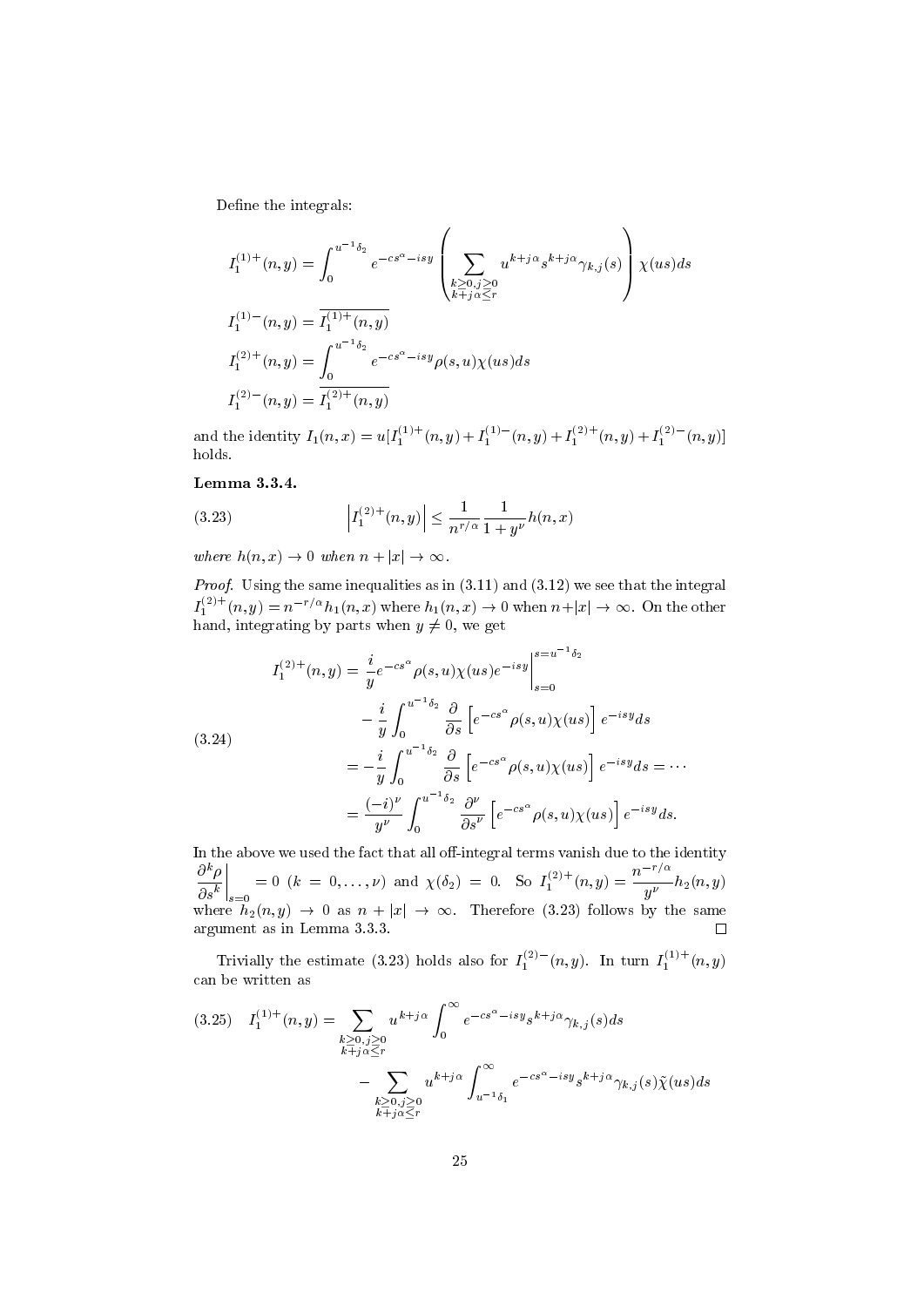and the estimate for the second integral is given by

$$
(3.26)\qquad \left|\int_{u^{-1}\delta_1}^{\infty} e^{-cs^{\alpha}-isy} s^{k+j\alpha} \gamma_{k,j}(s) \tilde{\chi}(us) ds \right| \le \frac{1}{n^{r/\alpha}} \frac{1}{1+y^{\nu}} l(n,x)
$$

where  $l(n, x) \rightarrow 0$  as  $n + |x| \rightarrow \infty$  (the proof of (3.26) is a repetition of the proofs of Lemma 3.3.3 and Lemma 3.3.4).

Proof. (Theorem 3.3.1) It follows from  $(3.20)$  and  $(3.25)$  and the estimates in Lemma 3.3.3 and Lemma 3.3.4.  $\Box$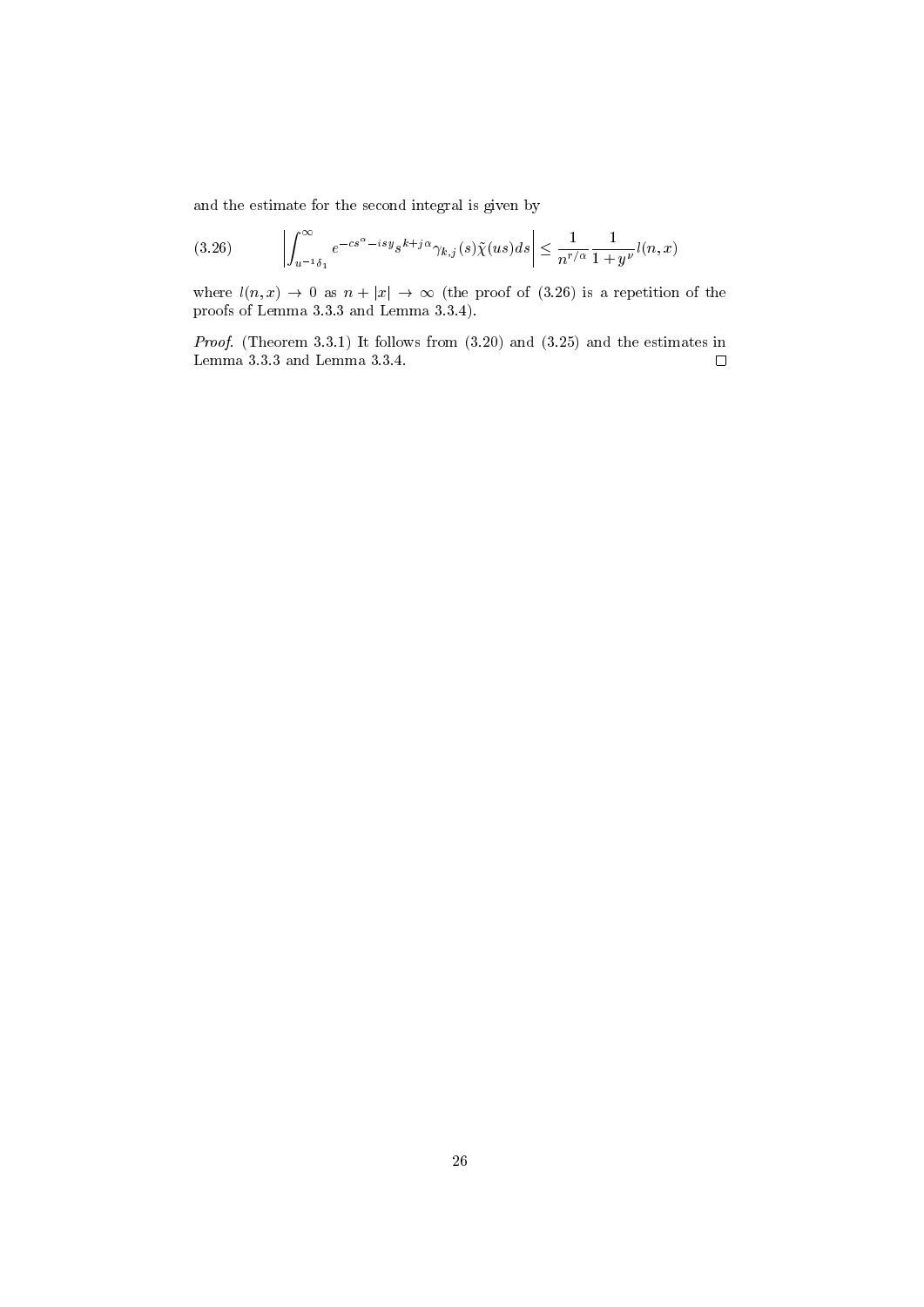### Chapter 4

# Global limit theorems: the Gaussian and Cauchy cases

#### 4.1 Introduction

In this chapter we develop what we called *global limit theorems* as corollary of the results in Chapter 3; these are a kind of large deviation result holding uniformly on the full line. We got inspiration for this from Linnik [4], and we developed for the first time in [7]. We will consider here only the case when  $0 < \alpha < 1$ , the case  $\alpha = 1$  (Cauchy case) and  $\alpha = 2$  (Gaussian case) (see examples 3.1.1 and 3.1.2). Notice that in the last two cases it is irrelevant to consider the index j in the definition (3.2) of  $\lambda(t)$ , so we will omit and write simply  $\lambda_k^+$  and  $\lambda_k^-$ . We also provide examples where these theorems apply. We begin with the Gaussian case since it is the more interesting.

#### 4.2 Gaussian case

Assume the c.f.  $\varphi(t)$  is as in Example 3.1.1 and satisfies the hypothesis of Theorem 3.3.1. Define  $\lambda_k^+ = \lambda_{k,0}^+$  and  $\lambda_k^- = \lambda_{k,0}^-$ . The asymptotic expansion (3.19) can be rewritten as

(4.1) 
$$
p_n(x) = \frac{1}{\sqrt{2\pi n}\sigma}e^{-\frac{x^2}{2\sigma^2 n}} + \sum_{k=2}^{r-1} \frac{1}{n^{k/2}} U_k\left(\frac{x}{n^{1/2}}\right) + \frac{n^{(\nu-r+1)/2}}{n^{\nu/2} + x^{\nu}}\gamma(n,x)
$$

with  $U_k(y) := U_{k,0}^{(2,\sigma^2/2)}$  $\sum_{k,0}^{(2,\sigma)/2}(y)$ . As in the previous chapter, the functions  $U_k$   $k \geq 2$ are defined as

(4.2) 
$$
U_k(y) = \frac{1}{\pi} \sum_{l=1}^{k-1} \text{Re}(q_k^{(l)} I_{k-1,2l}^{(2,\sigma^2/2)}(y))
$$

with

(4.3) 
$$
q_k^{(l)} = \sum \prod_{m=1}^{k-1} \frac{(\lambda_m^+)^{h_m}}{h_m!}
$$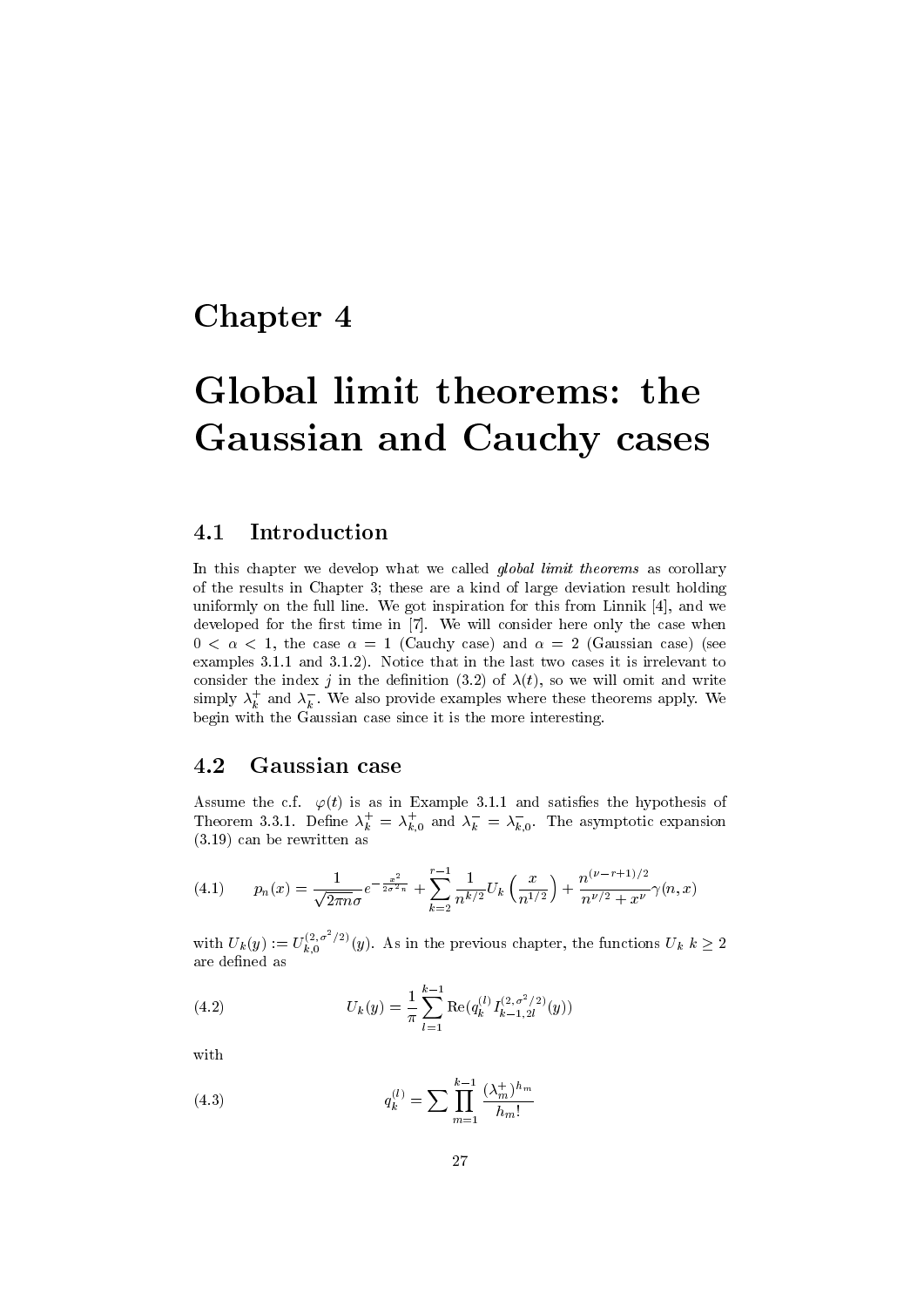where the above sum is taken over all possible choices of non-negative integers  $h_1, \ldots, h_m$  satisfying the relations  $\sum_{m=1}^{k-1} h_m = l$  and  $\sum_{m=1}^{k-1} m \overline{h_m} = k-1$ . If  $u_k^{(l)}$  $\mathbf{r}_k^{(l)}$  and  $v_k^{(l)}$  $\mathbf{g}_k^{(l)}$  are the real and imaginary part respectively of  $q_k^{(l)}$  $\binom{k}{k}$  then  $(4.2)$  can be rewritten as:

(4.4) 
$$
U_k(y) = \sum_{l=1}^{k-1} \frac{1}{\sigma^{k+2l}} \left( u_k^{(l)} \Lambda_{k-1+2l}^{(+)} \left( \frac{y}{\sigma} \right) + v_k^{(l)} \Lambda_{k-1+2l}^{(-)} \left( \frac{y}{\sigma} \right) \right)
$$

(4.5) 
$$
\Lambda_k^{(+)}(x) = \frac{1}{\pi} \int_0^{+\infty} e^{-\frac{t^2}{2}} t^k \cos t x dt
$$

(4.6) 
$$
\Lambda_k^{(-)}(x) = \frac{1}{\pi} \int_0^{+\infty} e^{-\frac{t^2}{2}} t^k \sin tx dt.
$$

The coefficients  $q_l^{(k)}$  $l_l^{(k)}$  are calculated in the same way as in the classical Chebyshev-Edgeworth-Cramer expansion, however there is a difference in the asymptotic of the functions  $U_k(x)$  if this functions arise from quasicumulants instead of cumulants. If all  $c_k^+$  are real for  $k \leq r_0 - 1$  (i.e. they are cumulants), then by (4.3) it follows that when k is even the  $u_k^{(l)}$  $\binom{v}{k}$ 's are 0 and when k is odd the  $v^{(l)}_k$  $\lambda_k^{(l)}$ 's are 0, for all  $k \leq r_0 - 2$ . Since for  $\Lambda_k^{(+)}$  and  $\Lambda_k^{(-)}$  we have the well known expressions

(4.7) 
$$
\Lambda_k^{(+)} = \frac{(-1)^{\frac{k}{2}}}{\sqrt{2\pi}} h_k(x) e^{-\frac{x^2}{2}}, \text{ for } k \text{ even}
$$

(4.8) 
$$
\Lambda_k^{(-)} = \frac{(-1)^{\frac{k-1}{2}}}{\sqrt{2\pi}} h_k(x) e^{-\frac{x^2}{2}}, \text{ for } k \text{ odd}
$$

where  $h_k(x)$  is the kth Hermite polynomial, all  $U_k(x)$ 's have the exponential decay  $e^{-\frac{x^2}{2}}$  when  $|x| \to \infty$ , for  $k \leq r_0 - 2$ . But if in the expansion (3.4) there are some  $c_k^+ \neq c_k^-$ , then we will have some non-zero coefficient for  $\Lambda_k^{(+)}$ , k odd, or for  $\Lambda_k^{(-)}$ , k even, and in such cases the following Proposition shows that the asymptotic is only power-decay.

**Proposition 4.2.1.** Let  $h \geq 0$  be an integer. Then for  $x \neq 0$  and  $k = 2h + 1$ we have:

$$
(4.9) \quad \int_0^{+\infty} e^{-\frac{t^2}{2}} t^k \cos tx dt = (-1)^{\frac{k+1}{2}} k! \frac{1}{x^{k+1}} + \sum_{j=h+1}^{n-1} (-1)^{j+1} \frac{d_{2j+1}}{x^{2j+2}} + \frac{(-1)^n}{x^{2n}} \int_0^{+\infty} D^{2n} (e^{-\frac{t^2}{2}} t^k) \cos tx dt,
$$

while for  $x \neq 0$  and  $k = 2h$  we have:

$$
(4.10) \quad \int_0^{+\infty} e^{-\frac{t^2}{2}} t^k \sin tx dt = (-1)^{\frac{k}{2}} k! \frac{1}{x^{k+1}} + \sum_{j=h+1}^{n-1} (-1)^j \frac{d_{2j}}{x^{2j+1}} + \frac{(-1)^n}{x^{2n}} \int_0^{+\infty} D^{2n} (e^{-\frac{t^2}{2}} t^k) \sin tx dt,
$$

with  $d_j = D^j (e^{-\frac{t^2}{2}} t^k)|_{t=0}$ ; moreover  $\frac{(-1)^n}{x^{2n}}$  $\frac{(-1)^n}{x^{2n}} \int_0^{+\infty} D^{2n} (e^{-\frac{t^2}{2}} t^k) \cos tx dt = o(x^{-2n})$ and  $\frac{(-1)^n}{x^{2n}} \int_0^{+\infty} D^{2n} (e^{-\frac{t^2}{2}} t^k) \sin tx dt = o(x^{-2n})$  by Lebesgue Lemma.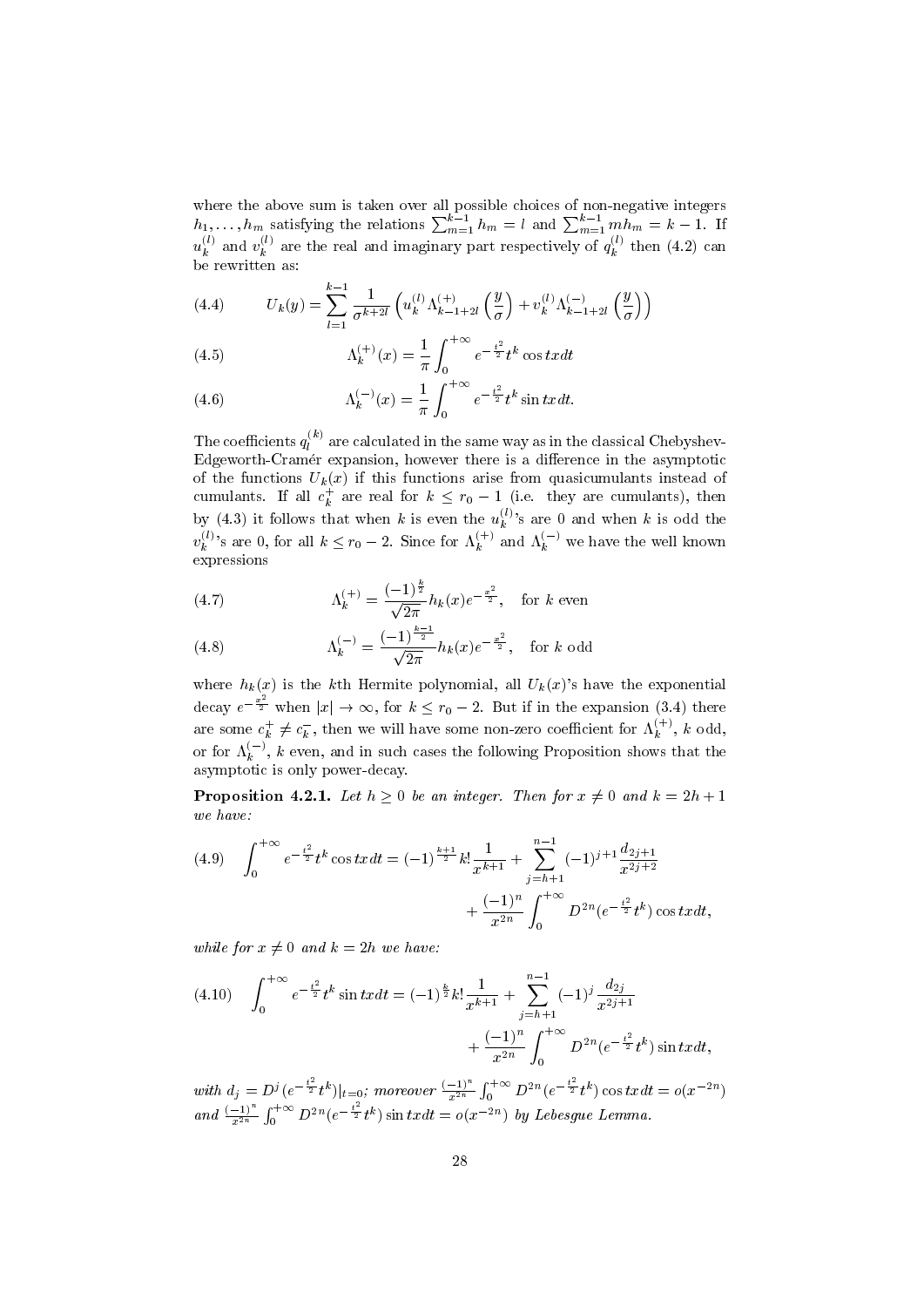The following is the Global Limit Theorem for the Gaussian case.

**Theorem 4.2.2.** Let  $X_1, X_2, \ldots$  be a sequence of i.i.d. random variables such that the common characteristic function  $\varphi(t)$  belongs to  $\Delta_2$ , and condition (3.4) is fulfilled with  $r \ge r_0 + 1$  where  $r_0$  is the first index such that  $c_{r_0}^+ \neq c_{r_0}^-$ . Assume one of the following two cases:

- (A) (1) the r.v.'s  $X_n$  take values in  $\mathbb Z$  and have maximal span equal to 1; (2)  $\varphi(t) \in C^{r_0+1}(]0, 2\pi[)$ ;
- (B) (1)  $\int_{-\infty}^{\infty} |\varphi(t)|^p dt < \infty$  for some  $p \ge 1$ ;
	- (2)  $\varphi(t) \in C^{r_0+1}(]0, \infty[)$  with bounded derivatives outside a small neighborhood of 0.

Then we have the formula:

$$
p_n(x) = \left(\frac{1}{\sqrt{2\pi n}\sigma}e^{-\frac{x^2}{2\sigma^2 n}} + \frac{n\operatorname{Im} c_{r_0}^+}{\pi(\sqrt{n}^{r_0+1} + x^{r_0+1})}\right) (1 + \epsilon(n, x))
$$

where  $\epsilon(n, x) \rightarrow 0$  when  $n + |x| \rightarrow 0$ .

*Proof.* The first  $U_k(x)$  with power decay at infinity is  $U_{r_0-1}(x)$ , and by the formulas  $(4.2)-(4.6),(4.9)$  and  $(4.10)$  we have

$$
U_{r_0-1}(x) = \frac{r_0! M}{\pi x^{r_0+1}} + W_{r_0-1}(x)
$$

$$
M = \begin{cases} (-1)^{\frac{r_0+1}{2}} \text{Re } q_{r_0-1}^{(1)} & \text{if } r_0 \text{ is odd} \\ (-1)^{\frac{r_0}{2}} \text{Im } q_{r_0-1}^{(1)} & \text{if } r_0 \text{ is even} \end{cases}
$$

with  $W_{r_0-1}(x) = O(x^{-r_0-2})$  and  $q_{r_0-1}^{(1)} = (r_0!)^{-1} (i)^{r_0} c_{r_0}^+$ . All other  $U_k(x)$ 's, k even, have decay at infinity which is  $O(x^{-r_0-2})$ .

For  $|x| \ge c > 0$  and  $y := n^{-1/2}x$  we split formula (4.1) as:

$$
p_n(x) = \rho(n, y) + \Gamma(n, y),
$$

$$
\rho(n, y) = \frac{1}{\sqrt{2\pi n}\sigma} e^{-\frac{y^2}{2}} + \frac{1}{\sqrt{n}^{r_0 - 1}} \frac{r_0! M}{\pi y^{r_0 + 1}},
$$

$$
\Gamma(n, y) = \sum_{k=2}^{r_0 - 2} \frac{1}{\sqrt{n}^k} U_k(y) + \frac{1}{\sqrt{n}^{r_0 - 1}} W_{r_0 - 1}(y) + \frac{1}{\sqrt{n}^{r_0}} U_{r_0}(y) + \frac{1}{(\sqrt{n})^{r_0}} \frac{1}{1 + y^{r_0 + 1}} \gamma(n, \sqrt{n}y),
$$

and then divide both sides by  $\rho(n, y)$ . By analyzing the orders of n and y which appear in  $\Gamma(n, y)$  and  $\rho(n, y)$  it is clear that  $\Gamma(n, y)/\rho(n, y) \to 0$  as  $n+|x| \to \infty$ . Therefore also  $\epsilon(n, x) := \Gamma(n, n^{-1/2}x)/\rho(n, n^{-1/2}x) \to 0$  as  $n + |x| \to \infty$ . Since (4.9) and (4.10) are asymptotics for large x, we can safely replace  $\frac{r_0!M}{\pi y^{r_0+1}}$  with  $\frac{r_0!M}{\pi(1+y^{r_0+1})}$ , and a slight modification of  $\epsilon(n,x)$  yields the result.  $\Box$ 

We now show, with two examples, the wide range of applicability of the global limit theorem stated above.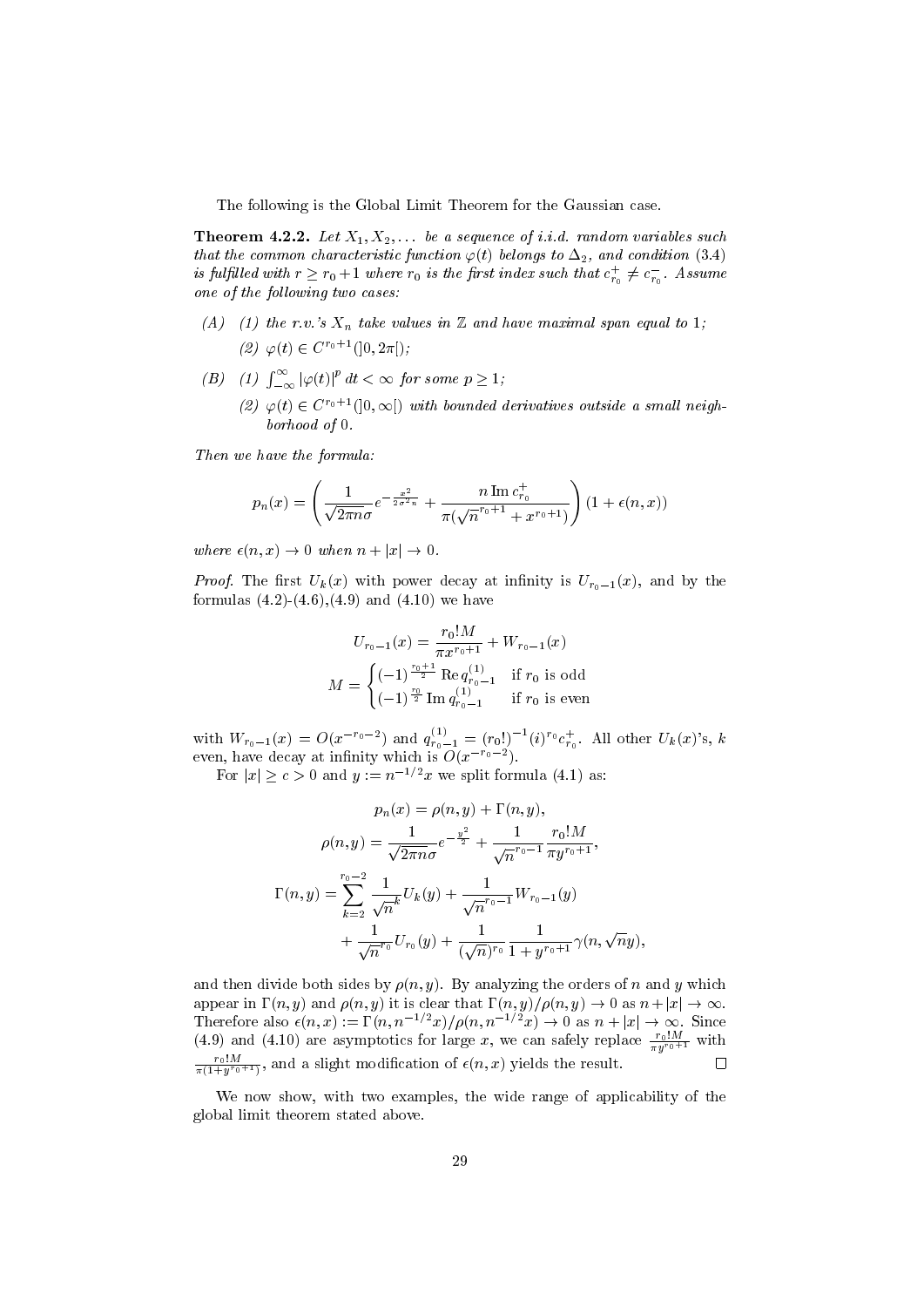#### 4.2.1 Regular tails for lattice distributions.

Consider a symmetric random variable X with values in  $\mathbb{Z}$ , satisfying the property:

(4.11) 
$$
P(X = x) = \frac{a_2}{x^4} + \frac{a_3}{x^6} + \dots + \frac{a_m}{x^{2m}} + O\left(\frac{1}{x^{2m+1+\epsilon}}\right), \quad x \in \mathbb{Z}
$$

when  $|x| \to \infty$ . Notice that X has  $2s_0$  moments, where  $s_0$  is the smallest index such that  $a_{s_0+1} \neq 0$ . We will show that X satisfies the condition of Theorems 3.3.1 and 4.2.2.

The condition (A1) for the maximal span is automatically guaranteed by  $(4.11)$ . The characteristic function of X can be decomposed as:

$$
\varphi(t) = a_2 f_4(t) + a_3 f_6(t) + \dots + a_m f_{2m}(t) + R(t)
$$

$$
f_{2l}(t) = 2 \sum_{x=1}^{\infty} \frac{\cos tx}{x^{2l}}
$$

and  $R(t)$  is the Fourier transform corresponding to the remainder term in (4.11) and belongs to  $C^{2m}(\mathbb{R})$ . For  $f_{2l}(t)$  we have the formula

$$
f_{2l}(t) = (-1)^{l-1} \frac{2(2\pi)^{2l}}{2(2l)!} \sum_{j=0}^{2l} {2l \choose j} B_{2l-j} \left(\frac{t}{2\pi}\right)^j, \quad t \in [0, 2\pi]
$$

where  $B_s$  are the Bernoulli numbers (see [7] p.11 and [3]). Proceeding as in [7] it can be shown that, although  $f_{2l}(t)$  is  $C^{\infty}$  in  $]0, 2\pi[$ , the derivative of order  $2l - 1$  has a jump at 0 (or  $2\pi$ ):

$$
\frac{d^{2l-1}f_{2l}}{dt^{2l-1}}(0^-) = -\frac{d^{2l-1}f_{2l}}{dt^{2l-1}}(0^+) > 0.
$$

Therefore  $\varphi(t)$  belongs to  $\Delta_2$  and satisfies condition (A2) of Theorem 4.2.2 with  $r = 2m$  and  $r_0 = 2s_0 + 1$ .

#### 4.2.2 Regular tails for distributions with density

Let  $p(x)$ ,  $x \in \mathbb{R}$ , be a symmetric bounded density satisfying

(4.12) 
$$
p(x) = \frac{a_2}{x^4} + \frac{a_3}{x^6} + \dots + \frac{a_m}{x^{2m}} + O\left(\frac{1}{x^{2m+1+\epsilon}}\right)
$$

when  $|x| \to \infty$ . As in the previous example,  $r_0 = 2s_0+1$  where  $s_0$  is the smallest index such that  $a_{s_0+1} \neq 0$ . Let us prove that the c.f.

$$
\varphi(t) = \int_{-\infty}^{+\infty} e^{itx} p(x) dx
$$

satisfies the hypothesis of Theorem 4.2.2 with  $r = 2m$ .

Condition (B1) is satisfied since  $p(x)$  is bounded.  $\varphi(t)$  can be split as:

$$
\varphi(t) = a_2 g_4(t) + a_3 g_6(t) + \dots + a_m g_{2m}(t) + R(t)
$$

$$
g_{2l}(t) = 2 \int_1^{+\infty} \frac{\cos tx}{x^{2l}} dx
$$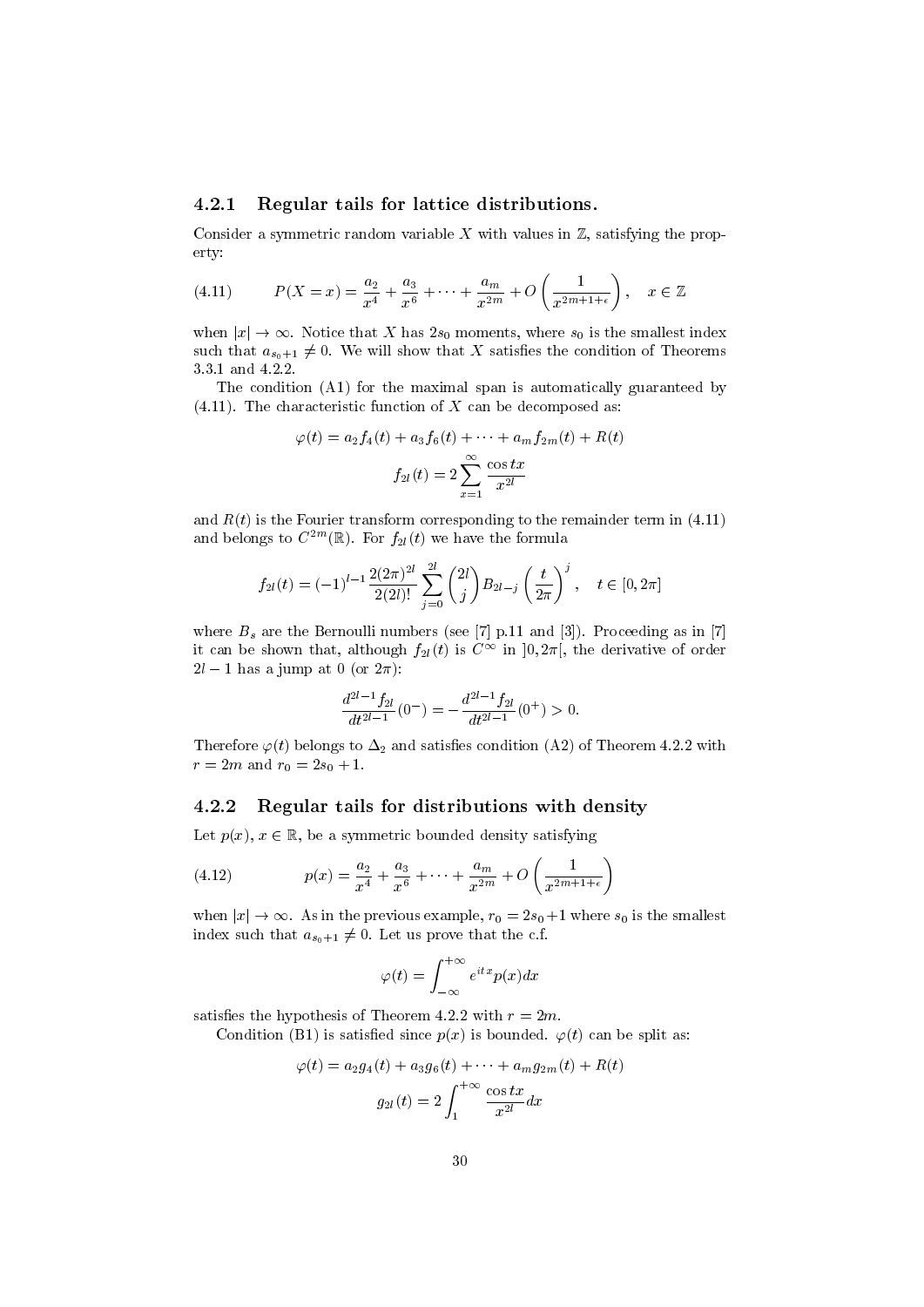and  $R(t)$  corresponds to the remainder term in (4.12) and is 2m times differentiable.

For  $t > 0$  consider the identity

$$
\int_{C_R^+} \frac{e^{itz}}{z^{2l}} dz = 0
$$

where  $C_R^+$  is the contour in the complex plane defined by the semicircles  $\Gamma_R^+$  =  ${Re^{it\theta}}: \tilde{0} \le \theta \le \pi$  and  $\Gamma_1^+ = {e^{it\theta}}: 0 \le \theta \le \pi$  and the segments  $[-R, -1]$  and  $[1, R]$ . Then

$$
\int_{\Gamma_R^+} \frac{e^{itz}}{z^{2l}} dz - \int_{\Gamma_1^+} \frac{e^{itz}}{z^{2l}} dz + 2 \int_1^R \frac{\cos tx}{x^{2l}} dx = 0.
$$

Since the integral over  $\Gamma_R^+$  in the above identity goes to 0 as  $R \to \infty$  for  $t \ge 0$ , passing to the liming when  $R \to \infty$  we get

(4.13) 
$$
g_{2l}(t) = \int_{\Gamma_1^+} \frac{e^{itz}}{z^{2l}} dz
$$

which implies not only that  $g_{2l}(t)$  is  $C^{\infty}$  on  $]0,\infty[$ , but also that it has any number of one-sided derivatives at  $0^+$ . If instead of  $C_R^+$  we consider  $C_R^- = -C_R^+$ , we obtain and expression for  $g_{2l}(t)$  when  $t \leq 0$ , namely

(4.14) 
$$
g_{2l}(t) = -\int_{\Gamma_1^-} \frac{e^{itz}}{z^{2l}} dz
$$

with  $\Gamma_1^- = \{e^{it\theta}: -\pi \le \theta \le 0\}$ . From (4.13) and (4.14) we derive a formula for the one-sided derivatives of  $g_{2l}(t)$  at 0:

$$
g_{2l}^{(h)}(0^{\pm}) = \pm (i)^h \int_{\Gamma_1^{\pm}} z^{h-2l} dz = \begin{cases} \frac{(i)^h}{h-2l+1} [(-1)^{h+1} - 1] & \text{if } h \neq 2l - 1\\ \pm (-1)^{l+1} i\pi & \text{if } h = 2l - 1 \end{cases}
$$

which shows that the derivative of order  $2l - 1$  at 0 has opposite sign from the left an from the right:  $g_{2l}^{(2l-1)}$  $g_2^{(2l-1)}(0^+) = -g_{2l}^{(2l-1)}$  $\frac{(2l-1)}{2l}(0^{-}).$ 

The c.f.  $\varphi(t)$  belongs to  $\Delta_2$  and the first half of condition (B2) of Theorem 4.2.2 is satisfied. It remains to show that the derivative of  $\varphi(t)$  are bounded.  $R(t)$  has 2m bounded derivatives since it is the Fourier transform of a function  $O(x^{-2m-1-\epsilon})$ . We know from (4.13) that the derivatives of  $g_{2l}(t)$  are continuous on  $[0, \infty]$  and have finite limit at  $0^+$ ; let us prove they tend to 0 when  $t \to \infty$ . For  $t > 0$  use the substitution  $y = tx$ :

(4.15) 
$$
g_{2l}(t) = t^{2l-1} \int_{t}^{+\infty} \frac{\cos y}{y^{2k}} dy.
$$

Since  $g_{2l}(t) \rightarrow 0$  as  $t \rightarrow \infty$ , it follows that

(4.16) 
$$
\int_{t}^{+\infty} \frac{\cos y}{y^{2k}} dy = o(t^{1-2l}), \quad t \to \infty.
$$

The derivative  $g_{2l}^{(h)}$  $\binom{n}{2l}(t)$  is a sum of terms of the shape

$$
D^{u}(t^{2l-1})D^{v}\left(\int_{t}^{+\infty}\frac{\cos y}{y^{2k}}dy\right), \quad u+v=h
$$

which go to 0 when  $t \to \infty$  because of (4.16).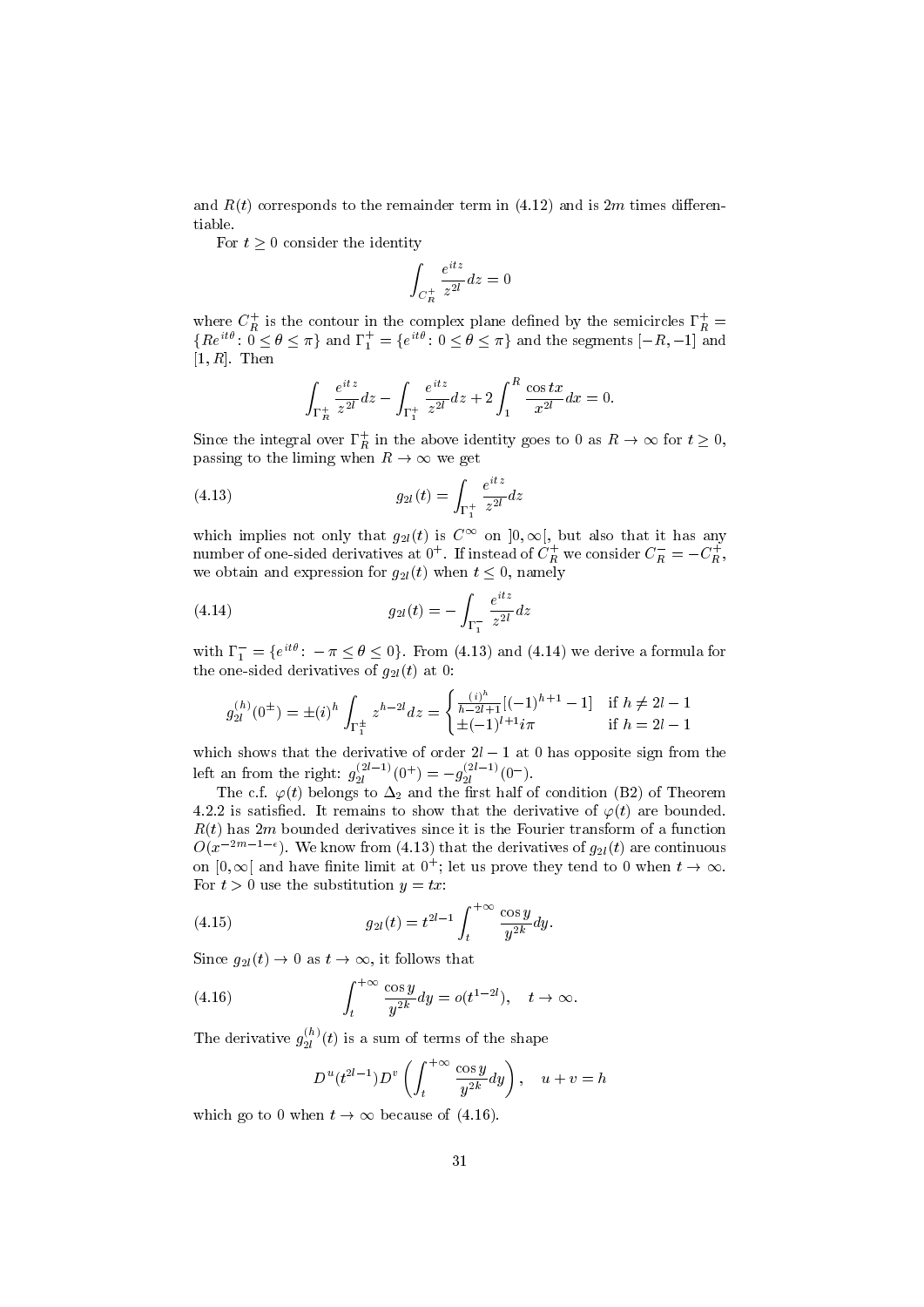Remark 4.2.1. Linnik [4] obtained a result analogue to Theorem 4.2.2, for sequence of i.i.d. symmetric random variables assuming that they have bounded density with the asymptotic (4.12).

#### 4.3 The case  $0 < \alpha < 1$

If the c.f. satisfies the hypothesis of Theorem  $3.3.1$ , we have the asymptotic expansion

$$
p_n(x) = \frac{1}{n^{1/\alpha}} p_{(\alpha,c)} \left(\frac{x}{n^{1/\alpha}}\right)
$$
  
+ 
$$
\sum_{\substack{k \ge 2, j \ge 0 \\ k+j \alpha \le r+1}} \frac{1}{n^{k/\alpha+j}} U_{k,j}^{(\alpha,c)} \left(\frac{x}{n^{1/\alpha}}\right) + \frac{n^{(\nu-r-1)/\alpha}}{n^{\nu/\alpha} + x^{\nu}} \gamma(n,x)
$$
  

$$
U_{k,j}^{(\alpha,c)}(y) = \frac{1}{\pi} \sum_{l=1}^{k-1} \text{Re}(q_{k,j}^{(l)} I_{k-l,l+j}^{(\alpha,c)}(y))
$$

where  $p_{(\alpha,c)}(y)$  is the strictly stable density of parameters  $(\alpha, c)$ . The integrals  $I_{k,l}^{(\alpha,c)}(y)$  defined in (3.2) have the property

$$
I_{k,l}^{(\alpha,c)}(-y)=I_{k,l}^{(\alpha,\overline{c})}(y)
$$

and if  $0 < \alpha < 1$  using integration on the complex plane we can write them as a convergent series of powers of  $1/y$ , for  $y > 0$ :

$$
I_{k,l}^{(\alpha,c)}(y) = -\sum_{n=0}^{\infty} \frac{\Gamma((l+n)\alpha + k + 1)}{n!} (-c)^n \frac{1}{(iy)^{(l+n)\alpha + k + 1}}
$$

(see, for example, Feller [2]). So when  $y \to \infty$ ,  $p_{(\alpha,c)}(y) = \pi^{-1} \text{Re } I_{0,0}^{(\alpha,c)}(y) \sim$  $\text{Re }\frac{\Gamma(1+\alpha)c}{\pi(iy)^{1+\alpha}}, \text{ and when } (k,l) \neq (0,0)$   $I_{k,l}^{(\alpha,c)}(y) \sim -\frac{\Gamma(l\alpha+k+1)}{(iy)^{l\alpha+k+1}}$  $\frac{\Gamma(l\alpha+k+1)}{(iy)^{l\alpha+k+1}}$ . From the above it is easy to notice that the function  $U_{k,j}^{(\alpha,c)}(y)$  has a power decay for  $y \to \infty$  faster then  $U_{k',j'}^{(\alpha,c)}(y)$  if  $l\alpha + k > l'\alpha + k'$ . So the in this case the global limit theorem is even easier than in the Gaussian case, as it doesn't depend on the presence of an actual quasicumulant  $(c_k^+ \neq c_k^-)$ .

**Theorem 4.3.1.** Let  $X_1, X_2, \ldots$  be a sequence of i.i.d. random variables such that the common characteristic function  $\varphi(t)$  belongs to  $\Delta_\alpha$  with  $0 < \alpha < 1$  and satisfies (3.2) for some  $r \geq 2$ . Assume one of the following two cases.

- (A) (1) the r.v.'s  $X_n$  take values in  $\mathbb Z$  and have maximal span equal to 1; (2)  $\varphi(t) \in C^2(]0, 2\pi[$ ;
- (B) (1)  $\int_{-\infty}^{\infty} |\varphi(t)|^p dt < \infty$  for some  $p \ge 1$ ; (2)  $\varphi(t) \in C^2(]0, \infty[$ ) with bounded derivatives outside a small neighborhood of 0.

Then we have for all x the formula:

$$
p_n(x) = \frac{1}{n^{1/\alpha}} p_{(\alpha,c)} \left(\frac{x}{n^{1/\alpha}}\right) (1 + \epsilon(n,x))
$$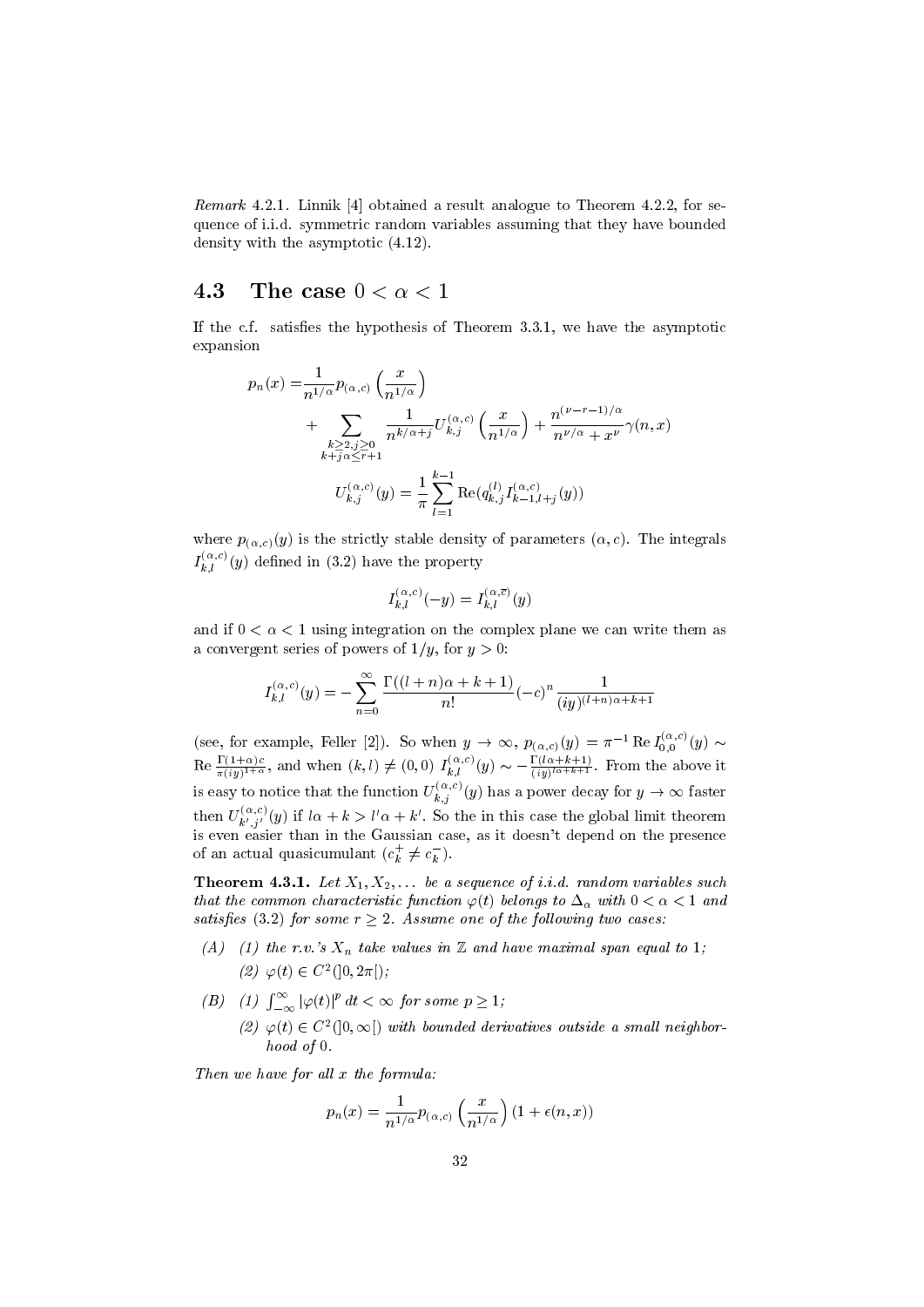where  $p_{(\alpha,c)}(y)$  is the strictly stable density of parameters  $(\alpha, c)$ , and  $\epsilon(n, x) \to 0$ when  $n + |x| \rightarrow 0$ .

Proof. The Theorem can be proved using the same argument as in the proof of Theorem 4.2.2, and the considerations above on the function  $U_{k,j}^{(\alpha,c)}(y)$ .  $\Box$ 

#### 4.4 The Cauchy case

If the c.f. satisfies the condition of the Example  $3.1.2$  and the hypothesis of Theorem 3.3.1, the asymptotic expansion (3.13) can be rewritten as

$$
p_n(x) = \frac{1}{\pi} \frac{na}{(na)^2 + (x - b)^2} + \sum_{k=2}^r \frac{1}{n^k} U_k\left(\frac{x}{n}\right) + \frac{n^{(\nu - r)}}{n^{\nu} + x^{\nu}} \gamma(n, x)
$$

$$
U_k(y) = \frac{1}{\pi} \sum_{l=1}^{k-1} \text{Re}(q_k^{(l)} I_{k-1,l}^{(1,c)}(y))
$$

with  $c = a - ib$  and  $q_k^{(l)}$  $\kappa_k^{(t)}$  defined as in section 4.2. This times we have an explicit expression for  $I_{k-1,l}^{(1,c)}(y)$  coming from (3.16):

$$
I_{k-1,l}^{(1,c)}(y) = \frac{(-1)^l (k+l)!}{(c+ix)^{k+l+1}}.
$$

As in the case  $0 < \alpha < 1$  each function  $U_k(y)$  has a power decay for  $y \to \infty$  and  $U_k(y)$  decays faster than  $U_{k'}(y)$  if  $k > k'$ . So also in the case  $\alpha = 1$  we have the global limit theorem even in absence of actual quasicumulants.

**Theorem 4.4.1.** Let  $X_1, X_2, \ldots$  be a sequence of i.i.d. random variables such that the common characteristic function  $\varphi(t)$  belongs to  $\Delta_1$  and satisfies (3.5) for some integer  $r \geq 2$ . Assume one of the following two cases:

- (A) (1) the r.v.'s  $X_n$  take values in  $\mathbb Z$  and have maximal span equal to 1; (2)  $\varphi(t) \in C^2(]0, 2\pi[$ ;
- (B) (1)  $\int_{-\infty}^{\infty} |\varphi(t)|^p dt < \infty$  for some  $p \ge 1$ ;
	- (2)  $\varphi(t) \in C^2(]0, \infty[$ ) with bounded derivatives outside a small neighborhood of 0.

Then we have for all x the formula:

$$
p_n(x) = \frac{1}{\pi} \frac{na}{(na)^2 + (x - b)^2} (1 + \epsilon(n, x))
$$

where  $\epsilon(n, x) \rightarrow 0$  when  $n + |x| \rightarrow 0$ .

We formulate now the same two example on the regular tails as the previous section, and the proofs are just a repetition.

**Example 4.4.1.** Consider a symmetric random variable X with values in  $\mathbb{Z}$ , satisfying the property:

(4.17) 
$$
P(X = x) = \frac{a_1}{x^2} + \frac{a_2}{x^4} + \dots + \frac{a_m}{x^{2m}} + O\left(\frac{1}{x^{2m+1+\epsilon}}\right), \quad x \in \mathbb{Z}
$$

when  $|x| \to \infty$ , with  $a_1 > 0$ . Then the c.f. of X belongs to  $C^{2m}([0, 2\pi])$ , and the Theorem 4.4.1 applies.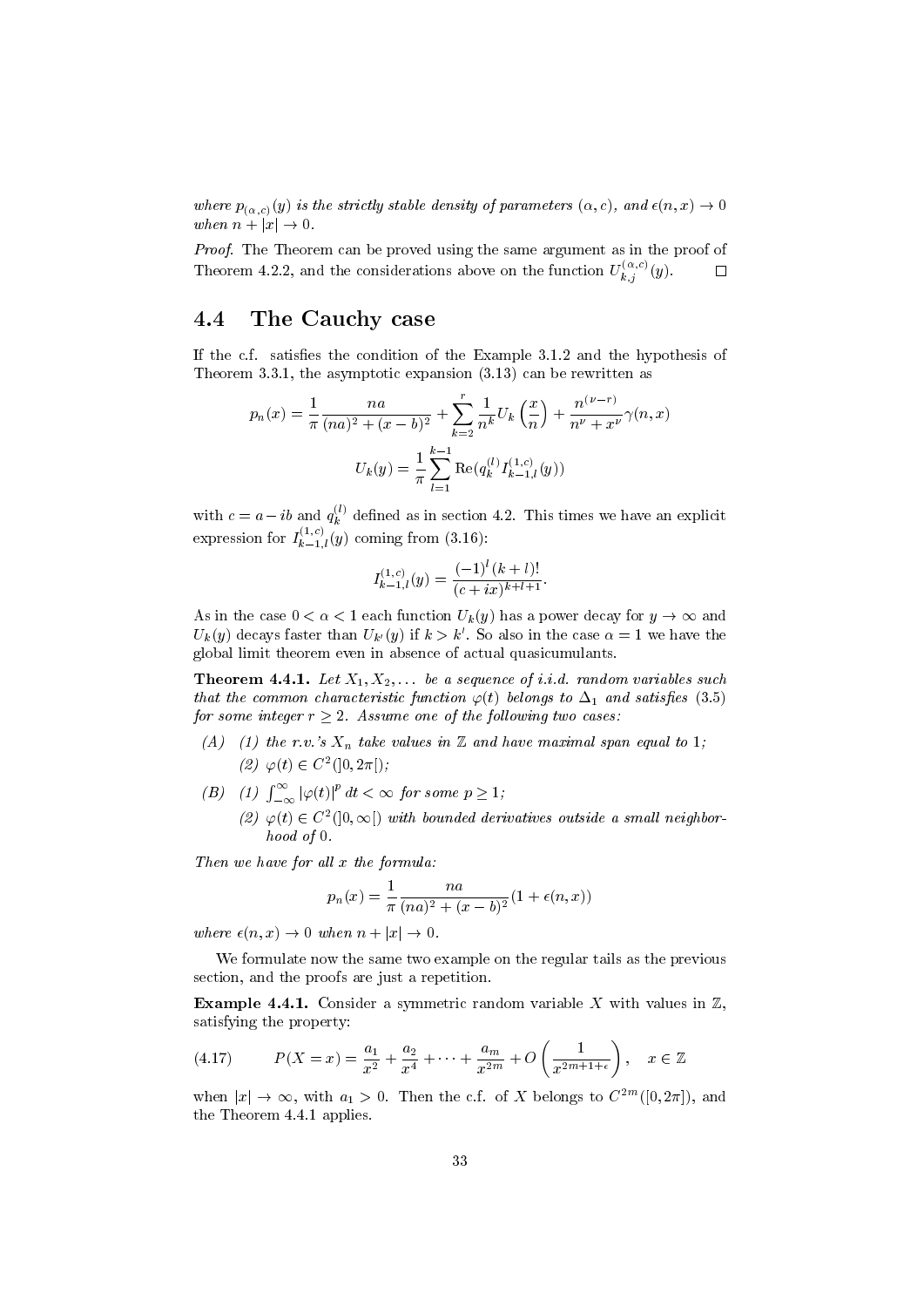**Example 4.4.2.** Let  $p(x)$ ,  $x \in \mathbb{R}$ , be a symmetric bounded density satisfying

(4.18) 
$$
p(x) = \frac{a_1}{x^2} + \frac{a_2}{x^4} + \dots + \frac{a_m}{x^{2m}} + O\left(\frac{1}{x^{2m+1+\epsilon}}\right)
$$

when  $|x| \to \infty$ , with  $a_1 > 0$ . Then the c.f. of X belongs to  $C^{2m}([0, 2\pi])$  and has bounded derivatives, and the Theorem 4.4.1 applies.

The following counterexample shows the importance of the differentiability conditions A2 and B2.

Example 4.4.3. Let

$$
\varphi(t) = \begin{cases} 1 - |t| & \text{for } |t| \le 1 \\ 0 & \text{for } |t| > 1. \end{cases}
$$

This is the characteristic function of of a symmetric random variable with density

$$
p(x) = \frac{1 - \cos x}{\pi x^2}.
$$

The density  $p_n(x)$  of the sum of i.i.d. random variables with the above density cannot obey Theorem 4.4.1 because it will always have oscillatory behaviour. Similar example can be formulated for the lattice case.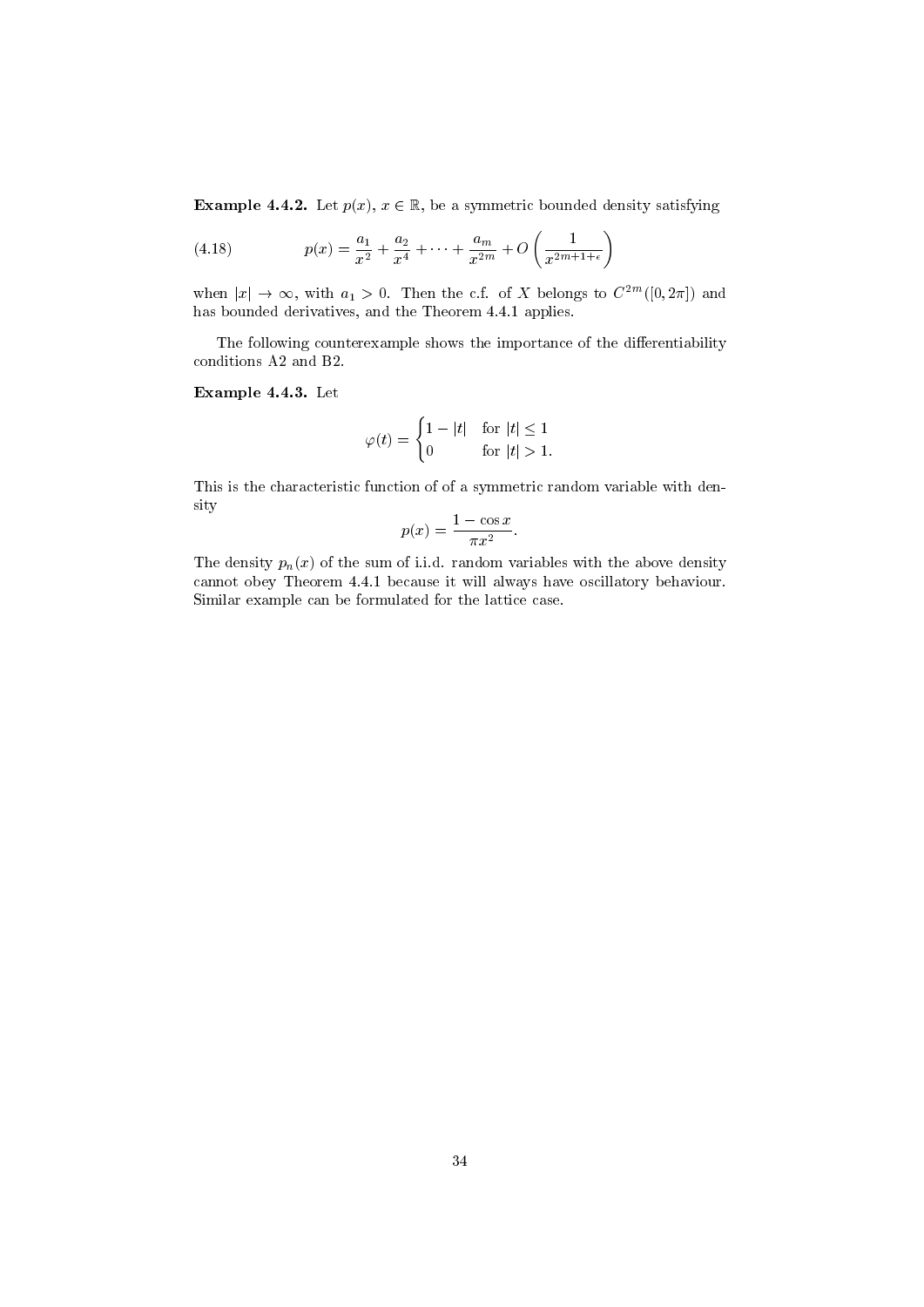### Appendix A

# The Morse-Palais Lemma with parameters

In this appendix we will prove a generalized version of the well-known Morse-Palais Lemma, where we have dependency of the function on parameters. The scheme of the proof is taken from [5], and the generalization is quite straight forward. Also the reader should refer to [5] for the notion of " $C^p$ -morphism", " $C^{p}$ -isomorphism", and so on.

In what follows E, F, and G are Banach spaces, and  $U \in E$  and  $V \in F$  are open neighborhoods of the points  $x_0 \in \mathbf{E}$  and  $y_0 \in \mathbf{F}$  respectively. The following Lemma is a generalization of the Inverse Mapping Theorem with addition of an extra parameter.

**Lemma A.0.2.** Let  $f: U \times V \to \mathbf{G}$  be  $C^p$ -morphism with  $p \geq 1$ , and assume that  $D_1 f(x_0, y_0)$ :  $\mathbf{E} \to \mathbf{G}$  is a linear isomorphism. Then there exists an open neighborhood  $U_1 \times V_1 \subseteq U \times V$  of  $(x_0, y_0)$  such that

 $f(\cdot, y): U_1 \to \mathbf{G}$ 

is a  $C^p$ -isomorphism on its image for every  $y \in V_1$ .

*Proof.* Since  $D_1 f(x_0, y_0)$  is an isomorphism, we can assume that  $\mathbf{E} = \mathbf{G}$ . Further, using an affine change of coordinates, we can assume without lost of generality that that  $x_0 = 0$ ,  $y_0 = 0$ ,  $f(x_0, y_0) = 0$  and  $D_1 f(x_0, y_0) = id$ .

If  $g(x, y) := x - f(x, y) + f(0, y)$ , then  $g'(0, 0) = 0$ , and by continuity there exist  $0 \in \tilde{U} \subseteq U$  and  $0 \in \tilde{V} \subseteq V$  such that  $|D_1g(x, y)| < 1/2$  and  $|D_2g(x, y)| < \lambda$ for  $x \in \tilde{U}$  and  $y \in \tilde{V}$ . Introduce the following letters for the closed balls in **E**:

$$
B_{\delta} = \overline{B_{\delta}(0; \mathbf{E})} \quad B_{\delta, y} = \overline{B(f(0, y), \delta; \mathbf{E})}
$$

By the Mean Value Theorem it follows that  $|g(x, y)| \leq \frac{1}{2} |x|$  if  $x \in \tilde{U}$  and  $y \in \tilde{V}$ , therefore, if  $\delta$  is so small that  $B_{\delta} \subset \tilde{U}$ ,  $g(\cdot, y)$  maps  $B_{\delta}$  into  $B_{\delta/2}$ .

We want to prove that, for fixed  $y \in \tilde{V}$ , if  $z \in \mathbf{E}$  satisfies  $|z - f(0,y)| \leq \delta/2$ (i.e.  $z \in B_{\delta/2,y}$ ) then there exists a unique  $x \in B_{\delta}$  such that  $f(x, y) = z$ . Consider the map

$$
g_z(x, y) = z - f(0, y) + g(x, y);
$$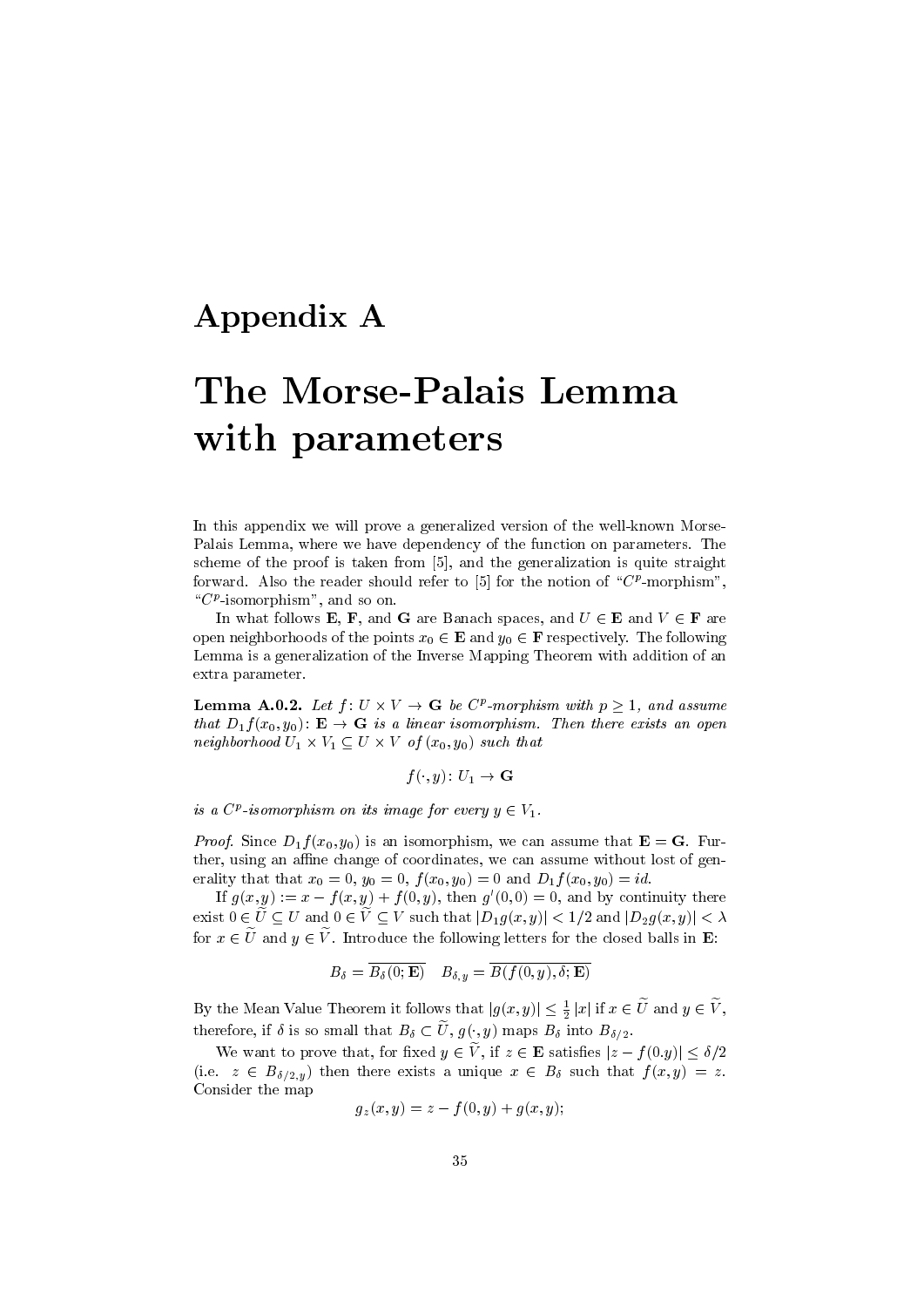if  $z \in B_{\delta/2,y}$  then  $g_z(\cdot, y)$  maps  $B_{\delta}$  into itself, and we have the contraction property

$$
|g_z(x_1, y) - g_z(x_2, y)| = |g(x_1, y) - g(x_2, y)| \le \frac{1}{2} |x_1 - x_2|
$$

by the Mean Value Theorem. Therefore we constructed a map  $\varphi(z, y)$  that for each  $y \in \tilde{V}$  and  $z \in B_{\delta/2,y}$  gives the unique fixed point of  $g_z(\cdot, y)$ , but as easy to see the fixed point of  $g_z(\cdot, y)$  is the one point x such that  $f(x, y) = z$ , hence  $\varphi(\cdot,y)$  is the inverse of  $f(\cdot,y)$ .  $\varphi(z,y)$  is continuous on  $B_{\delta/2,y} \times V$  because

(A.1) 
$$
|\varphi(z_1, y_1) - \varphi(z_2, y_2)| = |g_{z_1}(\varphi(z_1, y_1), y_1) - g_{z_2}(\varphi(z_2, y_2), y_2)|
$$
  
 
$$
\leq |z_1 - z_2| + |f(0, y_1) - f(0, y_2)| + |g(\varphi(z_1, y_1), y_1) - g(\varphi(z_2, y_2), y_2)|
$$

but

$$
|g(\varphi(z_1, y_1), y_1) - g(\varphi(z_2, y_2), y_2)|
$$
  
\n
$$
= |g(\varphi(z_1, y_1), y_1) - g(\varphi(z_2, y_2), y_1) + g(\varphi(z_2, y_2), y_1) - g(\varphi(z_2, y_2), y_2)|
$$
  
\n
$$
\leq \left| \int_0^1 D_1 g(\varphi(z_2, y_2) + t[\varphi(z_1, y_1) - \varphi(z_2, y_2)], y_1)[\varphi(z_1, y_1) - \varphi(z_2, y_2)]dt \right|
$$
  
\n
$$
+ \left| \int_0^1 D_2 g(\varphi(z_2, y_2), y_2 + t(y_1 - y_2))(y_1 - y_2)dt \right|
$$
  
\n
$$
\leq \frac{1}{2} |\varphi(z_1, y_1) - \varphi(z_2, y_2)| + \lambda |y_1 - y_2|
$$

which together with  $(A.1)$  implies

$$
|\varphi(z_1,y_1)-\varphi(z_2,y_2)|\leq 2\big[|z_1-z_2|+|f(0,y_1)-f(0,y_2)|+\lambda|y_1-y_2|\big].
$$

We claim that the derivative of  $\varphi(z, y)$  is given by

(A.2) 
$$
(D_1 f(\varphi(z,y), y)^{-1}, -D_1 f(\varphi(z,y), y)^{-1} D_2 f(\varphi(z,y), y))
$$

In order to prove this consider the points  $x_1 = \varphi(z_1, y_1)$  and  $x_2 = \varphi(z_2, y_3)$ belonging to  $B_{\delta}(0; \mathbf{E})$ , and write the following estimate

$$
\left|\varphi(z_1, y_1) - \varphi(z_2, y_2) - D_1 f(\varphi(z_2, y_2), y_2)^{-1}(z_1 - z_2) + D_1 f(\varphi(z_2, y_2), y_2)^{-1} D_2 f(\varphi(z_2, y_2), y_2)(y_1 - y_2)\right| \le \left|D_1 f(\varphi(z_2, y_2), y_2)^{-1}\right| \cdot
$$
  
\n
$$
\left|D_1 f(\varphi(z_2, y_2), y_2)(x_1 - x_2) - f(x_1, y_1) + f(x_2, y_2) + D_2 f(x_2, y_2)(y_1 - y_2)\right|
$$

where  $\left|D_1 f(\varphi(z_2, y_2), y_2)^{-1}\right|$  is bounded and the second factor of the product is  $o(|(x_1 - x_2, y_1 - y_2)|),$  i.e.  $o(|(z_1 - z_2, y_1 - y_2)|)$  by the continuity of  $\varphi$ .  $\Box$ 

By (A.2), since  $D_1 f$  and  $D_2 f$  are  $C^{p-1}$ , we deduce that  $\varphi(z, y)$  is  $C^p$ .

As corollaries of Lemma A.0.2 we have the following well known results:

Corollary A.0.3. (Inverse Mapping Theorem) Let  $f: U \to G$  be  $C^p$ morphism with  $p \geq 1$ , such that  $f'(x_0): \mathbf{E} \to \mathbf{G}$  is a linear isomorphism. Then there exists an open neighborhood  $x_0 \in U_1 \subseteq U$  such that  $f(\cdot)$  is a  $C^p$ -isomorphism of  $U_1$  on its image.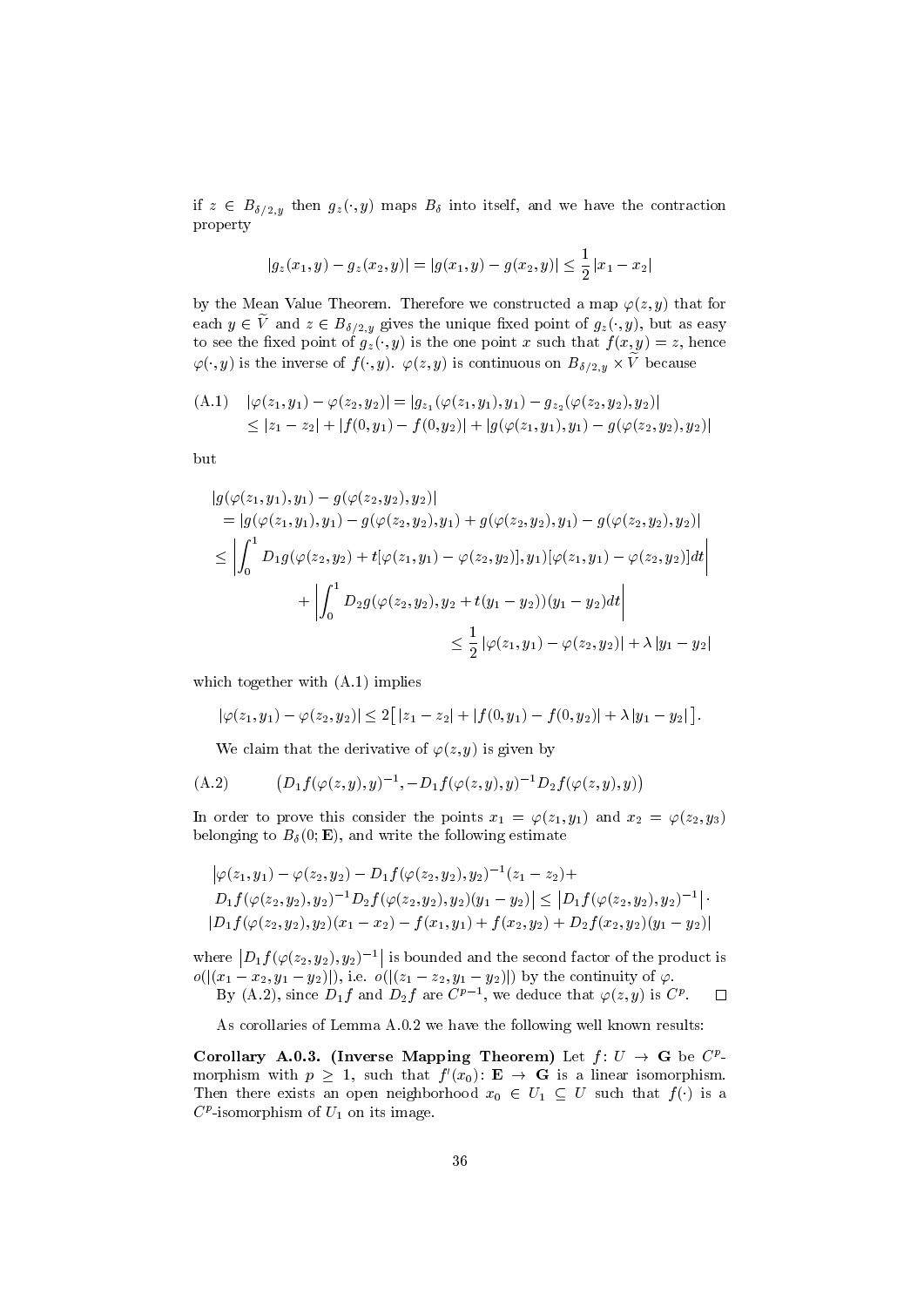Corollary A.0.4. (Implicit Function Theorem) Let  $f: U \times V \to G$  be  $C^p$ -morphism with  $p \geq 1$ , such that  $f(x_0, y_0) = 0$  and  $D_1 f(x_0, y_0)$ :  $\mathbf{E} \to \mathbf{G}$  is a linear isomorphism. Then there exist open neighborhoods  $x_0 \in U_1 \subseteq U$  and  $y_0 \in V_1 \subseteq V$  and a  $C^p$ -map  $g: V_1 \to U_1$  with  $g(y_0) = x_0$ , such that a point  $(x, y) \in U_1 \times V_1$  satisfies

$$
f(x,y)=0
$$

if and only if  $x = g(y)$ .

*Proof.* Consider  $\varphi: U_1 \times V_1 \to \mathbf{G}$  as in the proof of Lemma A.0.2 and define

$$
g(y)=\varphi(0,y)
$$

**Lemma A.0.5.** Let  $A: U \times V \to \text{Sym}(E)$  be a  $C^p$ -map taking values into the set of symmetric invertible operators of **E**. Then there exists  $0 \in U_1 \subset U$  and  $0 \in V_1 \subseteq V$ , and a  $C^p$ -map  $\varphi: U_1 \times V_1 \to \mathbf{E}$  of the form

(A.3) 
$$
\varphi(x, y) = C(x, y)x \text{ with } C: U_1 \times V_1 \to \text{End}(\mathbf{E})
$$

such that  $\varphi(\cdot, y)$  is a C<sup>p</sup>-isomorphism of  $U_1$  onto its image for every  $y \in V_1$ , and

$$
(x|A(x,y)x) = (\varphi(x,y)|A(0,y)\varphi(x,y)) = (C(x,y)x|A(0,y)C(x,y)x).
$$

Proof. Let us construct a map C such that

(A.4) 
$$
C^*(x, y)A(0, y)C(x, y) = A(x, y).
$$

Put  $B(x, y) = A(0, y)^{-1}A(x, y)$ : since  $B(0, y) = id$  there exists a neighborhood  $U \times V$  where the square root power series expansion of  $B(x, y)$  converges, therefore we can define  $C(x, y) = B(x, y)^{1/2}$ . Let us check relation (A.4) for  $C(x, y)$ when  $x \in \tilde{U}$  and  $y \in \tilde{V}$ .

Since  $A(x, y)$  is self adjoint, we have

$$
B^*(x, y) = A(x, y)A(0, y)^{-1}
$$

and consequently

(A.5) 
$$
B^*(x, y)A(0, y) = A(0, y)B(x, y).
$$

Since  $C(x, y)$  is a uniform limit of polynomials in  $B(x, y)$ , and  $C^*(x, y)$  is a uniform limit of the same polynomials in  $B^*(x, y)$ , we get that relation (A.5) holds also for  $C(x, y)$ , i.e.

$$
C^*(x, y)A(0, y) = A(0, y)C(x, y)
$$

which implies

$$
C^*(x, y)A(0, y)C(x, y) = A(0, y)C(x, y)C(x, y) = A(0, y)B(x, y) = A(x, y).
$$

It remains to prove that  $\varphi(\cdot, y)$  defined as in  $(A.3)$  is a  $C^p$ -isomorphism of some  $U_1 \subseteq \widetilde{U}$ , for every  $y \in V_1 \subseteq V$ . This is a consequence of Lemma A.0.2, as  $D_1 \varphi(0, y) = C(0, y)$ :  $\mathbf{E} \to \mathbf{E}$  is an isomorphism.  $D_1\overline{\varphi(0,y)} = C(0,y)$ :  $\mathbf{E} \to \mathbf{E}$  is an isomorphism.

 $\Box$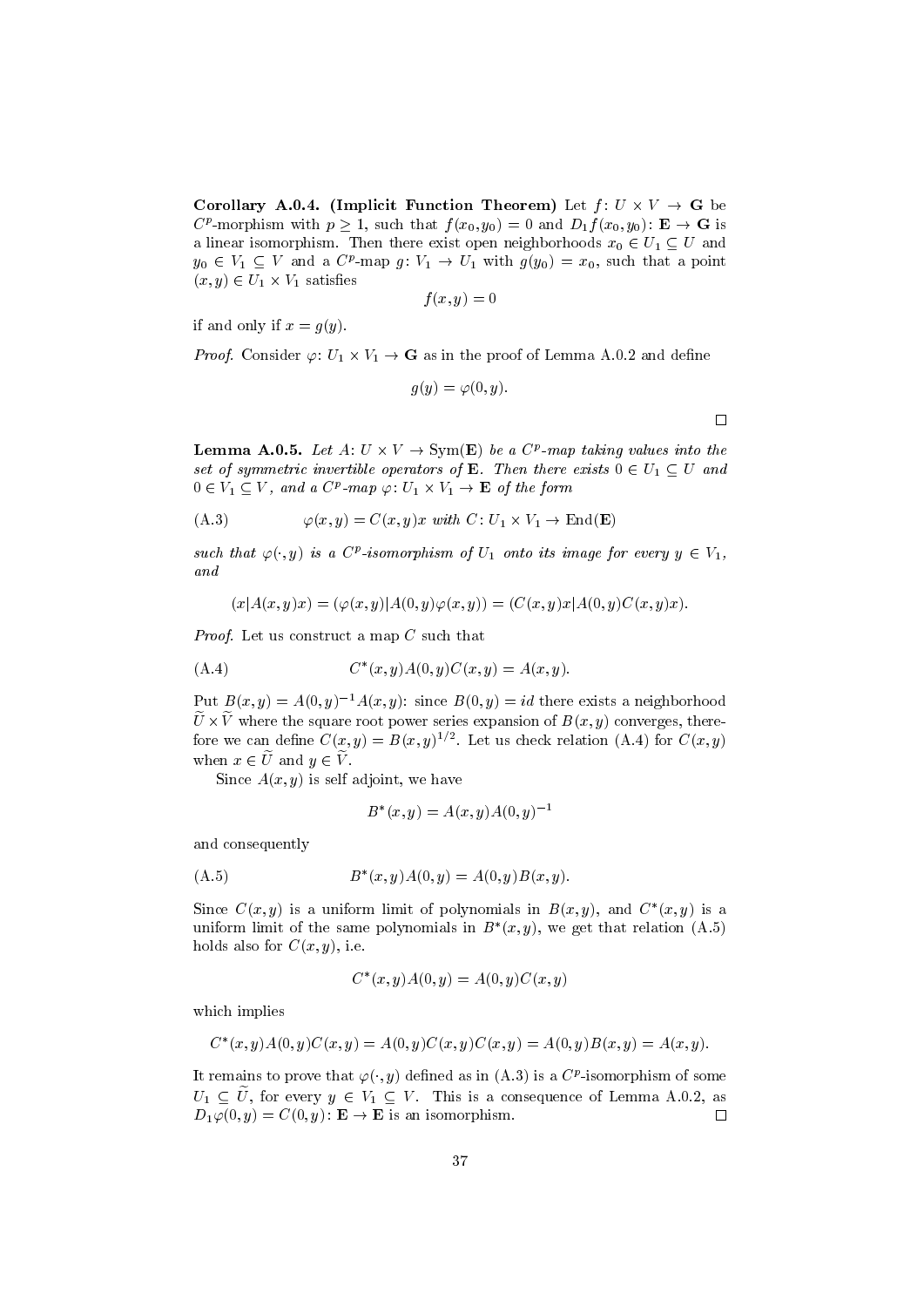Next is what we called the Morse-Palais Lemma with parameters:

**Theorem A.0.6.** Let  $f: U \times V \to \mathbb{R}$  be a  $C^{p+2}$ -map, with  $p \geq 1$ . If  $x_0 \in U$ is such that  $D_1 f(x_0,y_0) = 0$  and  $D_1^2 f(x_0,y_0)$  is a linear isomorphism for some  $y_0 \in V$ , then there exist neighborhoods  $x_0 \in U_1 \subseteq U$  and  $y_0 \in V_1 \subseteq V$ , and a  $C^p$ -map  $\varphi: U_1 \times V_1 \to \mathbf{E}$  such that  $\varphi(\cdot, y)$  is a  $C^p$ -isomorphism of  $U_1$  onto its image for every  $y \in V_1$ , and

$$
f(x,y) = (\varphi(x,y)|A(y)\varphi(x,y))
$$

if  $x \in U_1$  and  $y \in V_1$ .

*Proof.* We first "normalize" f, i.e. find  $\tilde{f}$  such that

(A.6) 
$$
\tilde{f}(0, y) = 0
$$
 and  $D_1 \tilde{f}(0, y) = 0$ 

in some small neighborhood of  $y_0$ . In order to do this, consider the equation  $D_1 f(x, y) = 0$ : since  $(x_0, y_0)$  satisfies the equation and  $D_1^2 f(x_0, y_0)$  is a linear isomorphism, by the Implicit Function Theorem there exists a  $C^{p+1}$ -map  $\alpha(y)$ such that  $D_1 f(\alpha(y), y) = 0$  for every  $y \in \widetilde{V} \subset V$ .

The map

$$
\Phi(x, y) = \begin{pmatrix} x + \alpha(y) \\ y \end{pmatrix}
$$

is a  $C^{p+1}$ -isomorphism for  $y \in \tilde{V}$  and  $x \in U$ , therefore the function  $\tilde{f}(x, y) =$  $f(\Phi(x,y)) - f(\alpha(y), y)$  satisfies condition (A.6) in addition to the hypothesis of our Theorem.

Applying the Mean Value Theorem to the first variable of  $\tilde{f}$  we get

$$
\tilde{f}(x,y) = \int_0^1 D_1 \tilde{f}(tx, y) x dt
$$

and applying it again, this time to  $D_1\tilde{f}$ , we get

$$
\tilde{f}(x,y) = \int_0^1 \int_0^1 (tD_1^2 \tilde{f}(stx,y)|x,x)dsdt.
$$

Now the operator valued map

$$
A(x,y) = \int_0^1 \int_0^1 t D_1^2 \tilde{f}(stx, y) ds dt
$$

fulfills the hypothesis of Lemma A.0.5, therefore there exists a  $C^p$ -map  $\varphi(x, y)$ such that

$$
\tilde{f}(x,y) = (\varphi(x.y) | A(0,y)\varphi(x,y)).
$$

Consider now  $\psi(x, y) = (\varphi \circ \Phi^{-1})(x, y)$  and obtain

$$
f(x, y) = (\psi(x, y) | A(\Phi^{-1}(0, y))\psi(x, y)) + f(\Phi^{-1}(\alpha(y), y)).
$$

 $\Box$ 

Remark A.0.1. If in Theorem A.0.6  $f(x, y)$  is such that  $D_1^2 f(x_0, y_0)$  is positive defined and invertible, then it is positive defined and invertible in a neighborhood of  $(x_0, y_0)$ , so we can define  $\psi'(x, y) = A(\Phi^{-1}(0, y))^{1/2} \psi(x, y)$ , and get

$$
f(x, y) = |\psi'(x, y)|^{2} + f(\Phi^{-1}(\alpha(y), y)).
$$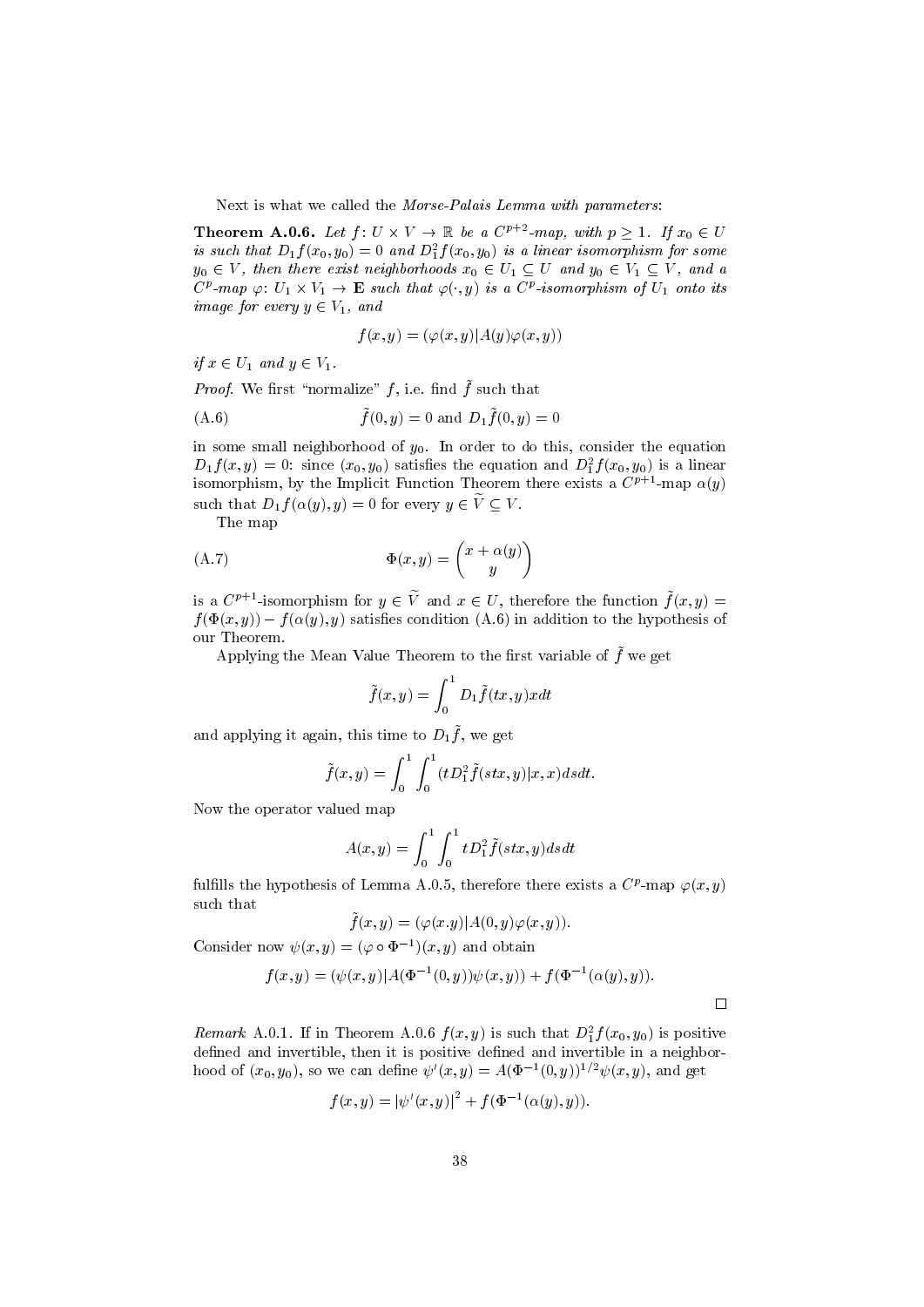## Bibliography

- [1] Harald Cramer. On asymptotic expansions for sums of independent random variables with a limiting stable distribution. Sankhya Ser. A 25 (1963), 13-24; addendum, ibid., 25:216, 1963.
- [2] William Feller. An introduction to probability theory and its applications. Vol. II. Second edition. Wiley, New York, 1971.
- [3] I. S. Gradshteyn and I. M. Ryzhik. Table of integrals, series, and products. Academic Press, New York, 1980.
- [4] I. A. Ibragimov and Yu. V. Linnik. *Independent and stationary sequences* of random variables. Wolters-Noordhoff, Groningen, 1971.
- [5] Serge Lang. Fundamentals of differential geometry. Springer-Verlag, New York, 1999.
- [6] S. A. Molchanov and E. Ostrovski. Symmetric stable processes as traces of degenerate diffusion processes. Teor. Verojatnost. i Primenen., 14:127-130, 1969.
- [7] S. A. Molchanov, V. V. Petrov, and N. Squartini. Quasicumulant and limit theorems in case of the Cauchy limiting law. Markov Process. Related  $Fields, 13:597–624, 2007.$
- [8] L. V. Osipov. Asymptotic expansions of the distribution function of a sum of random variables with non uniform estimates for the remainder term. Vestnik Leningrad. Univ.,  $(1):51{-}59, 1972$ .
- [9] Valentin V. Petrov. Sums of independent random variables. Springer-Verlag, New York, 1975.
- [10] Valentin V. Petrov. Limit theorems of probability theory. Oxford University Press, New York, 1995.
- [11] Ken-iti Sato. *Lévy processes and infinitely divisible distributions*, volume 68 of Cambridge Studies in Advanced Mathematics. Cambridge University Press, Cambridge, 1999. Translated from the 1990 Japanese original, Revised by the author.
- [12] Frank Spitzer. Principles of random walks. Springer-Verlag, New York, 1976.